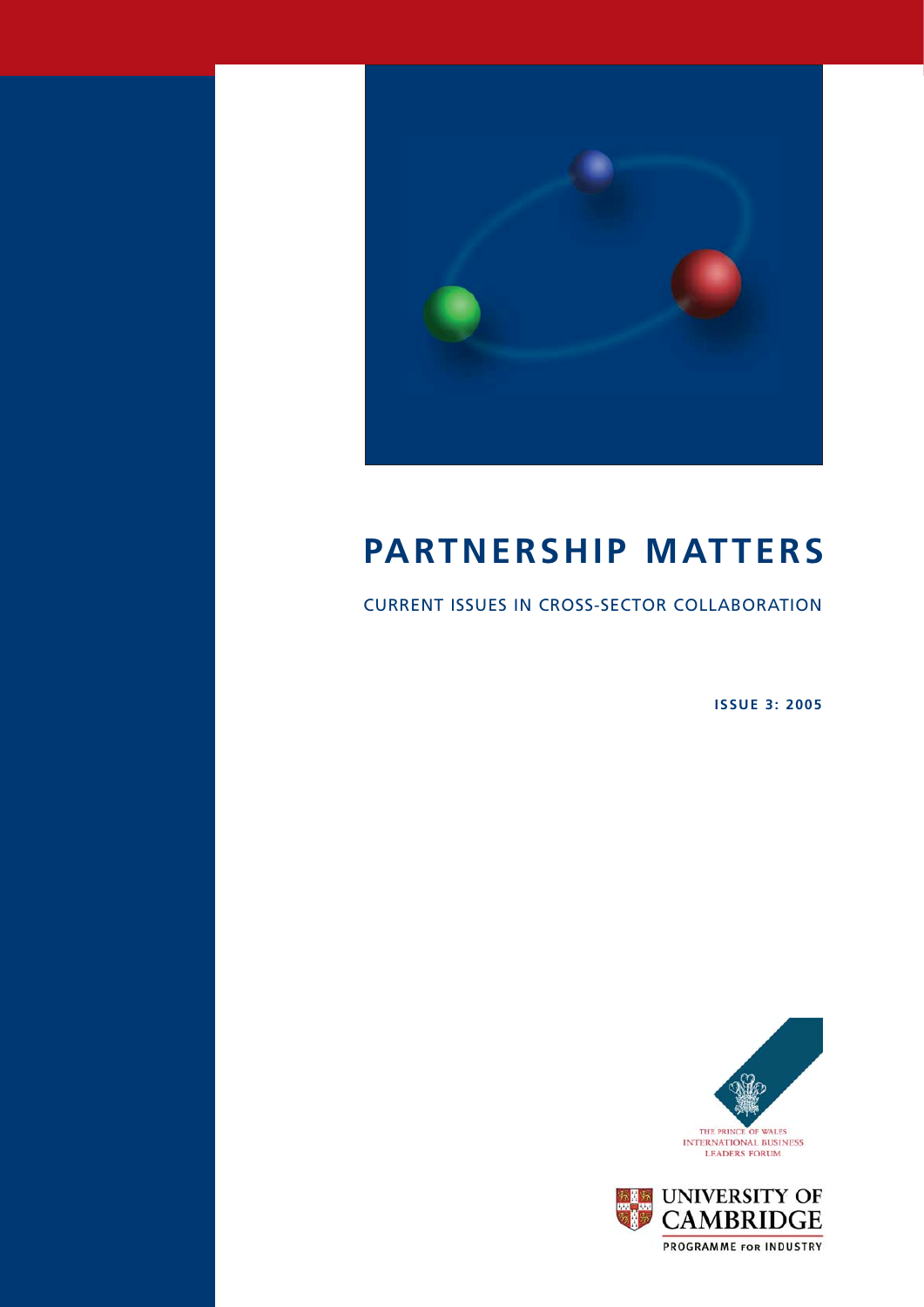## **PARTNERSHIP MATTERS 3**

CURRENT ISSUES IN CROSS-SECTOR COLLABORATION

COMMISSIONING EDITOR Leda Stott Senior Associate, The Partnering Initiative

EDITORIAL SUPPORT Ruth Findlay Programme Manager, University of Cambridge Programme for Industry

Printed by Cambridge Printing, the printing business of Cambridge University Press. www.cambridgeprinting.org

© 2005 The Partnering Initiative

Published on behalf of The Partnering Initiative by: University of Cambridge Programme for Industry 1 Trumpington Street Cambridge CB2 1QA

Email: info@ThePartneringInitiative.org www.ThePartneringInitiative.org

All rights reserved. No part of this publication may be published without prior consent of the copyright holder. Any materials used for presentation or teaching purposes must give full acknowledgement to The Partnering Initiative.

Printed on Satimat *(Woodpulp sourced from sustainable forests, printed using vegetable based inks and no chlorine bleaching is used).*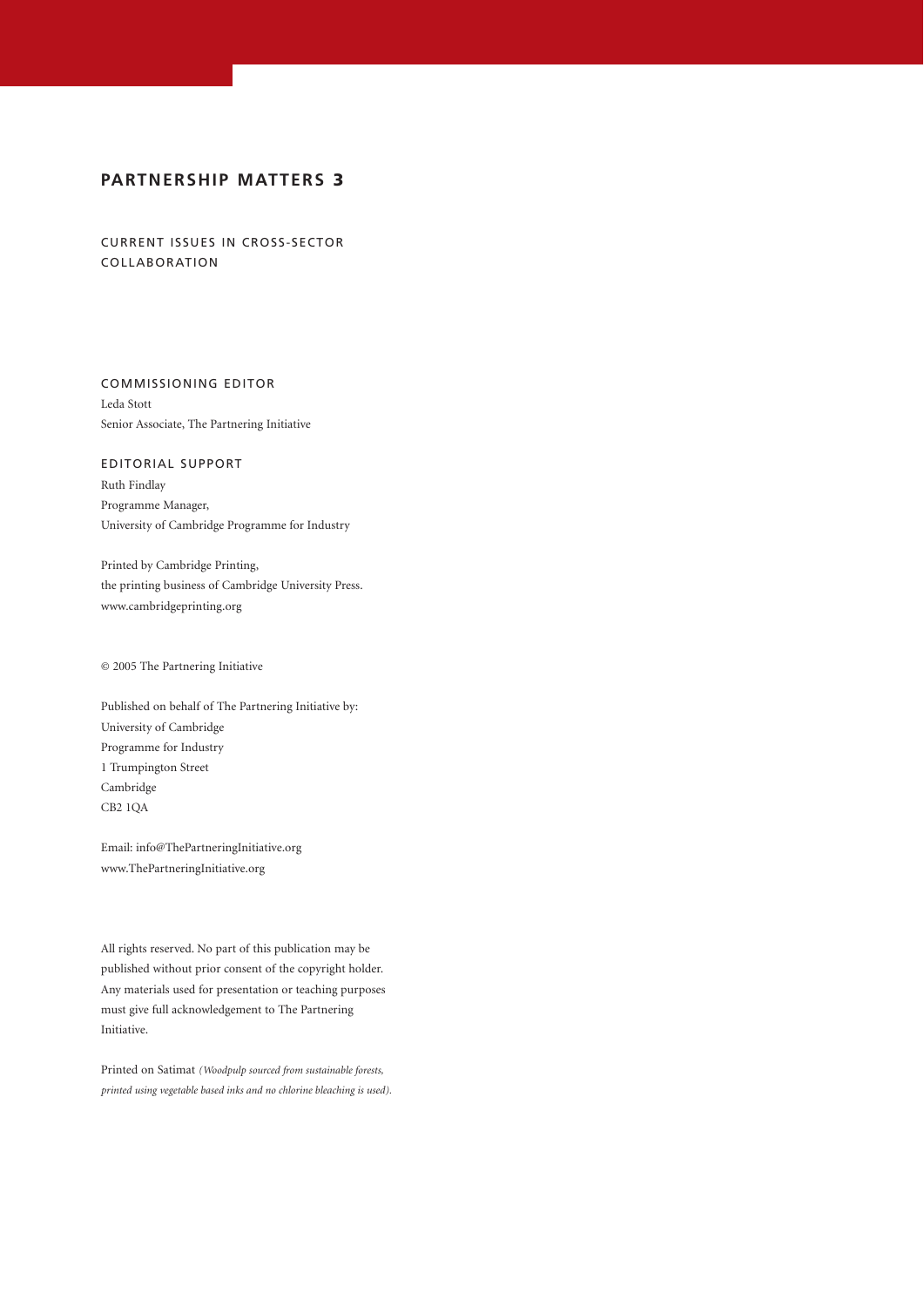# **Table of Contents**



| <b>LIST OF CONTRIBUTORS</b>                                                                           |                                                                                                                                                                                                                               | $\overline{2}$             |
|-------------------------------------------------------------------------------------------------------|-------------------------------------------------------------------------------------------------------------------------------------------------------------------------------------------------------------------------------|----------------------------|
| INTRODUCTION:                                                                                         |                                                                                                                                                                                                                               |                            |
| LEDA STOTT                                                                                            |                                                                                                                                                                                                                               | 3                          |
| <b>KEYNOTE:</b>                                                                                       |                                                                                                                                                                                                                               |                            |
| DONALD REEVES WITH ROS TENNYSON                                                                       | Imagination Confiscated:<br>Partnership-Building vs Business Speak?                                                                                                                                                           | 7                          |
| THINKING IN PROGRESS:                                                                                 |                                                                                                                                                                                                                               |                            |
| <b>GISELA VELASCO</b>                                                                                 | Cross-Sector Partnership in Action:<br>A Framework for Knowledge Management                                                                                                                                                   | 10                         |
| <b>GILLES GOEPFERT</b>                                                                                | Transcending Boundaries: How Partnering Can Promote<br>Individual and Organisational Change                                                                                                                                   | 15                         |
| KERRI HANCOCK                                                                                         | Employee Engagement Partnerships: Can they contribute<br>to the development of an integrated CSR culture?                                                                                                                     | 17                         |
| BASHEER HABIB                                                                                         | Reflections on Leadership and its Significance in<br>Cross-Sector Partnerships                                                                                                                                                | 21                         |
| STEFANIE KOCH                                                                                         | Empowerment through Cross-Sector Partnerships:<br>A Role for Participatory Action Research?                                                                                                                                   | 24                         |
| OLAGOKE MACAULAY                                                                                      | The Challenge of Corporate-Community Engagement:<br>A Case Study                                                                                                                                                              | 27                         |
| <b>SEAN ANSETT</b>                                                                                    | Dancing the Cultural Tango:<br>a Partnership Practitioner's Dilemma                                                                                                                                                           | 29                         |
| <b>ELENA KORF</b>                                                                                     | Flexibility in Institution-Building:<br>A Condition for Partnership Success?                                                                                                                                                  | 33                         |
| ANDREW BONE . ANDREW DONNELLY<br>CYNTHIA GOYTIA . KRZYSZTOF KWATERA<br>IRENE MUTALIMA . SALMA SADIKHA | Findings from a Learning Partnership                                                                                                                                                                                          | 37                         |
| <b>UPDATES FROM COHORT ONE:</b>                                                                       |                                                                                                                                                                                                                               | 40                         |
| With contributions from:                                                                              | MARIA BOBENRIETH • MOUNIR KLEIBO<br>KAROLINA MYZK . JONATHAN STACEY<br><b>CLARE VERBERNE</b>                                                                                                                                  |                            |
| <b>TPI NEWS:</b>                                                                                      | The Case Study Project<br>Working Together: A Critical Analysis of Cross-Sector<br>Partnerships in Southern Africa<br><b>PCCP 2006</b><br>The Brokering Guidebook and The Partnering Toolbook<br>Partnership Brokers Training | 43<br>44<br>46<br>47<br>48 |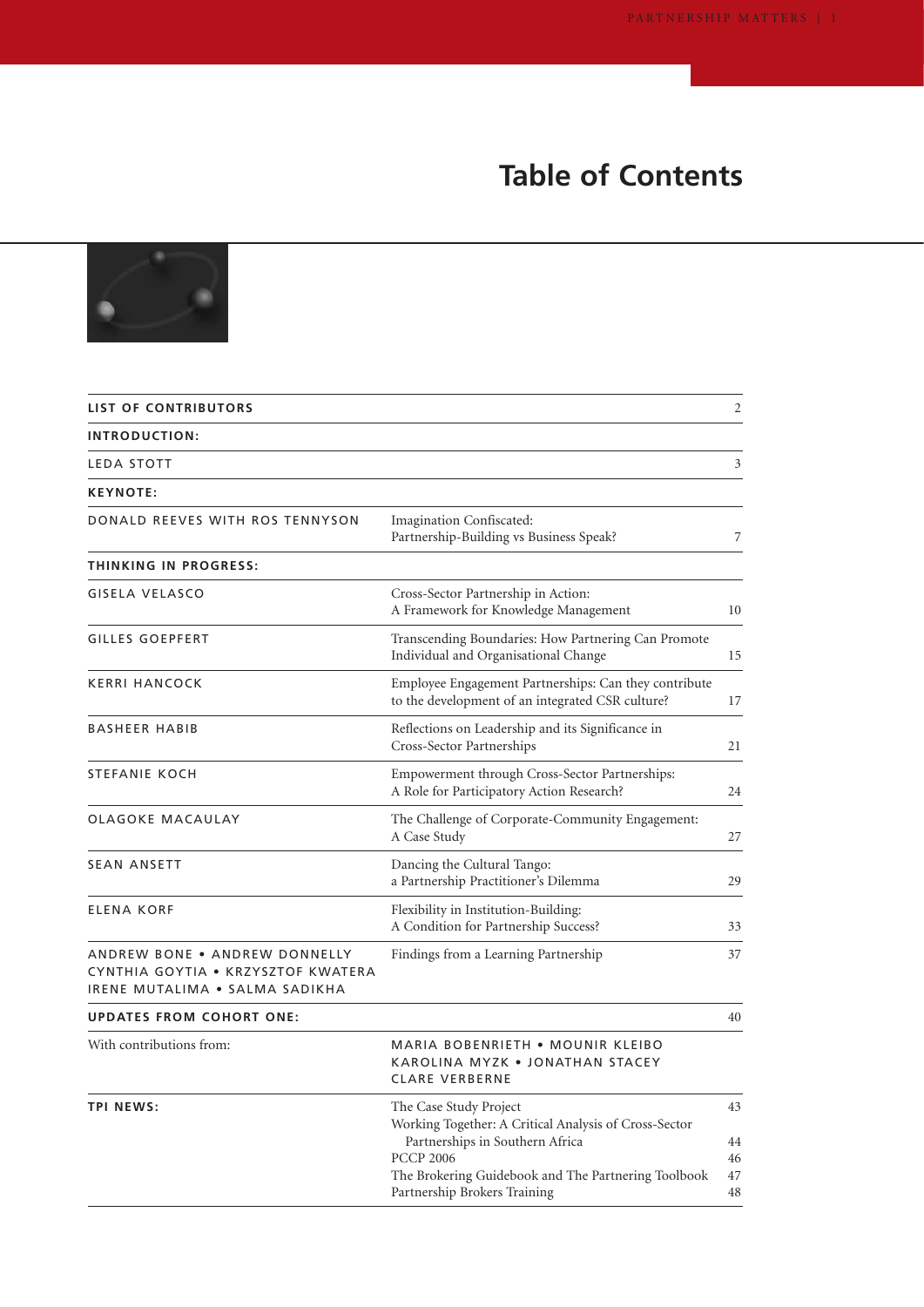## **Contributors**

**SEAN ANSETT** is Gap Inc.'s Global Partnerships Director, based in San Francisco in the United States. His responsibilities include global stakeholder engagement, and the development and implementation of supply chain capacity building programmes globally. Sean previously managed Gap Inc.'s compliance programme in Mexico and the Caribbean region.

**MARIA BOBENRIETH** is Corporate Responsibility Director for Nike's Europe, Middle East and Africa region. She is a graduate of the first cohorts of both the Postgraduate Certificate in Cross-sector Partnership (PCCP) and the Partnership Brokers Accreditation Scheme (PBAS).

**ANDREW BONE** is Head of Public Affairs for the De Beers Group with whom he has worked for some 20 years. Amongst other duties, he is responsible for the company's strategy in dealing with the issue of conflict diamonds and has participated directly in the development of the Kimberley Process.

**ANDREW DONNELLY** works as the Project Manager for the Australian Museum where he manages a range of cross-sector partnerships. His background is in biological science research, survey and consultancy services.

**GILLES GOEPFERT** heads the Public Private Partnership Division of TSO, a French railway engineering company that promotes railway corridors as a catalyst for more balanced development. Gilles currently works on projects in South-East Asia, Africa, and Central America.

**CYNTHIA GOYTIA** is the Associate Director of the Masters Program of Urban Economics at Torcuato di Tella University in Buenos Aires, Argentina, which brings technical assistance to sub national governments and Municipalities to design and implement urban development strategies.

**BASHEER HABIB** is a Canadian-based consultant specialising in organisational effectiveness, cross-sector partnerships and information technology.

**KERRI HANCOCK** has been a crosssector partnership practitioner in both the corporate and not-for-profit sectors. Based in Australia, she now works as a freelance project manager specialising in partnership, corporate social responsibility and marketing/brand communications projects.

**MOUNIR KLEIBO** directs Governance programmes for the United Nations Development Programme/Programme of Assistance to the Palestinian People (UNDP/PAPP) and the United Nations Volunteers Programme (UNVP) in the Occupied Palestinian Territories. He also works as Programme Manager for the Transfer of Knowledge Through Expatriate Nationals (TOKTEN).

**STEFANIE KOCH** is a Senior Consultant for Corporate Social Responsibility and Sustainable Development for the Holcim Group. Before joining Holcim in 2001, Stefanie was a Fellow at Harvard University and consultant for various development projects.

**ELENA KORF** has worked for the International Business Leaders Forum (IBLF) in Russia since 1999 and has been involved in the design and implementation of a number of international partnership projects in Russia, Azerbaijan, Poland and the UK aimed at local economic development, promotion of the partnership methodology and strengthening the dialogue between the three sectors.

**KRZYSZTOF KWATERA** is an independent consultant in strategic planning and partnership building from Kraków in Poland. He works as a trainer for the NGO network, Forum for Activisation of Rural Areas and for the Leader+ Programme.

**OLAGOKE MACAULAY** is the Head of Partnering and Context Groups Management in the Sustainable Community Development Department of Shell Petroleum Development Company, Nigeria. Prior to this post he worked with national and international NGOs mainly in the area of sustainable community development through participatory processes.

**IRENE MUTALIMA** is Chief Executive Officer of Christian Enterprise of Zambia (CETZAM), a microfinance institution in Zambia. She has worked extensively in retail banking and has been active in microfinance due to a desire to combine this background with poverty-focused interventions.

**KAROLINA MYZK** is a Private Sector Engagement Analyst working with the United Nations Development Programme (UNDP) for Europe and the Commonwealth of Independent States. She is based at their Regional Centre in Bratislava, Slovak Republic.

**DONALD REEVES** is an Anglican priest who was rector of St. James's Church, Piccadilly, London for eighteen years. In 1998, he established 'The Soul of Europe' to make a contribution to ethnic reconciliation in Bosnia. His book, *A Tender Bridge: a journey to another Europe*, co-authored with Peter Pelz, describes the partnership between different political and religious leaders in the rebuilding of a mosque destroyed in the Bosnian war.

**SALMA SADIKHA** is the Social Development Specialist at the Bangalore Water Supply and Sewerage Board, India, where she is mainly concerned with the provision of sustainable water and sanitation to the urban poor in the city in partnership with local organisations, NGOs and slum communities. Her work in the slums of Bangalore city has attracted international attention, and she is currently in charge of implementing a project to connect all the 362 slums in the city.

**JONATHAN STACEY** works for BirdLife International, a global network of biodiversity conservation nongovernmental organisations, based in Cambridge, United Kingdom. He is responsible for the management of the Rio Tinto-BirdLife International Programme.

**ROS TENNYSON** is Director of Partnership and Learning Programmes at the International Business Leaders Forum. She is also Co-Director of The Partnering Initiative and PCCP and has developed and led a range of ground-breaking partnership initiatives internationally with organisations such as the World Bank, the UN and many others.

**GISELA VELASCO** is a consultant for various partnership initiatives in the Philippines. She is also a tutor on the PCCP course. She previously worked with the Synergos Institute as Regional Director for South East Asia and has worked extensively to promote community philanthropy, foundationbuilding and leadership skills.

**CLARE VERBERNE** is based in Melbourne, Australia, where she works for Rio Tinto's corporate partnership programme. She is a graduate of both PCCP and PBAS.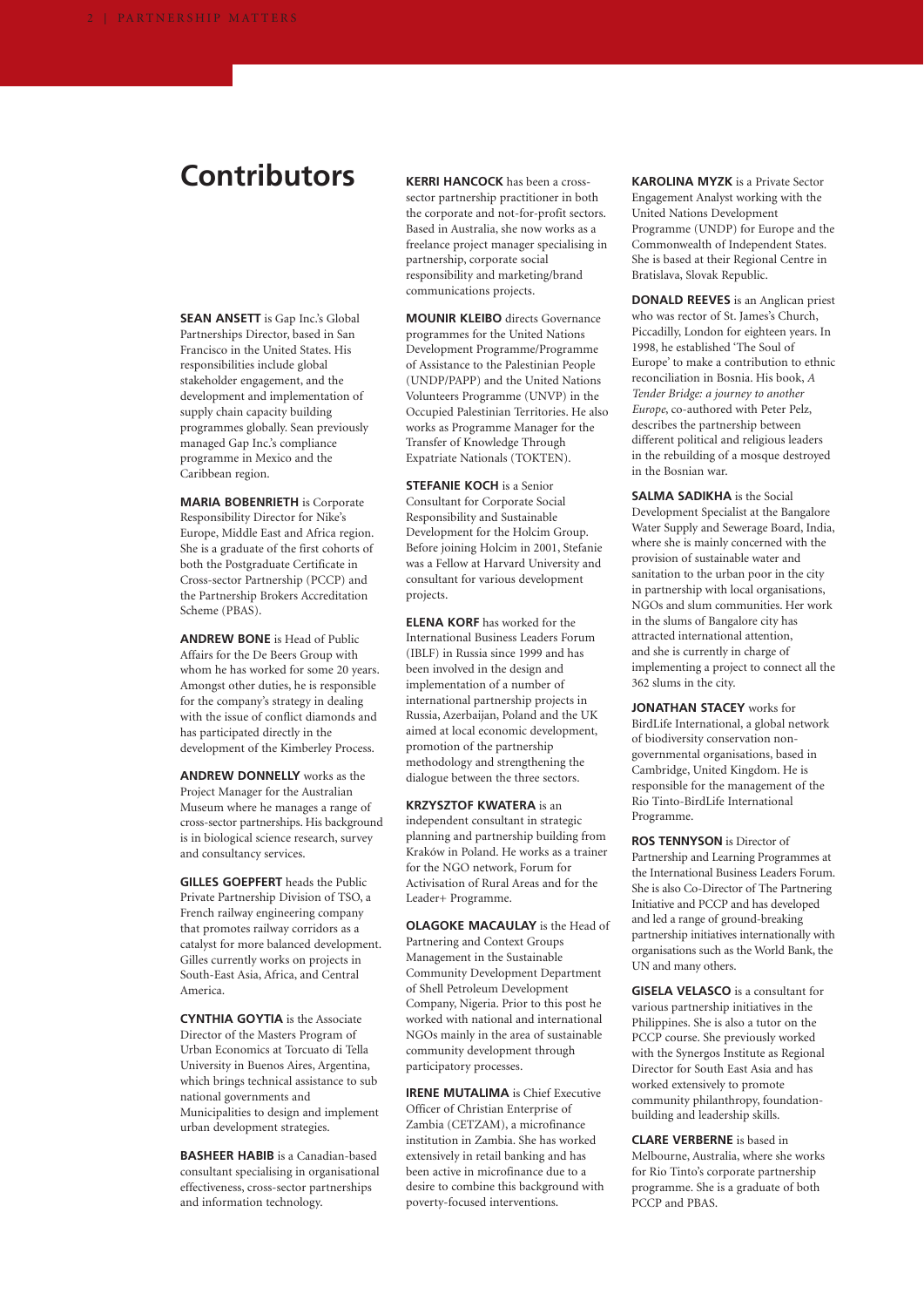## **Introduction**

It is a great pleasure to bring you the third edition of *Partnership Matters*. This annual publication continues to share new thinking and practice in cross-sector partnerships through the work of those involved in the Postgraduate Certificate in Crosssector Partnership (PCCP), which is developed and managed as a collaboration between the International Business Leaders Forum and the University of Cambridge Programme for Industry.

As it moves towards the final stages of Cohort Four, PCCP continues to go from strength to strength with participants now coming from countries as far afield as Australia, Chile, Ecuador, Ghana, Iran, Sakhalin Island and the United Arab Emirates. Policy institutes, multinational corporations, international and national NGOs and donor agencies are all represented well, although it remains a serious challenge to find ways and means of enabling key players from the public sector to participate. The wide variety of national and organisational backgrounds on the course is a reflection of the continued and growing interest in partnerships globally and the increased publicity that they have been awarded as a result of their espousal by major players across all sectors.

In response to such international attention, there has been an increased expectation upon those involved in PCCP to take a lead in promoting ever more systematic and methodological approaches to the study of partnerships. Last year we pointed out in our introduction to *Partnership Matters* that, if Simon Zadek was right in suggesting that "the partnership movement had come of age", then understanding and sharing the lessons from different partnership experiences was crucial. This challenge has been taken up by further developing and refining the focus and content of PCCP so that it ensures an appropriate blending of the "art" and "science" of partnering through combining experience, reflection and the academic rigour required of an institution such as the University of Cambridge. We hope that the reader will see this mirrored in the articles contained in this edition of the journal.

Our keynote article this year is by Donald Reeves. From his perspective of trying to re-build religious and political relationships in Bosnia, he challenges what he sees as the de-humanisation of development language and funding procedures. His piece is provocative and, as those course participants in Cohorts One, Two and Three who have heard him

speak will remember, captures something of the restlessness of spirit that can be so important in challenging the status quo and demanding radical change. Ros Tennyson, one of PCCP's Co-Directors and herself a prolific writer on partnership issues, has adapted Donald's paper for the journal and contributed an endnote.

The portfolio of assignments submitted by PCCP participants includes a review paper which provides an overview of literature on a partnership-related topic; a reflective essay which analyses the learning from activities during the course and a final project which applies course learning to the individual partnering activities of course participants. In the past we have included summaries of some of the best final projects in *Partnership Matters* but this year, in recognition of the inquiry, analysis and broad scope of some of the topics addressed, we have chosen to draw on a wider range of participant contributions and include a selection from both review papers and project summaries. In this way it is hoped that the reader will gain a flavour of how the course is promoting new strands of 'thinking in progress' on partnership issues within a solid academic structure and discipline.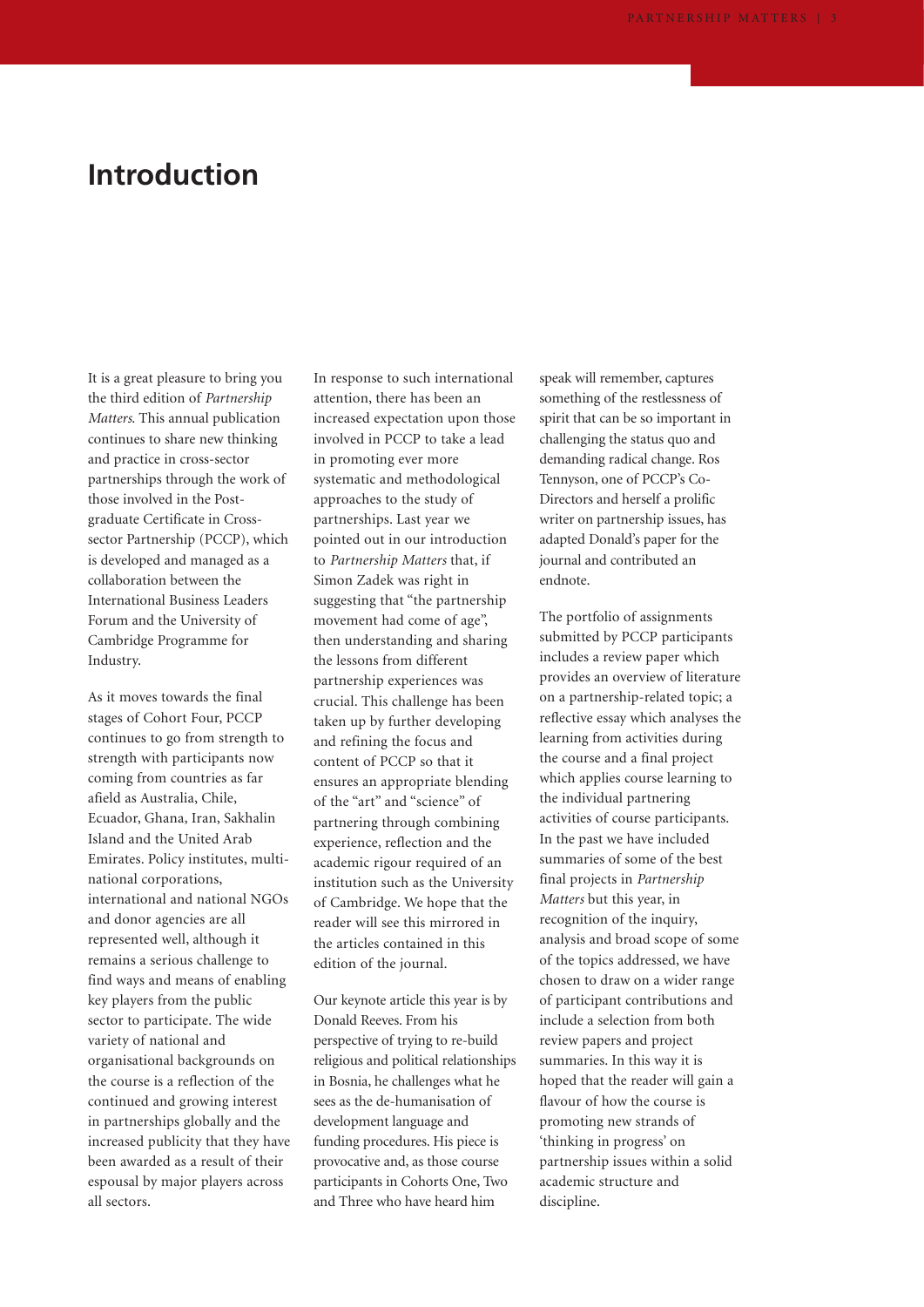We start with a full piece by Gisela Velasco on the subject of Knowledge Management and Partnerships. Gisela was an outstanding participant in Cohort Three, gaining the course's first distinction. As a tutor on this year's course, PCCP has continued to benefit from her unique insight and skills. In this paper she examines Knowledge Management in relation to a partnership in the Philippines and analyses how a complex crosssector partnership among eight organisations, addressing sources of conflict and poverty on the island of Mindanao, can take back its experience and transform it into new knowledge.

Much of the review and research work in Cohort Three concentrated on the importance of the individual in the partnering process and the interplay between the individual and the organisation. Gilles Goepfert of the French railway engineering company, TSO, examines this phenomenon by looking at the opportunities that partnership provides for individual transformation to impact organisations.

Kerri Hancock, formerly of Rio Tinto Australia and now working as a freelance project manager, takes this notion a stage further in her exploration of employee engagement partnerships. She asks, with specific reference to companies in Australia, whether the involvement of individuals in such collaborations has the potential for generating an integrated CSR culture.

Kerri makes the observation that leadership is vital to the development of changing cultures

and this is a topic covered by Basheer Habib, an independent consultant from Canada. He examines the significance of leadership in cross-sector partnerships by drawing on selections from the extensive body of literature on this topic and combining it with his own research. In doing so he attempts to define the crucial ingredients for leadership success in partnerships.

As well as individual engagement, the involvement of stakeholders in partnerships is also an important issue. Groups that appear to be all too frequently side-lined merely as 'beneficiaries', as opposed to 'partners', often belong to the community. Stefanie Koch of the Holcim Group and Olagoke Macaulay of Shell Petroleum Development Company in Nigeria (SPDC), both of whom have been involved extensively in community development work, reflect upon this topic. Stefanie provides an overview of how participatory engagement processes in partnership can be used to more effectively engage stakeholders and encourage empowerment. Olagoke, meanwhile, addresses the challenges involved in community engagement for SPDC. His frank piece is a real testimony to the often invisible work on the ground of a company that has wrestled with this issue in the full gaze of publicity.

Because of his own background working in Mexico and the United States, Sean Ansett of Gap Inc. is interested in the issue of national cultural challenges in relation to partnerships. His contribution looks at the possibilities of achieving a more synchronised 'partnership tango'

that takes different cultural models into account.

Elena Korf, who works with the International Business Leaders Forum in Russia, explores the issue of institution-building in relation to two partnerships with which she has worked. Her findings suggest that flexibility in institution-building is a key strength for many partnerships due to the varied nature of the different collaborating partners.

Last year we included a summary of a PCCP 'learning partnership', in which participants from different backgrounds work together on an action research project over a six-month period drawing on their own partnering experiences to inform this enquiry. This year our learning partnership consists of Andrew Bone of the De Beers Group; Andrew Donnelly from The Australian Museum; Cynthia Goytia from Torcuato di Tella University in Buenos Aires; Krzysztof Kwatera, an independent consultant from Poland; Irene Mutalima from the Zambianbased micro-finance institution, Christian Enterprise of Zambia (CETZAM) and Salma Sadikha who works for the Bangalore Water Supply and Sewerage Board (BWSSB) in India. Their varied experiences have been used to develop a series of general findings about cross-sector partnerships relating to issues of incentives, people, agreements, roles and responsibilities, resources and processes.

The partnering themes identified by the learning partnership are being tackled on the ground by a growing number of PCCP alumni. This year, in order to give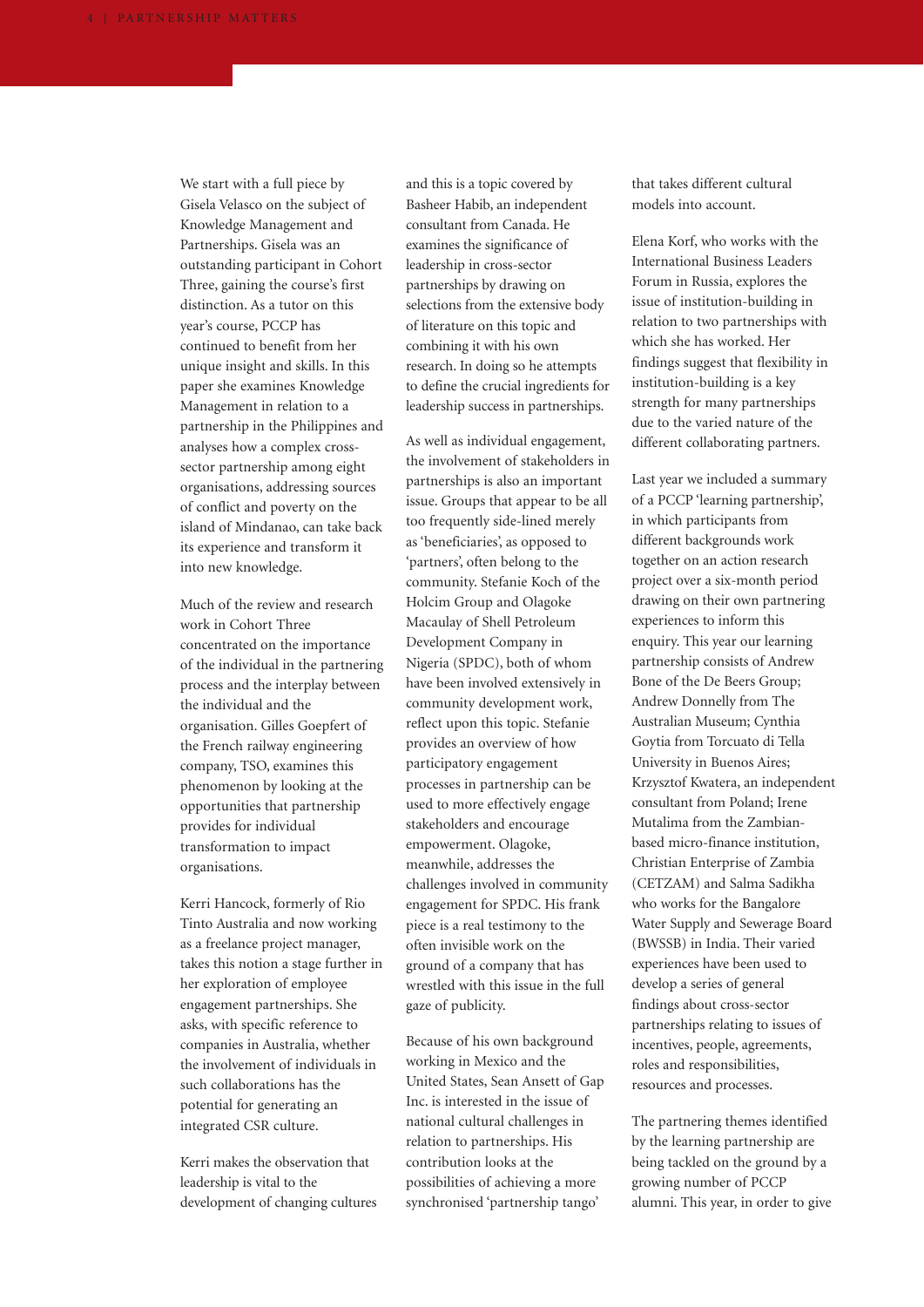our readers an idea of the ongoing partnering challenges being addressed by this group, *Partnership Matters* includes a brief update on the activities of some of the graduates of PCCP's first cohort who completed the course in December 2002. Clare Verberne of Rio Tinto Australia; Jonathan Stacey of BirdLife International; Maria Bobenrieth of Nike's Europe, Middle East and Africa region; Mounir Kleibo of the United Nations Development Programme of Assistance to the Palestinian People (UNDP/PAPP) and Karolina Myzk from UNDP's Regional Centre for Europe and the Commonwealth of Independent States, provide us with a selection of illustrations from different contextual perspectives which demonstrate how their partnering work has developed since graduating.

PCCP is part of a wider programme of cutting edge partnership activities under the umbrella of The Partnering Initiative (TPI). The Initiative explores more widely, and in practice, the issues and challenges that cross-sector partnership work involves. Some of these activities are profiled in the journal. They include The Case Study project, which is a unique one-year programme developed by TPI in collaboration with the Alcan Prize for Sustainability and SEED (Supporting Entrepreneurs for Environment and Development) to compile partnership 'learning' case studies. The case studies will be profiled on the Initiative's website and a publication entitled: *Making The Case, Partnership Case Studies as Tools for Change* will be published in December 2005, involving contributors from around the world.

The book *Working Together; A Critical Analysis of Cross Sector Partnerships in Southern Africa*, meanwhile, has emerged from a two-year research project funded by DFID/EC-Prep to examine how six partnerships in Southern Africa have addressed pressing development issues in the areas of agriculture, health and education. The project was managed by The Cambridge Programme for Industry (CPI) with a team that included Stuart Reid, Co-Director of PCCP; Melanie Rein, a former tutor and regular contributor to the course; and myself, as well as two PCCP graduates; Stan Hardman (Cohort One) and Kavwanga Yambayamba (Cohort Two). Stan and Kavwanga, who are from South Africa and Zambia respectively, were instrumental in mobilising local researchers and gaining direct access for the team to partnership projects in their countries.

We are also pleased to announce a new publication from Ros Tennyson. Designed to develop aspects of her earlier publication: *The Partnering Toolbook*, the new book is entitled *The Brokering Guidebook* and it explores the skills and responsibilities of 'brokers' in the partnering process.

As readers of previous editions of *Partnership Matters* will recognise, PCCP has grown and changed a great deal since Cohort One and this has also been reflected at programme and delivery level. Ken Caplan and I have been joined as tutors by Gisela Velasco, a Philippines-based consultant who was a course participant in 2004, and Santiago Porto, Membership Development Manager of the UK-based Ethical Trading Initiative. The

Programme Team has benefited from the skills and expertise of a new Programme Manager, Ruth Findlay, and a Senior Project Coordinator, Becky Simpson. At the same time Gill Coleman from the University of Bath School of Management has become an External Examiner. This new group of individuals has provided PCCP with new perspectives and ideas and the course has gained enormously as result.

The combination of new course participants and programme team members continues to benefit from the innovative leadership of the two PCCP Course Directors, Ros Tennyson and Stuart Reid. Their ability to successfully combine an exciting mix of different course ingredients provides its uniqueness. They have been assisted in this through the continued support and involvement of individuals such as Nelson Phillips (The University of Cambridge Judge Institute of Management); Nigel Ewington (TCO International Diversity Management); Michael Jacobs (Kenosis), Louise Kjaer (COWI A/S) and Martin Kalungu-Banda (Oxfam UK) among others; and organisations such as UNDP, Rio Tinto, Shell, Nike and Thames Water, which fund participants from both their own organisations and their key non-corporate partners. Particular mention should also be made here of Alcan's award of five bursaries to NGOs that were 'runners up' in the Alcan Sustainability Prize. This will continue on an annual basis, thereby providing suitably qualified individuals from smaller NGOs with the opportunity of taking a course they would otherwise have no possibility of accessing.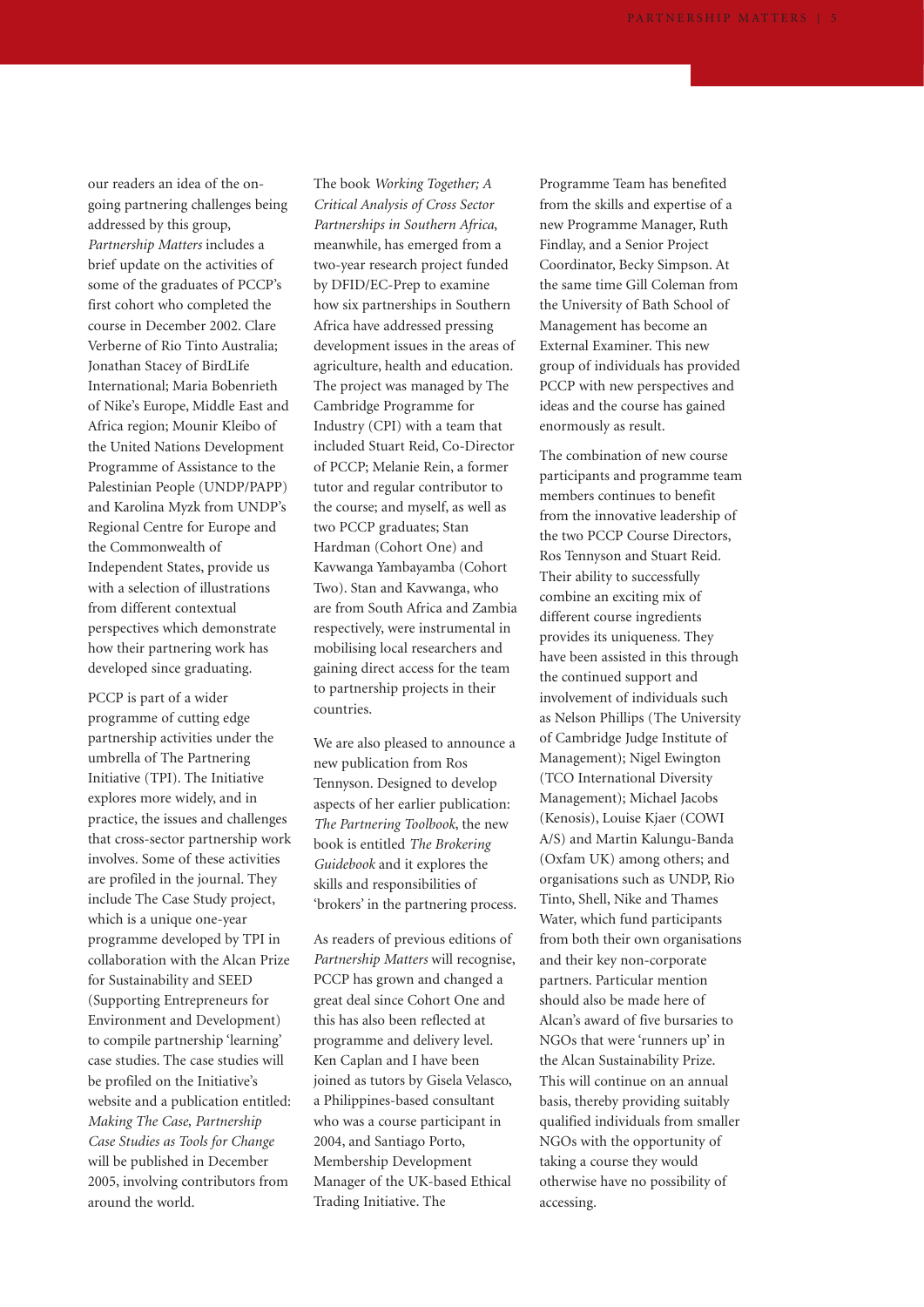These contributions add to the richness of PCCP and provide it with a unique learning space for the creative debate, discussion and investigation that it has enjoyed throughout the four years of its existence.

The learning from PCCP continues to be integral to the development of TPI itself. After just over a year in existence TPI has taken on a wide range of activities including two areas of particular focus: the first in providing partnership review and evaluation services to a range of partnerships; and the second in the area of professional development for partnership practitioners, including tailored programmes for specific organisations, both corporate and non-corporate. These varied projects and programmes have made TPI a real hub of international partnership activity and research.

As a result of TPI's growth and expansion, this will be the last edition of *Partnership Matters* that draws solely from PCCP. In future years it will broaden its base to include new material from TPI projects and programmes. The knowledge-base of PCCP alumni and participants will of course continue to be a central part of this but it will be as one element of a larger, more packed and varied journal that reflects the changing nature of the interest in partnerships internationally and the new insights arising from TPI's work.

We hope you enjoy reading this publication. It has certainly been a pleasure to edit it and to see the many exciting developments in the study of Cross-sector Partnership over the last three years.

LEDA STOTT Editor

### On behalf of THE PARTNERING INITIATIVE

Email: info@ThePartneringInitiative.org

Website: www.ThePartneringInitiative.org

July 2005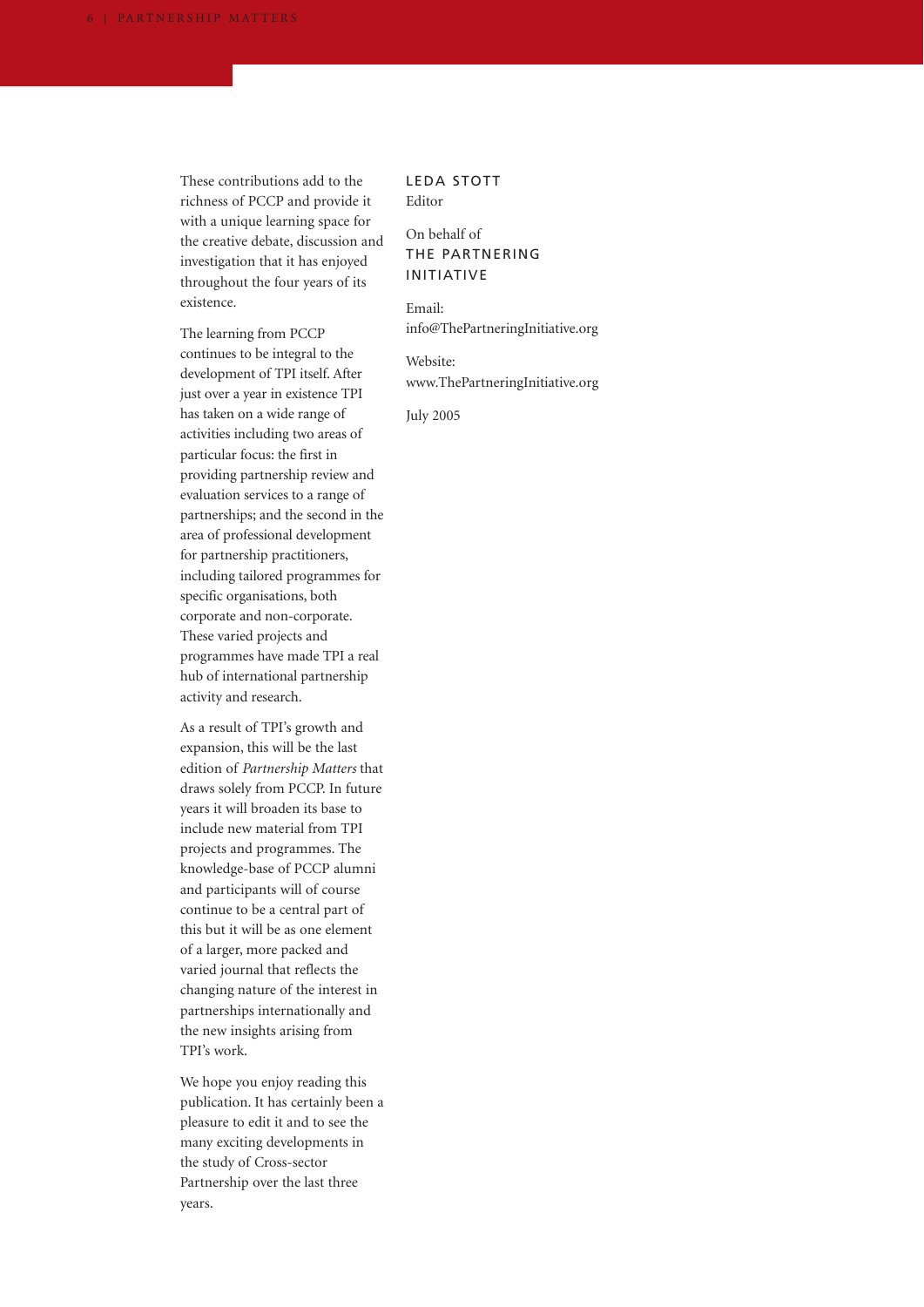# **KEYNOTE Imagination Confiscated: Partnership-Building vs Business Speak?**

## By **Donald Reeves**

*"What is the price of experience? Do men buy it for a song? Or wisdom for a dance in the street? No, it is bought with the price Of all a man hath, his house, his wife, his children. Wisdom is sold in the desolate market where none come to buy, And in the wither'd field where the farmer plows for bread in vain."* WILLIAM BLAKE

Banja Luka is the administrative centre of the Srpska Republic, one of the two entities that make up Bosnia and Herzegovina and created in 1995 as part of the Dayton Agreement. It did not constitute a war zone during the Bosnian conflict. The city saw no fighting, but it experienced the worst abuses of human rights in the whole country. Nearly all non-Serbs were forcibly removed from their homes (the numbers are still being contested but are between 30,000 and 70,000). As they left the city, Serbs, being driven out of Krajina and Sarajevo by Croats and Muslims respectively, took their place. Despite the efforts since the war to encourage Muslims back, most have not returned. This is due to a number of things including continuing violence and discrimination, lack of housing and poor employment prospects.

We discovered our 'mission' in Banja Luka as we learned about the deliberate attempt to destroy all evidence of the Ottoman

Empire. This was exemplified by the destruction of the Ferhadija Mosque in the heart of the city – an operation undertaken with military precision, literally removing stone by stone probably the finest mosque in Europe that had been listed as a heritage site by UNESCO. We decided to help the city – against all the odds – to rebuild the mosque. We have described this as a potentially unique collaboration between Islam and Christianity where the mosque and other buildings around it can become a place where cultural memories are honoured and where 'those who do not usually speak are heard by those who do not usually listen'. (This is the central tenet of the new Banja Luka Civic Forum established as a partnership between different elements of the city.)

Having made the first tentative steps in this direction, we met with an unexpected impediment. We discovered not simply that securing funding for the project is difficult, but – far more significantly – that the process of obtaining funding compounds the very problems the funding seeks to address.

Put simply, it is our experience that the values which inform funding – whether in governments, grant-making bodies or the European

Commission – contradict the very aims of our small NGO committed to the slow work of addressing issues of justice, reconciliation and collaboration.

Our experience can best be characterised by one funding bid, though it applies to many others. We were encouraged to apply for funding for a three-year project by the European Initiative for Democracy and Human Rights. We submitted the bid in November 2002 and the results were due to be announced in June 2003. Only in October 2003 were we told our bid had failed. Finding out why we had failed was impossible since we were never allowed contact with any individual but were required to communicate to an e-mail address that disappeared as soon as the deadline for submissions was past.

One reason for this is to prevent any opportunity for bribing officials. Of course, this is valid – but it masks another reason. Given the way that these applications are framed and evaluated, human contact is rendered unnecessary. Bids are evaluated using a *technical and financial grid*. The title says it all. Social engineering is the core conviction that affirms that the world can be analysed, observed and measured and that all activities can be pre-decided,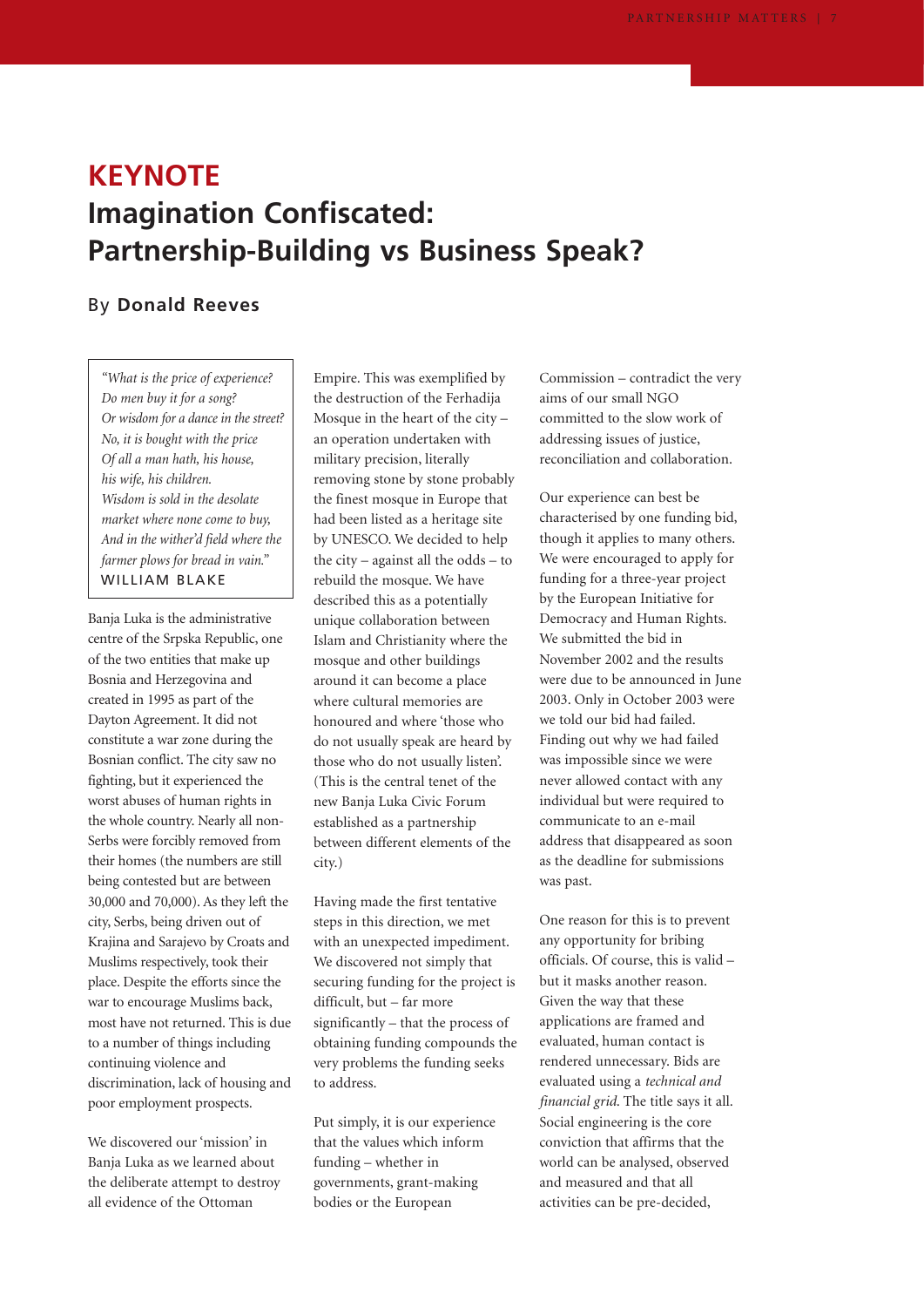controlled and managed. If the world is unpredictable, uncertain and unstable a well-constructed 'logframe' will ensure that the project is predictable, certain and stable!

The language of applications is now riddled with 'business speak': impact, stakeholders, fast-track, level-playing fields, resources, targets, bullet points, delivery, out-sourcing, bench-marking, ring-fencing, business plans, key performance indicators, measurement. The language is ugly, sloppy and meaningless. I remember one official with whom we spoke before deciding whether or not to proceed who said: 'Make sure you deliver the deliverables in a sustainable way'. When I challenged him to define in what sense he was using the word sustainable in relation to our work in Banja Luka, he could not answer me.

The values, assumptions and principles informing this process of funding are part of a culture of 'materialistic determinism' that has become so pervasive, so embedded in the way we operate and the institutions we have created, that they are perceived as facts. This is based on a view of human nature and human endeavour that is reductionist and mechanistic. It takes no account of the astonishing potential in each of us to create something unexpected and utterly unpredictable.

What we have constructed, we can change. We need not – indeed we must not – be enthralled by reductionism and 'business speak'. We are facing a kind of crisis of epistemology – a crisis of what counts as 'knowledge'. But there is

another way. This is the way of 'knowing' through imagination.

Imagination is a problematic concept for our post-modern world. Post-modernism describes, sometimes too extravagantly, the fragmentation, incoherence and nihilism of contemporary culture. Only 'market economics' and 'the market state' remain unchanging and invincible. A brief sketch of the genealogy of one aspect of the imagination will show that our present melancholy landscape has not always been so.

Once upon a time, the artist used his skill and honed his disciplines to lead the worshipper to the spirit through the stylised features and passive eyes of the icon. Then the painter created the image as a means of self-expression – whether through self-portraits (for example, the late works of Rembrandt chronicling his physical disintegration before death) or through revelation of their mental condition (for example, Van Gogh's frenzied landscapes that so vividly capture his suicidal state). Today's Pop Poster revels in surface effects, incorporating images ransacked arbitrarily from any source.

Or to put the matter differently: the artist who in the past was a craftsperson whose task was to serve and imitate the plans of the Creator has been replaced by the artist as 'operator', simply playing with images, symbols and metaphors. This is a huge topic, well beyond the scope of this paper, but touched upon to suggest that in order to move beyond postmodern confusion we need to pay attention to how we arrived at where we are, and then to look more creatively for a way forward.

Imagination is nothing to do with daydreaming, wishful thinking or the creation of the fantastical. Imagination is that capacity to picture, portray and receive the world in ways other than it appears to be at first glance and it is a valid way of 'knowing'. When the imagination truly begins to function we live as if we are free, as if justice will be done, as if forgiveness and peace are possible. The imagination helps us to reject as false what has been long accepted as if beyond question. The expression of imagination is often unreasonable and indispensable.

There is something old-fashioned, steady and ancient about this form of hopeful and ethical imagination. It is not about 'pie in the sky when you die' neither is it 'hoping for the best'. It is a shared and public assertion in which our inter-connectedness as human beings is expressed and nourished. Far from being separate, distant and detached from each other in a world informed merely by facts of materialistic determinism, there is a striving for connection, communion and community even though at every turn these aspirations are being threatened and are often defeated.

The conscious incorporation of what I am now calling 'ethical imagination' has at least three implications for peacemaking and partnership-building:

Firstly, there has to be a willingness to trust whatever emerges: not manipulating, not even searching for explanations. Attention becomes as necessary as analysis. Stories as well as statistics. I am trying to convey the journey of an artist or a poet.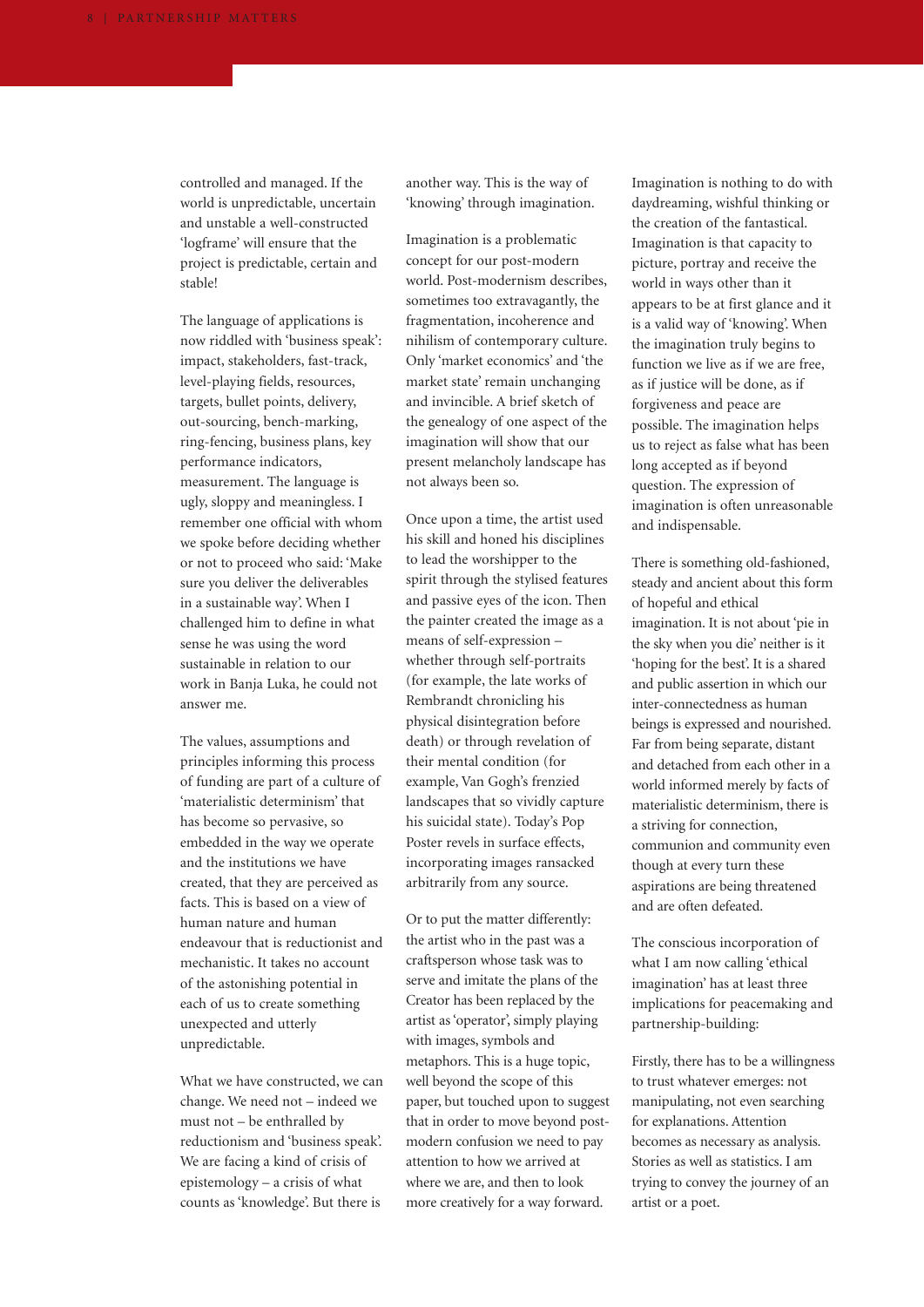Secondly, the process is as much a product as the end result. Time is needed – a lot of time. This is about the 'long haul' not a 'quick fix'. I am speaking about a weaver's patience and quiet determination to continue weaving a strong new cloth, even when some threads start to unravel.

Thirdly, the future cannot be anticipated and contained (as required in a 'logframe'). There is always a tentative, provisional quality that is essential if the imagination is to flourish and a new reality is to come into being. It is similar to a composer who has the germ of an idea but doesn't know what the piece of music will actually sound like until it is finished.

If these things are true – namely that the ethical imagination is central to our aspirations to build collaboration – then it requires a major upheaval in thinking and in the way our organisations and institutions function.

#### **Endnote**

#### ROS TENNYSON

Donald Reeves is an extraordinary individual. On 'retiring' as the vicar of St James's Church, Piccadilly in London – where he transformed the church and its grounds into a heady mixture of inter-faith services, a refuge for those in need, a haven for music lovers, craft market, community centre and much more besides – he went on to found a new organisation called 'The Soul Of Europe'. Dedicated to promoting reconciliation and hope between people of different faiths in places where racial and religious hatred

is rife, this tiny organisation (always teetering on the edge of insolvency) has, in the view of some of those most deeply affected, done more to bridge the chasm between Bosnian Muslims, Serbs and Croats than the combined might of the international agencies.

For years I have eschewed a 19th century view of the leader (as a towering individual with authority over many others) in favour of a view of leadership as an innate and often hidden quality operating in the background, dedicated to the empowerment of others. Having worked with Donald in Banja Luka (the 'capital' of the Serbian part of Bosnia though until the war a predominantly Muslim town) and seen his energy and dedication first hand I have had to radically overhaul my own views of what makes for leadership.

Donald epitomises the kind of leadership that is based on force of personality, on huge personal dedication and on simply refusing to take 'no' for an answer. He is eccentric, idiosyncratic and (sometimes) infuriating but he is a constant reminder of the virtue and value of righteous indignation as the driving force enabling an individual to stand against hatred and injustice, wherever it manifests.

Many people have said to me that Bosnia is not ready for a partnership approach to development – that the level of trauma and the complexity of the many unresolved issues make a development approach based on collaboration unthinkable. But if the collaboration slowly emerging to re-build the Ferhadija Mosque in Banja Luka succeeds – which has only got this far because of this one man's intervention – a major step will have been taken and the foundations will have been laid for cautious optimism for the future of a devastated country.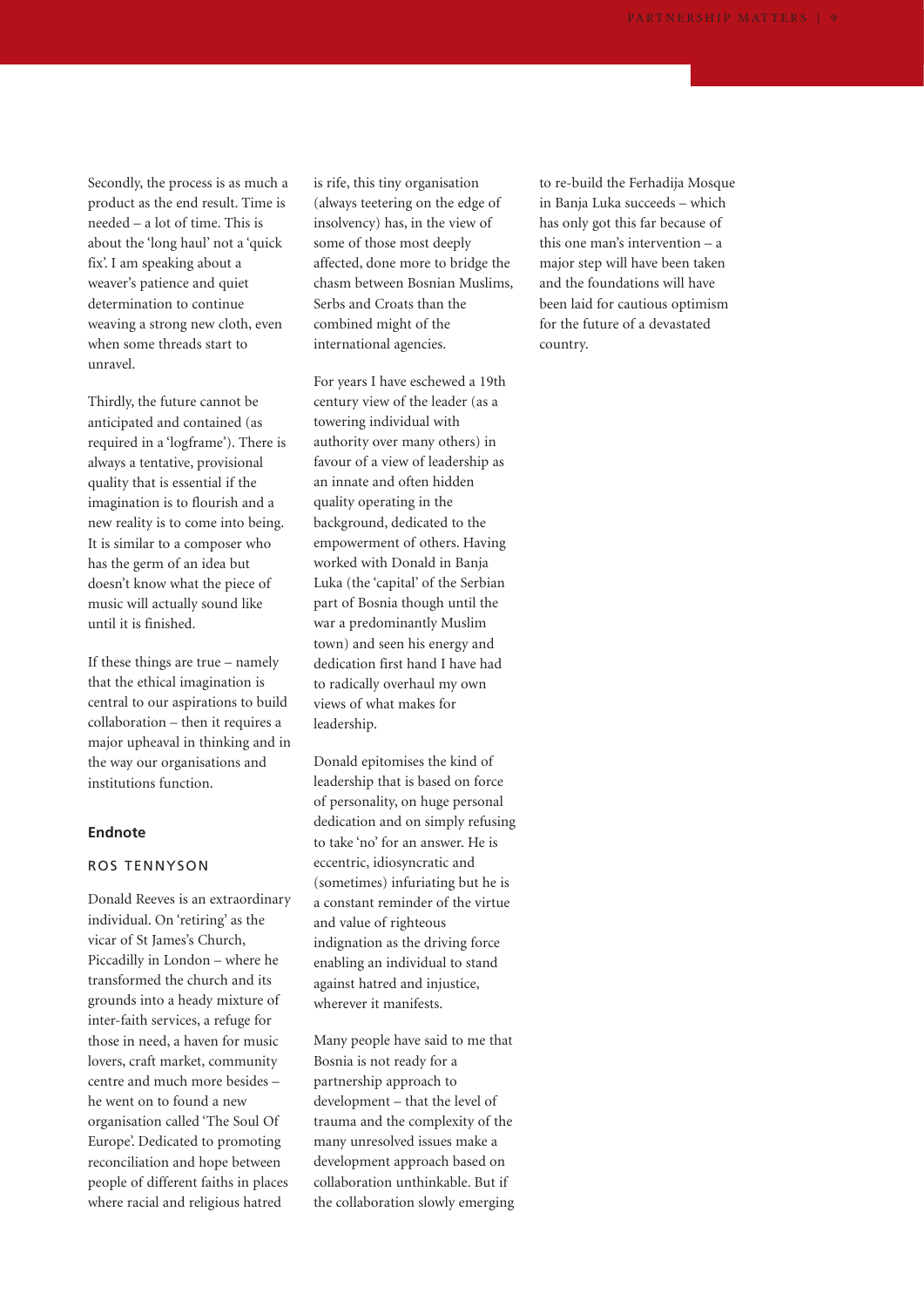# **Cross-Sector Partnership in Action: A Framework for Knowledge Management**

## By **Gisela Velasco**

This article deals with the topic of Knowledge Management as it applies to a learning partnership in the Philippines.<sup>1</sup> Takeuchi and Nonaka define Knowledge Management as the process of continuously creating new knowledge, disseminating it widely through the organisation and embodying it quickly in new products/services, technologies, and systems.<sup>2</sup> The focus of this paper is to analyse the application of this theory in a non-business setting, where eight organisations have come together to test and apply a partnership-building methodology to address longterm causes of conflict and poverty.3 The paper will analyse the relevant elements of knowledge creation and propose how this framework can be useful in meeting the knowledge creation needs of the partnership.

### **The Learning Partnership for Mindanao**

Knowledge creation is at the heart of innovation. In this age of complexity and constant change, the ability to bring innovative products or ideas to the market at a rapid rate can provide a company with competitive advantage. In developing countries like the Philippines, those who work to promote social justice and human equity are also pressed to become innovative. What drives this process is partly

the need to maximise the benefit of increasingly scarce funding resources. What used to be an environment of easily available development funding has been converted to a situation of strong competition for smaller development budgets. Another factor is the increasing drive among development activists to produce exemplary results, what Martin Kalungu-Banda has called "superior performance".<sup>4</sup> Despite years of development work, social problems have worsened, poverty has increased and conflicts have persisted. The civil society sector's need to learn from mistakes and create knowledge quickly is increasing. As Fowler describes it, these organisations have emerged from and been driven by action, activism and deep belief in doing practical things with and for people.<sup>5</sup> The rigor and discipline of learning has always been the least prioritised. Present times though, indicate that belief and action are no longer enough.

In the latter part of 2003, I was involved in leading the formation of a learning partnership in the Philippines involving eight organisations. The impetus for this was my own institution's interest in testing and validating the notion that bridging across sectors can lead to increased resources and commitment to reduce poverty and increase equity. Steven Pierce of Synergos

defines bridging as a method of coordinating the energy, interests and resources of multiple and diverse actors/stakeholders in a way that builds trust and stimulates collaborative action.<sup>6</sup> Synergos' premise is that a number of divides prevent people from collaborating with one another and key individuals are needed to take on the bridging stance to build partnerships.

In the Philippines, Synergos and its local partner the Asian Institute of Management (AIM), have developed and tested a course on leading collaborative action for societal change.<sup>7</sup> One of the training courses focused on bringing in key actors to address the conflict issue on the island of Mindanao. But onetime training of leaders alone was deemed insufficient. Addressing the sources of conflict and decades of neglect for the welfare of the Muslim population in Mindanao requires a continued, comprehensive and integrated approach from all sectors. AIM and Synergos deemed it appropriate that Mindanao be the pilot site for testing the bridging divides methodology. Leaders of six institutions working in Mindanao have previously undergone training in the bridging methodology and were invited to join the initiative.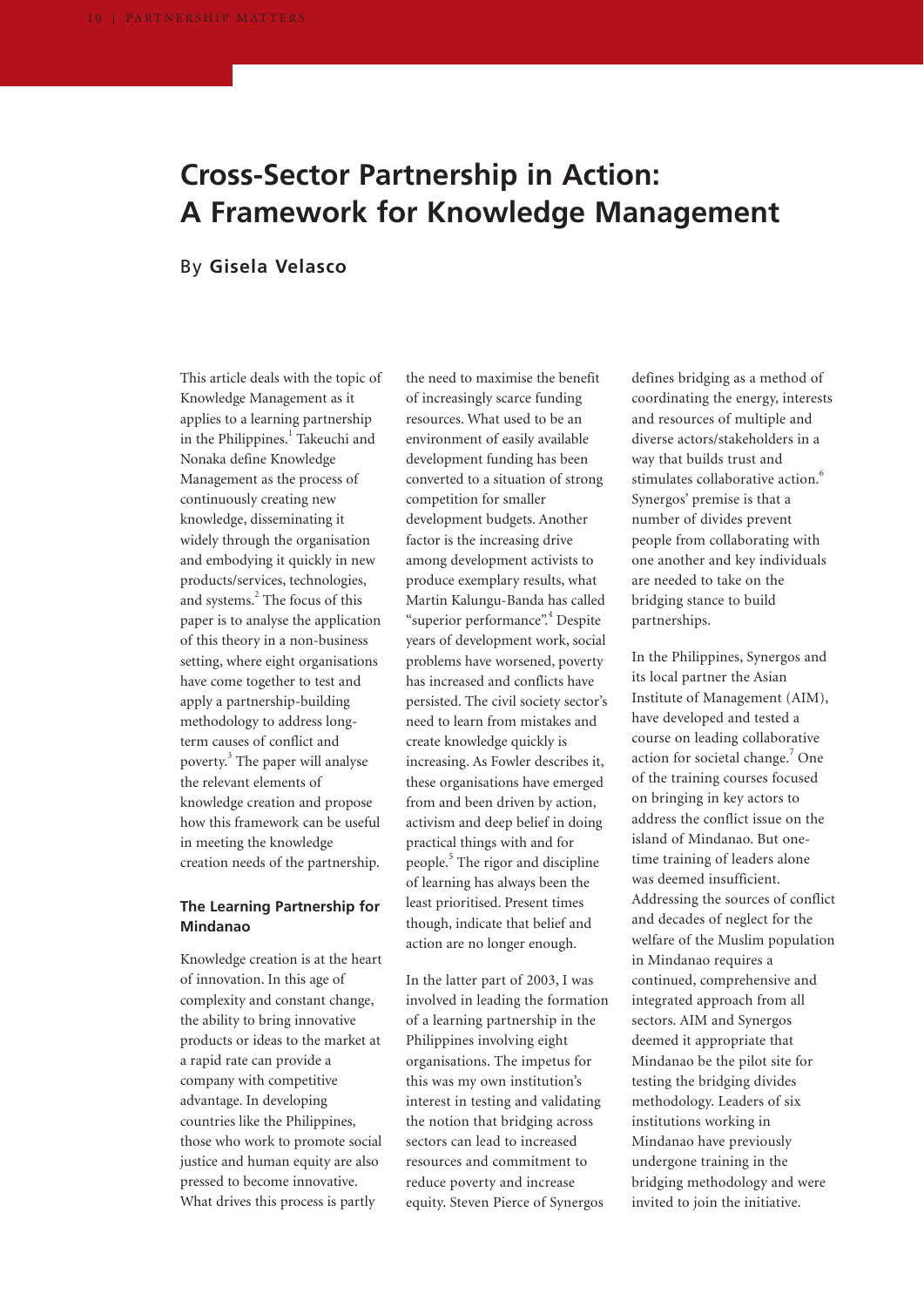All expressed willingness to participate in the interest of improving their own approach to their work.

The group tasked itself to apply and evaluate the 'bridging divides' methodology over three years to reduce the incidence of conflict and poverty in Muslim communities. The partnership is premised on the notion that development projects and skills training will not be enough unless there is also an increase in the trust and cooperation across sectors, across ethnic groups and between these Muslim communities and the decisionmakers and policy-makers. A key aspect of the work is the establishment of multistakeholder partnerships focused around community peacebuilding and development initiatives which increase social capital, access to assets, services and resources and promote longterm peace and reconciliation. The six partner institutions will identify the twelve communities that would be the pilot sites of the initiative. These communities are those that are already part of their on-going programme, and which they think will benefit from adopting the bridging divides methodology. Staff of the partner institutions will take the lead in facilitating the convening of stakeholders and the formation of multi-stakeholder partnerships. AIM and Synergos will provide capacity-building support to enhance their ability to manage these collaborative initiatives and partnerships. A key output of the initiative is the development of a replicable methodology for bridging divides at the community level that can be applied in other

municipalities and regions of the Philippines and in other countries.

In the course of four months of designing the initiative, the eight organisations have consolidated the partnership and are now poised to embark on the first training of the staff in facilitating bridging processes in the community. In the meantime, other elements of the partnership need to be discussed and developed, including how to establish the connection between experience in the field and theory development. A system for managing knowledge creation is needed as the partner institutions apply the strategy. This will ensure that staff participating in the initiative get the opportunity to reflect on their experience and heighten their own learning. The system also has to ensure that the new approach does not become an isolated process and that learning permeates within each institution as well as the learning partnership itself. Finally, if this methodology were to be disseminated to other organisations, the process of how the methodology itself was adapted and mainstreamed within an institution will be a valuable contribution.

### **The Theory of Knowledge Creation**

The basic assumption of the theory of knowledge creation developed by Nonaka and Takeuchi is that human knowledge is created and expanded through social interaction between tacit knowledge and explicit knowledge.<sup>8</sup> Explicit knowledge can be seen, heard and shared, through numbers, sounds, and words. Training manuals, project reports, statements of vision and aspirations are examples of explicit knowledge that a nonprofit institution would possess. Tacit knowledge on the other hand does not come in concrete form and therefore is less easy to share and communicate. It is often developed over years of experience and training and provides the basis by which we perceive the world. Examples of this are expectations of social justice and empowerment, or norms of participation and consensus decision-making.

Takeuchi and Nonaka argue that knowledge is created and utilised by the organisation when it converts tacit knowledge into explicit knowledge and vice versa.<sup>9</sup> The two authors identified four modes of knowledge conversion, namely: (1) *socialisation*: a process to facilitate sharing and creating tacit knowledge through direct experience (from tacit to tacit); (2) *externalisation*; articulating tacit knowledge through dialogue and reflection (from tacit to explicit); (3) *combination*: systematising and applying explicit knowledge and information (from explicit to explicit); and (4) *internalisation*: learning and acquiring new tacit knowledge and practice (from explicit to tacit).

Each mode by itself is not sufficient to create knowledge. It is the conversion from the tacit knowledge of the individual to the explicit knowledge of the organisation that allows an organisation to develop innovation.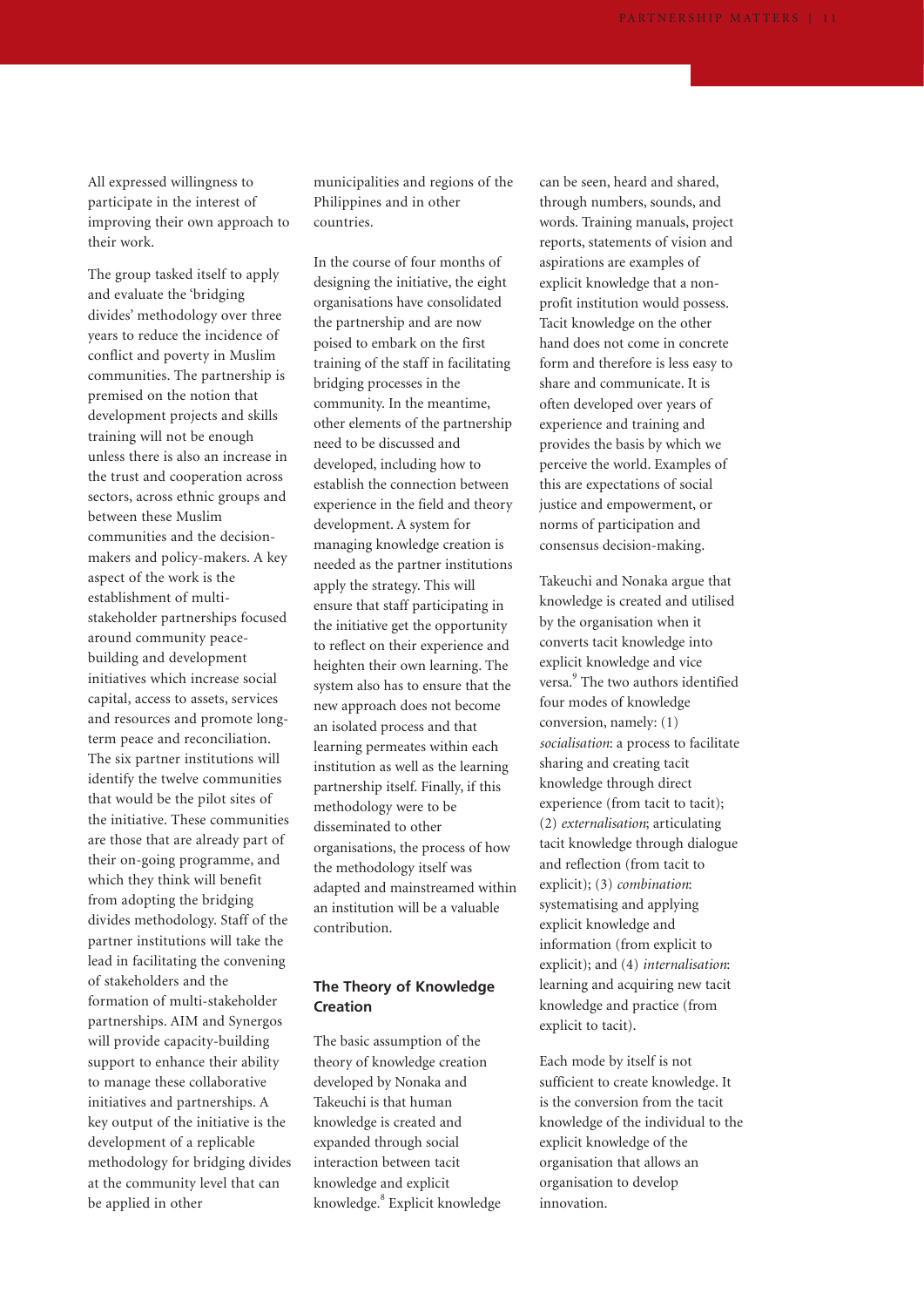However, the same explicit knowledge has to be internalised by individuals as tacit knowledge in order to explore new areas of work. This tacit knowledge accumulated at the individual level has then to be socialised again with other organisational members. Nonaka and Takeuchi's model of knowledge creation, called SECI model, operates in a spiral process, starting from an individual level and moving out to encompass work team, division, the entire organisation and outside groups.<sup>10</sup>

Both Ichijo<sup>11</sup> and Nonaka and Toyama<sup>12</sup> highlight the importance of an enabling context, a shared space – physical, virtual or mental or all of the above – that fosters the development of relationships, connection and communication among the organisational members. Based on the Japanese idea of *ba* (or "place"), the space must facilitate sharing of local knowledge across organisation or beyond geographic and cultural borders.

Ahmadjian $13$  further extends the theory of Nonaka and Takeuchi in the context of inter-organisational knowledge creation pointing out that it shares a number of features with knowledge creation within an organisation. Ahmadjian notes that the most important of these features is the creation of a *ba* or a space for interaction to encourage the inter-organisational community to engage in the spiralling knowledge creation process – ways must be found to nurture a culture, a language to facilitate exchange of ideas, and an atmosphere of trust and care.<sup>14</sup> Thus, in the process of creating *ba*, a number of additional factors

need to be considered – the number of organisations/ institutions collaborating in the knowledge-creation process, the ties by which these institutions are linked and the temporal duration of these relationships.

Various authors have pointed to the challenges that confront the work of knowledge creation. Takeuchi and Nonaka acknowledge that knowledge as a resource becomes obsolete as soon as it is created.<sup>15</sup> A constant and continuing process for knowledge creation need to deal with the challenges an individual confronts.

Foremost of these challenges is the time requirement. Senge points out that it takes considerable time to surface assumptions, examine their consistency and accuracy, and see how different models can be knit together into more systemic perspectives.<sup>16</sup> Another source of resistance is that learning can be a threatening experience to the individual. Ichijo notes how new situations can be overwhelming and provoke loss of interest on the part of the individual.<sup>17</sup> New knowledge requires changes in the person and breaking away from old habits can threaten the very personal identity, further inhibiting new behaviour.

To address these challenges, Ichijo proposes five key tasks to assist the individual navigate through the process of knowledge creation.<sup>18</sup> *Instilling a knowledge vision* is one key requirement which will justify and provide legitimacy to the entire knowledge creation process. *Managing conversations* is another key requirement, allowing

commonplace conversations within communities of practice to facilitate sharing of tacit knowledge. Organisations must also be able to *mobilise knowledge activists,* those in a position to support, encourage and energise the group to continue the process. *Creating the right context* for knowledge creation implies ensuring that the organisational structure should facilitate crossfunctional exchanges to reinforce what Ichijo calls tacit-explicit knowledge interaction across many boundaries.<sup>19</sup> Finally, *globalising local knowledge* is important to enable institutions to reduce time and cost for knowledge creation initiatives. Ichijo notes that this is critical when knowledge creation and utilisation are separated in time and space.<sup>20</sup>

As a final point, Ichijo admits that while it is possible to manage related organisational processes such as community building and knowledge exchange, one cannot manage knowledge itself. $^{21}$  In the end, Senge acknowledges that while learning is a collective process, the responsibility for learning can only come from individual choice.<sup>22</sup>

### **Application to the Learning Partnership**

The theory provides important starting points that the learning partnership can consider. The four modes of knowledge creation is one of these. At the level of the partner institution, a core group of two to three people have to be involved in the initiative so that the process of socialisation can occur. The shared experience of building multi-sectoral partnership enables tacit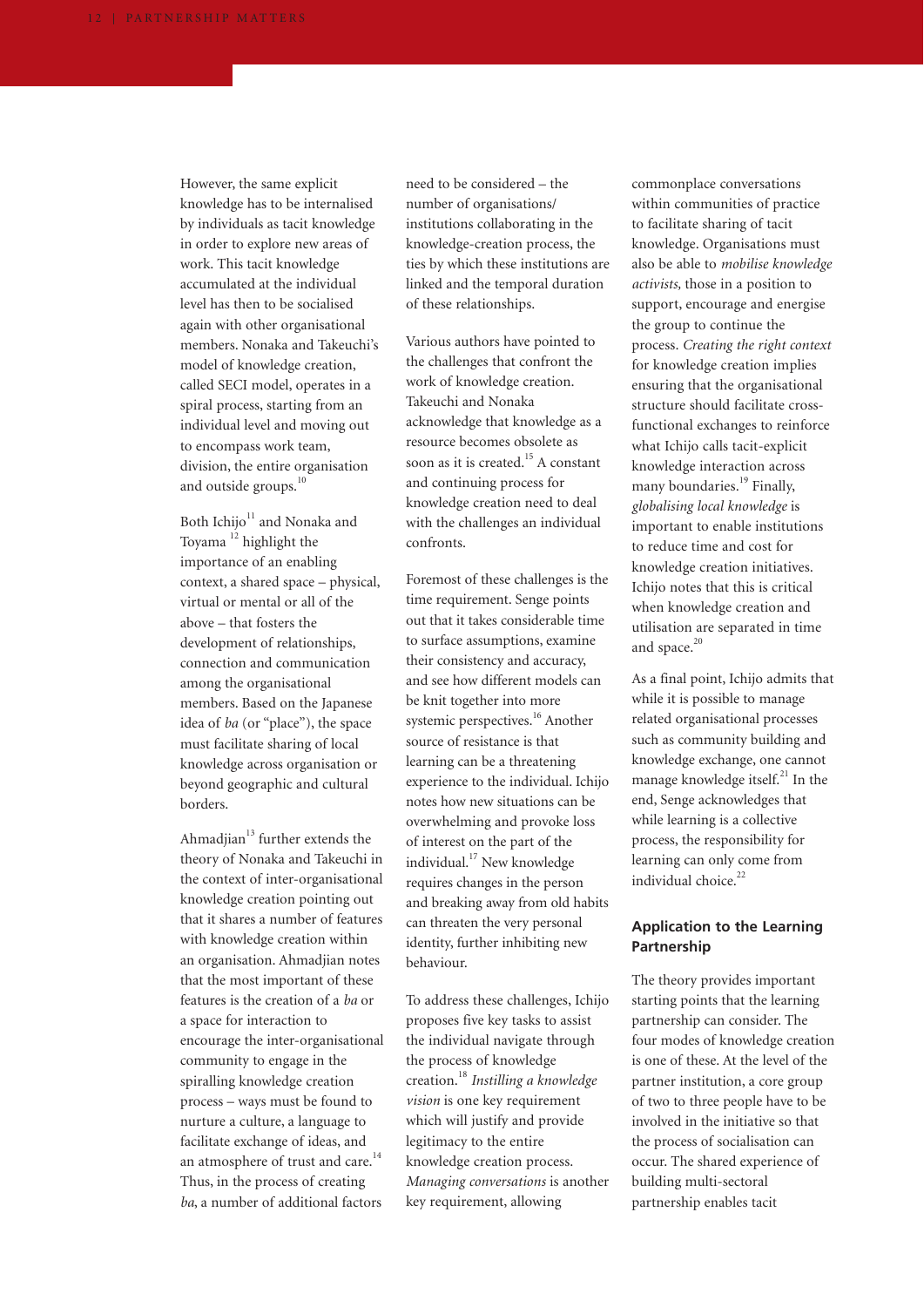knowledge to be developed in the process. Opportunities for this core group to regularly articulate and share their experiences have to be created within the institution (externalisation). This can be orally (in staff meetings or reflection sessions) and in written form (through journal writing, regular reports and narratives). The use of figurative language using metaphors, analogy and models must be kept in mind to better capture the complex elements of their partnershipbuilding experiences.

The theory also provides a good basis for designing how the two other processes of knowledge creation – combination and internalisation – can be carried out inter-organisationally through the learning partnership. Combination involves combining different bodies of explicit knowledge to create a new knowledge system. AIM as an academic institution can provide additional research, materials and case studies to facilitate the process of developing new knowledge. Synergos through its global connection can provide experiences and knowledge available elsewhere. AIM and Synergos will take the lead in capturing the body of knowledge into explicit form for dissemination and socialisation to other institutions and settings, ensuring that parallel processes in the partner institutions have to be considered as well.

The key challenge though for the partnership is the creation of the *ba*. Four of the partner institutions have had previous relationships with each other but two of them have not worked

with the rest. Opportunities to make the partnership an environment where relationships can be nurtured to promote shared learning need to be created. The first live-in course will be one opportunity to do so but more activities for this purpose need to be planned. Another challenge is having two physical locations – Manila (where the leaders and head offices are) and Mindanao (where the communities and staff are). Provisions for building *ba* in both locales have to be considered as well.

Some of the tasks that Ichijo has outlined above will be helpful. Those leading the partnership have to develop a knowledge vision to guide the knowledge creation process of the group. The basic question of why the group exists needs to be answered thoughtfully and clearly before the training. Managing the conversations will also be critical. Opportunities for sharing tacit knowledge within the organisation, across the organisation, and in both Manila and Mindanao have to be consciously designed and developed amidst the busy routine for everyone. Identification of knowledge activists in each organisation will also be helpful. This core group can be the champions within their own institution as well as for the partnership over-all.

Knowledge creation though requires self-directed and selfmotivated learners. In the learning partnership for Mindanao, this was evident in the choice of institutions that have undergone the previous bridging courses.

Leaders of these institutions have the knowledge and appreciation of the concept to be applied and tested, and have interest to use it for their own work. However, those who will actually be involved in the initiative still have to undergo the course itself. The selection of those who will be participating in this initiative is critical. At present, the partnership has as a general criterion: any staff that currently do work in Mindanao and can undertake partnership-building. It will be important to consider as well other dimensions related to knowledge creation such as their interest on the topic of bridging and partnership formation, their ability to engage in reflection, analysis and synthesis, and capacity to engage in effective communication. These aspects were not covered in the theory discussed above.

In conclusion, the theory of Knowledge Creation provides a useful basis to start framing an approach by which the learning partnership for Mindanao can develop its own knowledge management process. It provides insights as to how a learning partnership engaged in a complex arena of cross-sector partnership can take back its experience and transform it into new knowledge. The theory though can be further enriched with the inclusion of the criteria or requirements for effective learners rather than assuming the readiness of every individual to engage in knowledge creation.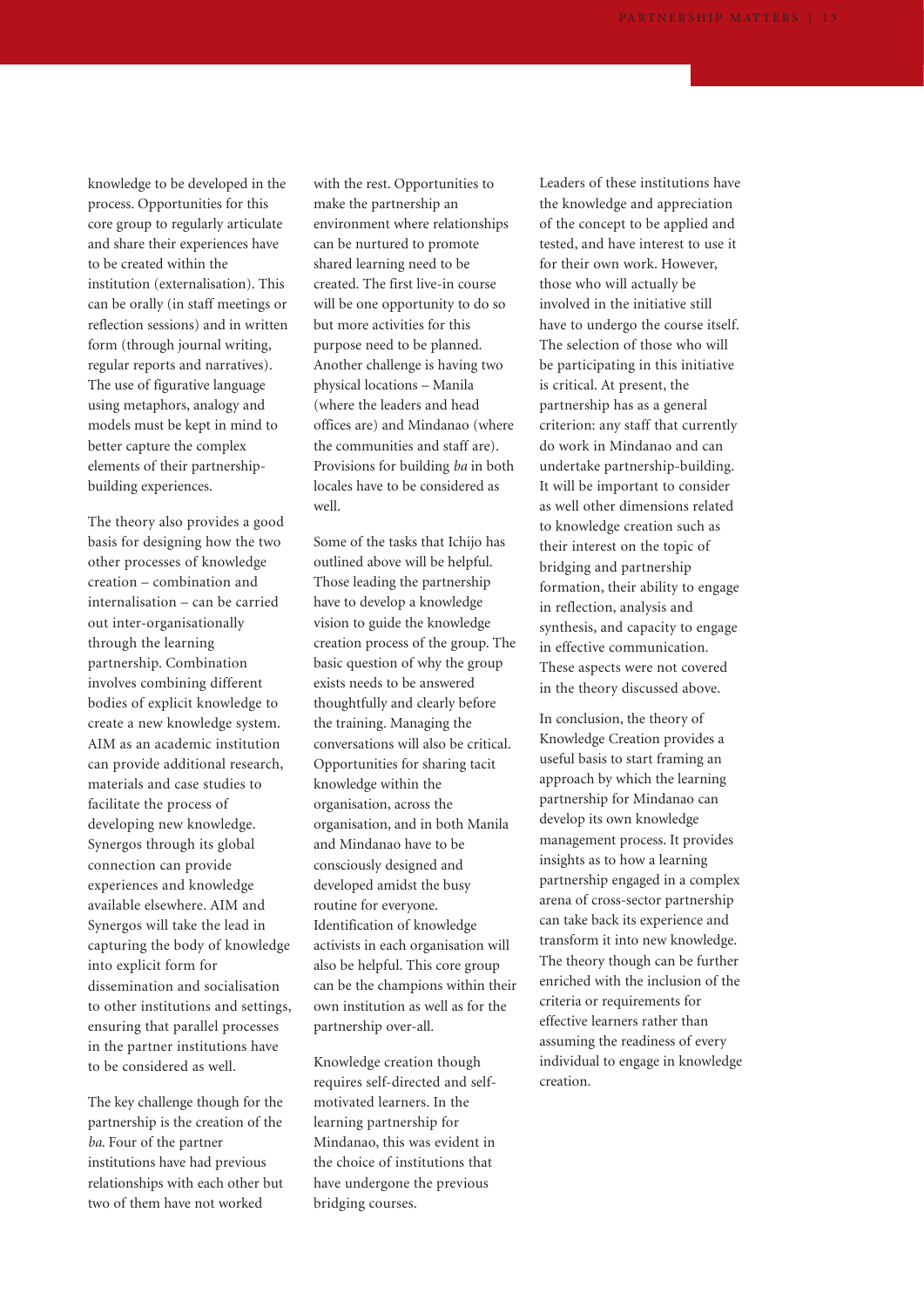#### **NOTES**

- *<sup>1</sup> Discussed in a lecture by Michael Barrett entitled "Cross-Sector Partnerships: Knowledge Management and Organization Change", PCCP, Residential 1, 15 March 2004.*
- *<sup>2</sup> Takeuchi, H. and Nonaka, I. (2004) 'Preface' in Takeuchi, H and Nonaka, I (Eds.)* Hitotsubashi on Knowledge Management*, John Wiley and Sons (Asia) Pte. Ltd), Singapore p.ix.*
- *<sup>3</sup> The eight organisations are composed of donor institutions (Consuelo Foundation, Local Governance Support Program, Philippine Development Assistance Program, Tabang Mindanaw), NGOs (CO Multiversity, Philippine Business for Social Progress), academic institution (Asian Institute of Management) and an international NGO (Synergos Institute).*
- *<sup>4</sup> Kalungu-Banda, M. (2004) "Changing Boundaries" presentation at the Residential One, Postgraduate Certificate in Cross-sector Partnership, 14 March 2004.*
- *<sup>5</sup> Fowler, A. (2000)* The Virtuous Spiral: A Guide to Sustainability for Non-Governmental Organizations in International Development*, Earthscan Publications Ltd, London and Virginia p.135.*
- *<sup>6</sup> Pierce, S. (2002) Bridging Differences and Building Collaboration: The Critical Role of Leadership, Synergos Institute, New York p.3.*
- *<sup>7</sup> While AIM took the lead in developing the course, the research and discussion forum happened in the global meetings that Synergos organised in a course of three years with other partners from Southern Africa and Latin America. By the end of 2003, AIM had trained about 150 individuals from the business, military, local government and civil society sectors. All courses have been received very favourably by those who attended.*
- *<sup>8</sup> Nonaka, I. and Takeuchi, H. (2004) 'Theory of Organizational Knowledge Creation' in Takeuchi, H and Nonaka, I (Eds.)* Hitotsubashi on Knowledge Management*, John Wiley and Sons (Asia) Pte. Ltd), Singapore p.53.*
- *<sup>9</sup> Takeuchi, H. and Nonaka, I. (2004) 'Preface' p.x.*
- *<sup>10</sup> Nonaka, I. and Takeuchi, H. (2004) p.65.*
- *<sup>11</sup> Ichijo, K. (2004 p125), 'From Managing to Enabling Knowledge' in Takeuchi, H and Nonaka, I (Eds.)* Hitotsubashi on Knowledge Management*,*

*John Wiley and Sons (Asia) Pte. Ltd), Singapore p.137.*

- *<sup>12</sup> Nonaka, I. and Toyama, R. (2004 p91) "Knowledge Creation as a Synthesizing Process' in Takeuchi, H and Nonaka, I (Eds.)* Hitotsubashi on Knowledge Management*, John Wiley and Sons (Asia) Pte. Ltd), Singapore p.101*
- *<sup>13</sup> Ahmadjian, C. (2004 p227), 'Inter-Organizational Knowledge Creation: Knowledge and Networks' in Takeuchi, H and Nonaka, I (Eds.)* Hitotsubashi on Knowledge Management*, John Wiley and Sons (Asia) Pte. Ltd), Singapore p228.*
- *<sup>14</sup> Ibid. p229.*
- *<sup>15</sup> Takeuchi, H. and Nonaka, I. (2004) 'Preface' p.ix.*
- *<sup>16</sup> Senge, P. M. (1990) Senge, P. et. al. (1994)* The Fifth Discipline: The art and practice of the learning organization*, Currency Doubleday, New York p.304*
- *<sup>17</sup> Ichijo, K. (2004) pp.128–9*
- *<sup>18</sup> Ibid p.137*
- *<sup>19</sup> Ibid. p.144*
- *<sup>20</sup> Ibid. p.149*
- *<sup>21</sup> Ibid.*
- *<sup>22</sup> Senge (1990) p.360*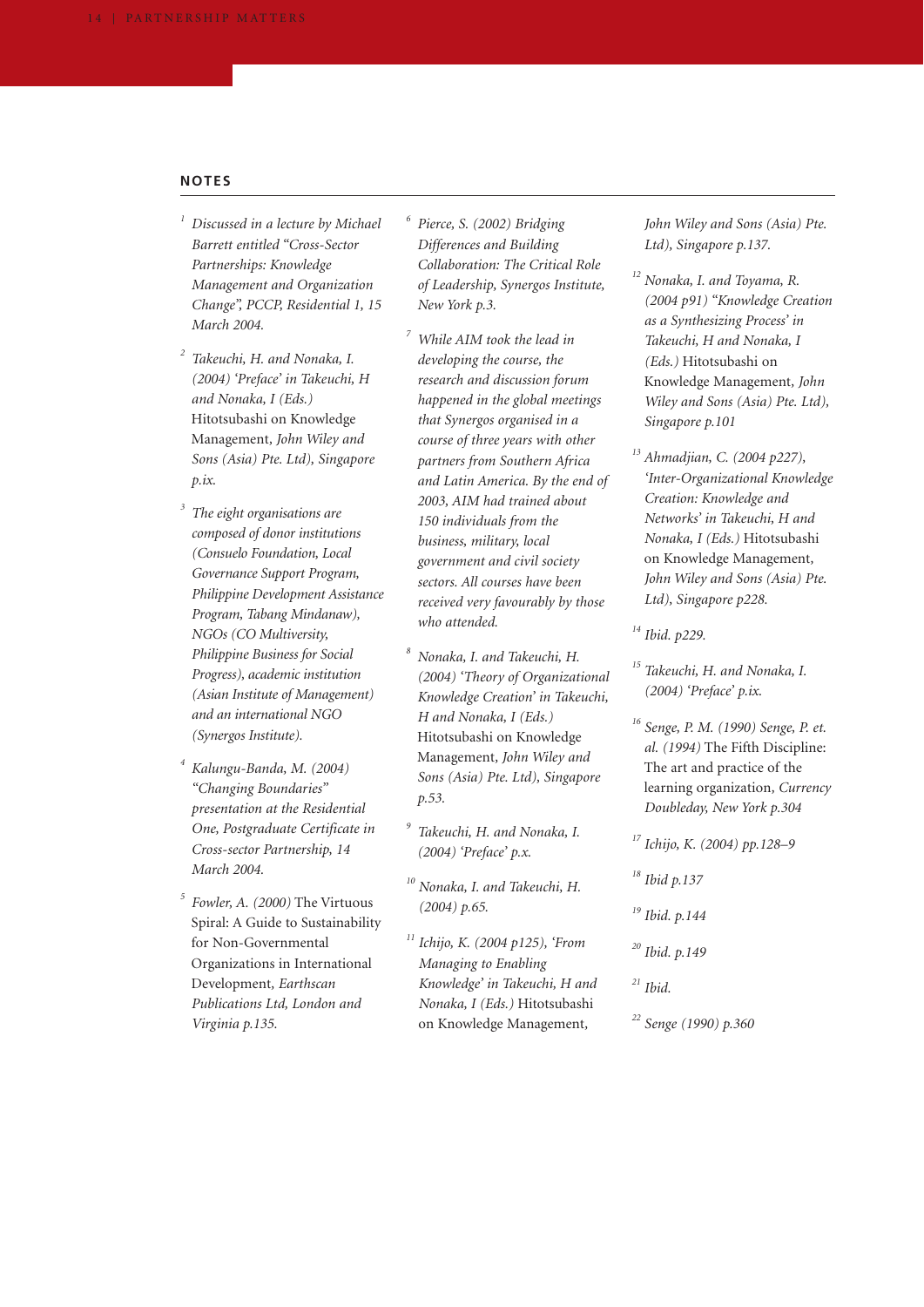# **Transcending Boundaries: How Partnering Can Promote Individual and Organisational Change**

## By **Gilles Goepfert**

Partnerships involve complex interactions between individuals, organisations and the emergent construct of the partnership. The role of the individual as the bridge and catalyst between the partnering institution, the other members of the partnership, and the partnership itself, is central to this interplay. This article focuses on the reciprocal interaction between individuals and partnerships and explores how the change of values prompted by the individual partnering experience is integrated into the fabric of the partnering organisation when transformative opportunities are correctly leveraged.

### **The impact of individuals on partnerships**

Partnerships are constructed at two levels, at an organisational level by the participating organisations, but more fundamentally at the level of the individuals representing these organisations.<sup>1</sup> Business Partners for Development (BPD) captures this dual nature of partnerships when it states that, "Partnerships are likely to fail unless there are internal champions and sufficient institutional buy-in".

The depth of involvement in a partnership has great bearing on individual behaviour. A partnership 'champion', for example, will act differently to a

nominated representative who is not privy to the genesis of the partnership, even if their mandate appears *de prima facie* identical. The choice of the participants' representative is therefore a crucial parameter within the partnering equation as individual behaviour can affect its effectiveness and even its very survival.

## **The effect of the partnership process on the individual**

While individuals have a critical impact on the partnering process, they are also affected by their partnering experience. The crosssectoral viewpoint required for effective operation in a partnering setting initiates a reflective selfawareness in the individual, forcing them to experience other modes of being. This increases the risk of institutional backlash for the individual if this personal change is not mirrored in the organisation.<sup>3</sup> If the organisation's involvement in the partnership is only peripheral, the identity conflict, or oscillation in Maiteny's terminology,<sup>4</sup> experienced by the committed individual is profound, especially if their new identity within the partnership is close to their personal values. The individual's new role within the partnership may create an identity dissonance, and kick-start a sequence of psychodynamic changes.<sup>5</sup> This process of change

occurs through feedback loops initiated by the very process of partnering; from the partnership itself, through the individual, to the organisation. These cascading effects are by no means unidirectional and can occur between any of the components and levels of the collaborative framework.

### **The transformation of the partnering organisation**

While the partnership can be characterised as a vector of value and attitudinal change in the individual, it has a similar effect at the organisational level. The impetus for change is likely to be mediated by the individual representing the partnering organisation in an attempt to reconcile their changed identity with their pre-partnership role within their original organisation. The tension created by this identity disconnect forces the individual and the organisation to ask themselves, "What do we value?"

The organisational representative brings these questions of identity and values to the fore, and thereby acts as a change agent within the boundaries of the organisation, especially if the initial impetus to get involved in the partnership came from the top management of the organisation. Unfortunately, most partnerships initially operate in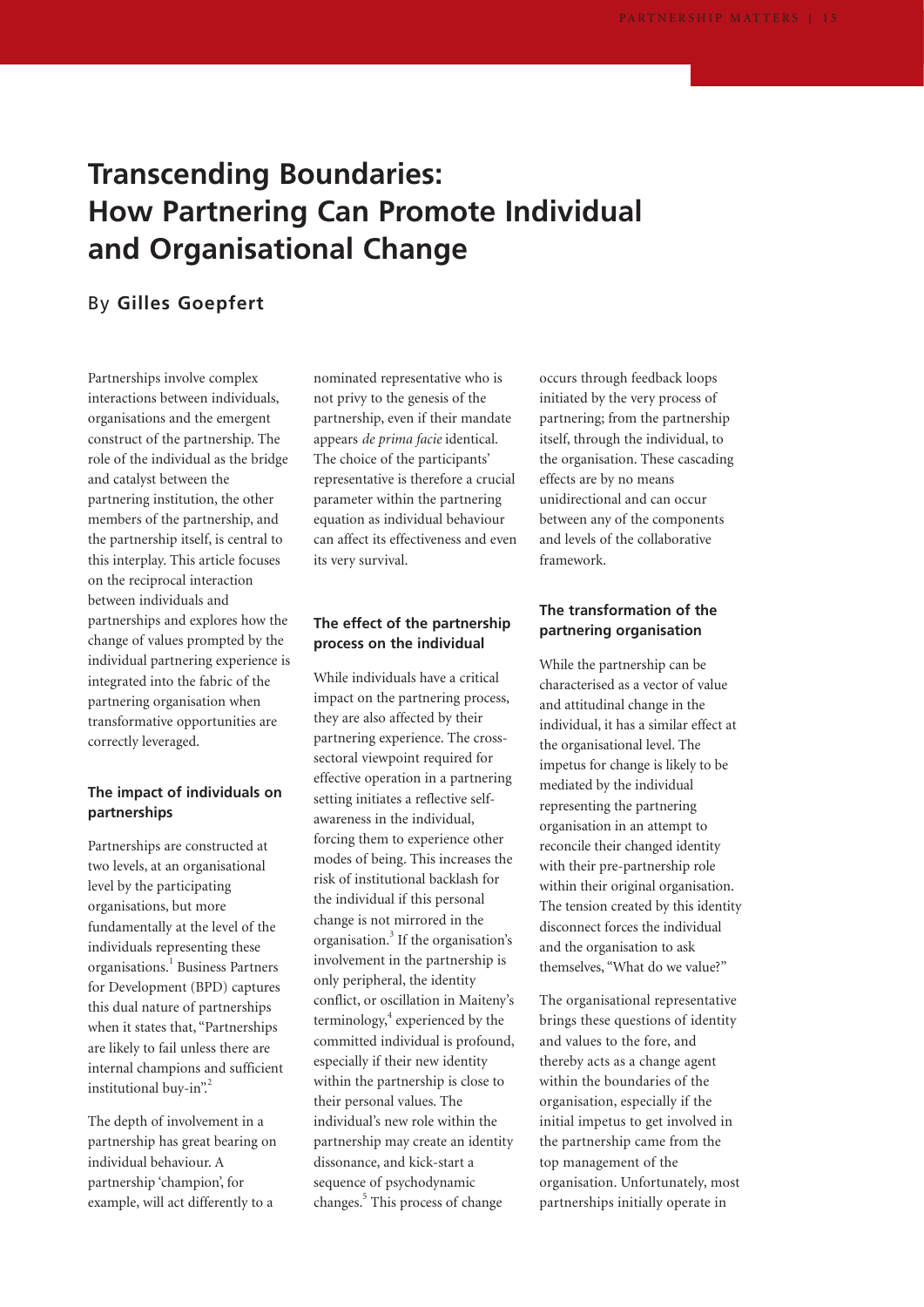an organisational vacuum and such change is likely to elicit strong resistance, as patterns of cooperation, which do not fit preexisting mental models, are distorted by human perception mechanisms and seen as threatening. There is thus a need for organisational learning to enable these new modes of cooperation to be integrated into the fabric of the organisations.

Although individual participants in partnerships operate at the fringe of the normative behaviour of their parent organisations, and are indelibly changed by the partnering process itself, this gives them an opportunity to transform the core values of the organisation. As such the progression of the individual pioneer can be the precursor for institutional metamorphosis. If the partnering organisation is a thought leader within its sector, the change may even ripple out to affect other entities.

#### **Impact on practice**

How can we facilitate a smoother partnering and change process? Firstly, by building in resilience and embedding the partnership at

several levels within the organisation. Secondly, by identifying and mentoring multifaceted individuals with the correct sensitivity and openness, as well as authority and access to higher hierarchical levels of the organisation, to ensure continuity of involvement. Thirdly, by encouraging wider involvement in the partnering process to facilitate organisational learning by spreading partnership information across the organisation. Indeed, to avoid a premature departure of the organisation from the partnership, their representative has to ensure constant feedback to demonstrate the benefits, often intangible, accruing from involvement and the value for money of the resources being diverted to the partnership. Finally, and most importantly, if change is seen as inherent to the partnership process, the likelihood of the mutual benefits arising for the organisation, as well as society at large, is greatly enhanced.

### **Partnerships as a catalyst for innovative change**

By placing the partnership construct into Wilber's 'allquadrant, all-level' model, one can infer that partnerships are but one step in the direction of further integration between the different sectors of human societies, i.e. leading to an openended co-evolution at both the individual and societal level. Partnerships are ultimately an acknowledgement of interconnectedness and interdependence and have the potential to realign organisational purpose towards life enhancing goals.

Partnerships are also an attempt to establish a new level within the 'holarchy' of human organisations; a new social whole formed by an organisation but shared by individuals. The interactions of these two social levels are by their very nature in a state of flux and only reach temporary states of equilibrium. Partnerships are a valuable tool for change in the social and environmental domain, but the prime pathway to such change is through the individual to the intra-organisational level.

#### **NOTES**

- *<sup>1</sup> Caplan, K. (2000) 'The Purist's Partnership: Debunking the Terminology of Partnerships'.* Partnership Matters: Current Issues in Cross-Sector Collaboration 1*, The Copenhagen Centre, pp 31–35. p.35.*
- *<sup>2</sup> Business Partner for Development (2002)* Putting Partnering to Work: Tri-sector Partnership Results and Recommendations*, BPD, London p.3.*

*<sup>3</sup> Caplan, K., Heap, S., Nicol, A., Plummer, J., Simpson, S. & Weiser, J. (2001)* Flexibility by Design: Lessons from Multi-Sector Partnerships in Water and Sanitation Projects*, BPD Water and Sanitation Cluster, London. p.17.*

- *<sup>4</sup> Maiteny, P. (2000) 'The Psychodynamics of Meaning and Action for a Sustainable Future',* Futures*. 32, 339–360. p.349.*
- *<sup>5</sup> Kets de Vries, M.F.R., Balazs, K. (1998) 'Beyond the Quick Fix: The psychodynamics of Organizational Transformation and Change',* European Management Journal*, 16(5), 611–622. p.613.*
- *<sup>6</sup> Wilber, K. (1995)* Sex, Ecology, Spirituality: The spirit of evolution. *Shambala, Boston.*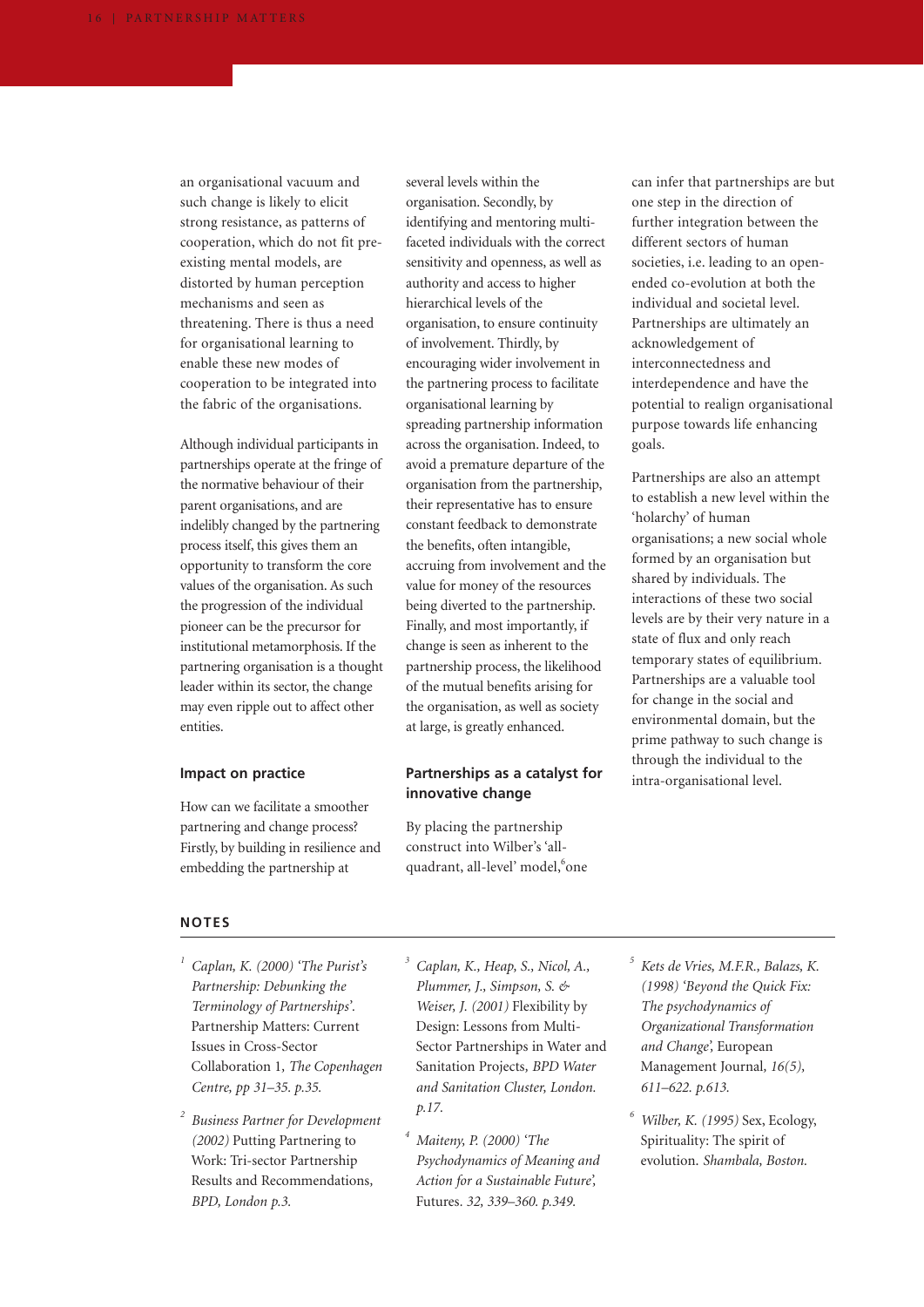# **Employee Engagement Partnerships: Can they contribute to the development of an integrated CSR culture?**

## By **Kerri Hancock**

A significant number of Australian companies have invested substantial financial resources into communities via cross-sector partnership initiatives in order to demonstrate commitment to corporate social responsibility (CSR) principles to stakeholders. There also appears to be a growing interest in cross-sector partnerships that involve employees in some form, with many employee engagement activities focused on physical activities such as conservation fieldwork or hands-on volunteering for social issues NGOs. This paper attempts to assess whether these kinds of partnerships can make a difference, not only to the community organisations that they support, but also to the way that they anticipate and put into practice, the necessary organisational cultural changes for long-term commercial viability in a sustainable development context.

#### **Definition of terms**

*Corporate social responsibility* (CSR) is used here to describe how a company works to achieve sustainable development through both internal policies and programmes and external community investment activities that address and manage its impact on social and environmental issues.

*Employee engagement partnerships* are used in line with the UN's

definition of partnerships<sup>1</sup> and involve a significant number and/or cross section of corporate employees in a partnership programme or activities beyond the partnership manager or facilitator. Engagement is interpreted as the transfer of expertise and release of talent and skills into the community, the sharing of core competencies between sectors and the strategic use of employees' talents.<sup>2</sup> It also includes the transfer of skills, expertise and knowledge from the community back into the corporation. In this paper, 'volunteering' is also encompassed by this definition.

An *integrated CSR culture* is a way of describing a culture where the external CSR-led policies and actions used to support reputation and stakeholder engagement are matched by internal business strategies and decisions driven by social and environmental principles. A CSR culture is fundamentally values-driven as opposed to being purely financially-driven and invariably involves widespread and systemic change in the way that companies do business; from recruitment and human resources through to manufacturing processes and supplier relationships.<sup>3</sup>

#### **Why develop an integrated CSR culture?**

*An authentic reputation*: Many companies have stated that they

use CSR principles and crosssector partnerships to support reputational outcomes. By building positive external relationships via partnerships they hope to gain a licence to operate from their stakeholders. However, when internal business and decision making criteria and, by inference, actions of employees, do not reflect the espoused corporate CSR values or how the community expects a socially responsible company to act, they are exposed to the risk of a non-integrated culture.

#### *Competitive advantage*:

Companies and employees will increasingly need to become more innovative and creative in how they maximise the opportunities offered by the new sustainability driven environment by, for example, developing new kinds of products in response to new challenges and restraints<sup>4</sup> such as climate change. Innovation and creativity can only be nurtured in the right culture.

### **Key ingredients for achieving CSR cultural change**

An integrated CSR culture can be promoted by:

*External and internal learning*: Companies providing the tools, forums and facilitation necessary for both 'external' learning (i.e. about customer needs, markets,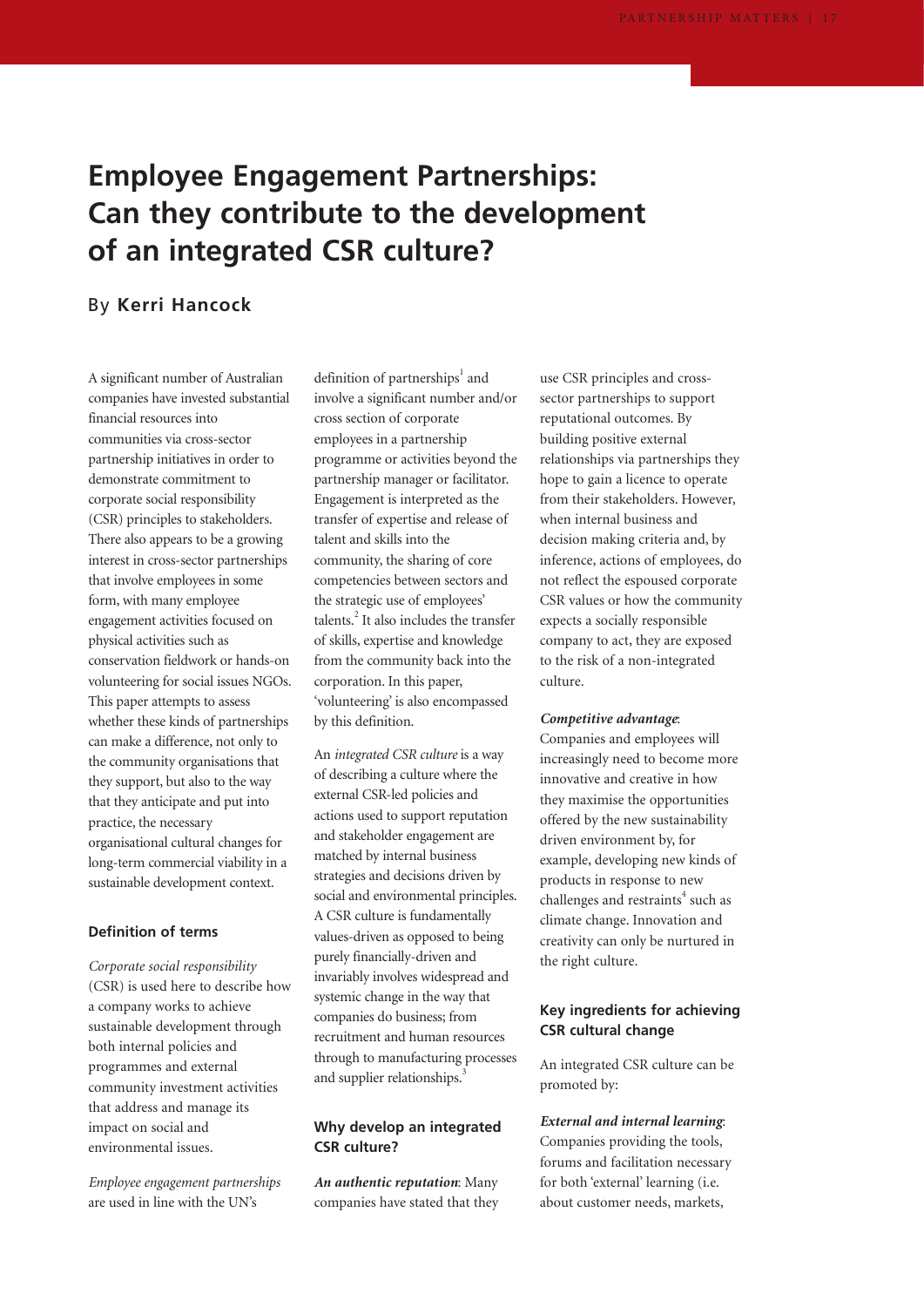and competitors) and 'internal' learning (i.e. self-knowledge at a personal and organisational level).5 Learning should have, "…cognitive, emotional and physical dimensions; it differs from training, which entails the acquisition of specific skills."6 It can be promoted by values-based leadership that encourages emotional intelligence in decisionmaking.

#### *Recognition of human capital*:

Employees are the most affected by the instigation of a CSR-led cultural change and, in turn, are the most likely to effect real and lasting change as they are responsible for turning policies and ideas into operational reality. Employees are also vital ambassadors for any organisation. It is therefore critical that they live and believe in the company's CSR values if they are to be credible to external stakeholders.7

#### *Personal transformation*:

According to Barrett, personal transformation occurs when we start to develop a stronger sense of personal responsibility and begin to look for new values.<sup>8</sup> He suggests that, "Corporations don't transform, people do",  $9^{\circ}$  and that once people have helped an organisation to shift its belief systems from pure self-interest to the common good, it can then attempt to evolve into the higher levels of 'organisation consciousness' – community and society consciousness, where integrated values-led CSR cultures are developed.<sup>10</sup> A recent online survey suggests that Australian employees do have a socially and environmentally developed consciousness, and wish to express personal values that reflect CSR principles at work.<sup>11</sup>

#### *Personal participation*:

Participation in the process of transformation, both personally, through involved learning, and organisationally, through being part of the decision-making processes around what kinds of learning forums, partnerships and processes take place. This seems to be supported by Cavill who suggests that mechanisms such as pay-roll giving and philanthropy are low on the motivation and engagement scale.<sup>12</sup> They do not involve any personal commitment, emotional exchange or utilisation of personal skills and are therefore unlikely to have any real effect on building a CSR culture.

## **Employee engagement partnerships as factors for change**

Employee engagement partnerships have the potential to help facilitate the factors necessary for the change identified above by providing a framework and forums for:

- Learning (external and internal) – through the exchange of ideas and skills and exposure to new environments
- Personal transformation and spiritual fulfilment – by facilitating community service and values-driven project development and management
- Participation through experiential learning and participatory decision making

Employee engagement can also play an important role in helping employees to develop the training and key competencies required to thrive in CSR cultures.<sup>13</sup> Organisations thus need to develop activities that are

sufficiently intellectually and spiritually challenging and offer enhanced professional learning. These might include community fellowships or managed assignments in the community, mentoring, secondments, team development and non-executive roles.<sup>14</sup>

Employee engagement partnerships have been most successful when the corporate partner has, firstly, expressed an understanding of CSR beyond externally directed strategic philanthropy; secondly, openly embraced the concept of cultural development and transformational partnerships; thirdly, already has an employee orientated culture in place (i.e. innovation, creativity, empowerment) and finally, has practical mechanisms to make that work.15 Companies should not aim to use cross-sector partnerships and employee engagement as a way of 'creating' a CSR culture. The organisational values must already be defined and steps taken to ensure that values-based leadership and employee relations are in motion before employee engagement partnerships can be put in place. Employee engagement partnerships can be used to enhance, develop and inspire CSR cultures but they cannot work if the appropriate values are not already being expressed and lived. Employees thus need to be empowered to explore and work outside their usual departmental and skill boundaries because their employers value the CSR contribution that this can make to the future of the organisation. This kind of cultural transformation can support employee commitment, knowledge management, cross department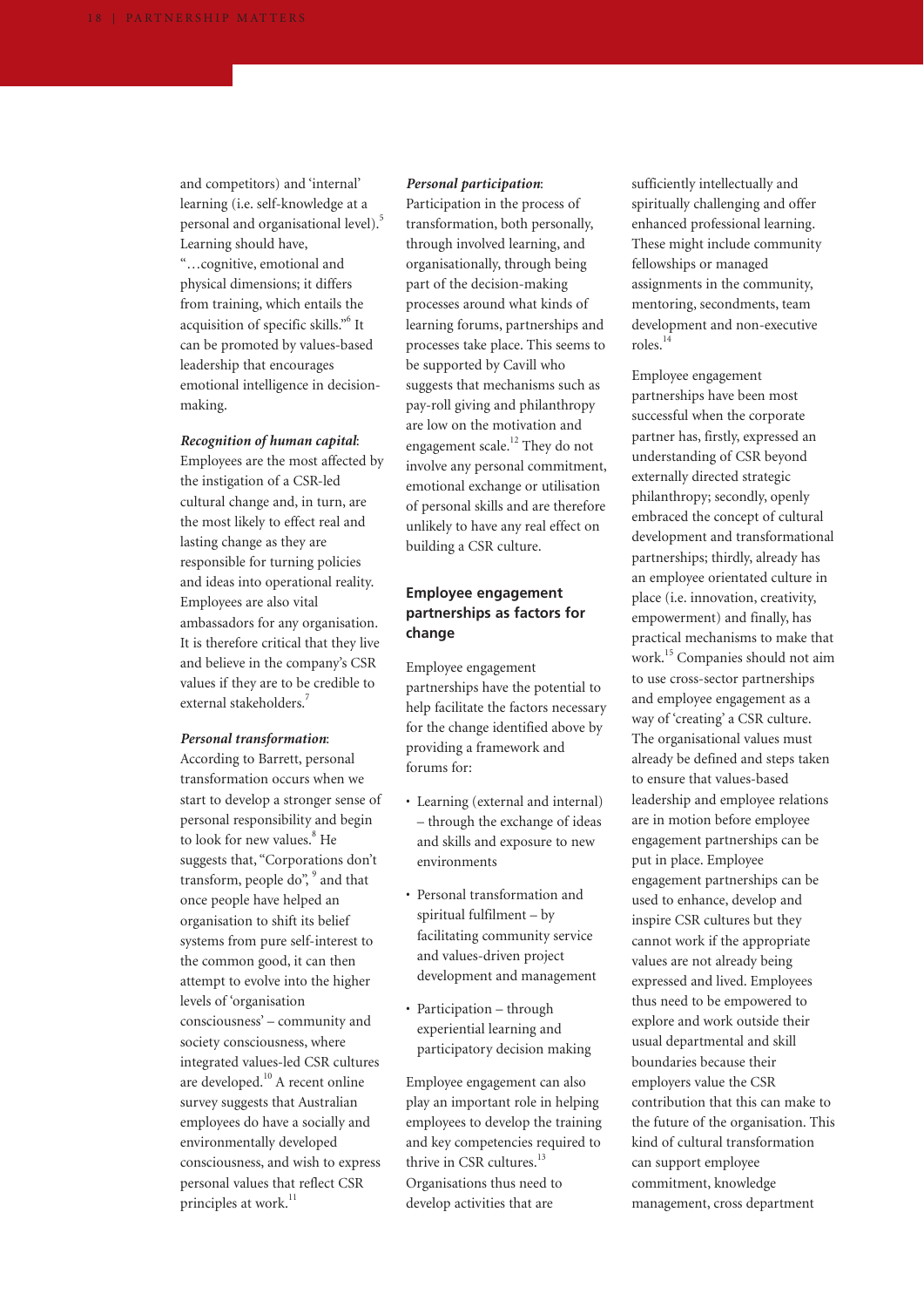skill sharing and innovation outcomes – a clear example of how "soul-led" decisions developed in a "culture of participation" can be the best business decisions.<sup>16</sup>

## **Australian cross-sector partnerships and CSR culture**

Employee engagement partnerships in Australia appear to be mainly externally, rather than internally, driven and prompted by a focus on reputation, external stakeholders and external business drivers. Staff motivation and staff retention are cited as incentives for them and could be described as internal cultural objectives because they are values-driven, but this is a fairly recent development and very few companies have explicit mechanisms in place for bringing any external learning back into the workplace.<sup>17</sup> Value from volunteering and other employee engagement learning would be made more positive if formally linked back to internal organisational CSR cultural objectives and CSR knowledge management.

It also appears that employers generally see community engagement partnerships as a way of the organisation facilitating employee's personal fulfilment, which will hopefully engender good feelings towards their employer, as opposed to developing employees in order to support both personal and organisational societal consciousness and transformation. Currently then, a gap exists between the external and internal connectedness of companies and their communities and their employees. This gap needs to be bridged to achieve integrated CSR cultures and

innovative employee engagement partnerships could help support that goal.

#### **The role of NGOs**

There are suggestions that the NGO sector has yet to embrace the internal cultural transformation opportunities offered by crosssector partnerships. Many Australian NGOs and community organisations seem unaware of the transformative effect they could have on the Australian corporate sector because of perceptions that they are only interested in donations; that they duplicate each other's efforts; appear to be uninterested (self-interested and donation focused) and by inference, unskilled, because they have not recognised this need.<sup>18</sup> NGOs, meanwhile, assert that Australian corporate representatives still expect NGOs to behave and think around issues according to their own expected sectoral and often "status quo" norms.<sup>19</sup> There therefore seems to be a need, before Australia can embrace the kinds of cultural transformation partnerships outlined here, for the two sectors to work harder towards increasing their level of mutual empathy, cross-cultural understanding and respect for each other's skills and competencies.

#### **Conclusion**

- Employee engagement partnerships can play a role in helping to develop a new integrated CSR culture. However, a number of key factors need to be borne in mind by all partners when developing them. They include the need to:
- Ensure that the cross-sector partnership is wholeheartedly

supported by the corporate organisation and, ideally, ensure that the right conditions exist for its success, i.e. an employee focused culture and the desire for CSR cultural change transformation should pre-exist the partnership.

- Consider cross-sector partnerships that ignite the passions and concerns of employees as well as meet key business drivers – create crosssector partnerships that combine the two in order to support both personal and organisational transformation and learning.
- Ensure a wide range of employees are involved to support organisational transformation in order to maximise the opportunities for organisation-wide transformation.
- Ensure knowledge management processes are in place in order to translate learning from employee community engagement back into both partners' organisations internally.
- Ensure employees are empowered to explore and test their new skills after their engagement experience is over.
- Develop meaningful engagement relationships and activities that provide transformative learning experiences for both partners.
- Ensure both partners make the cultural transformation objective explicit before they commence on any employee engagement partnership in order to make certain that the most appropriate strategies are employed.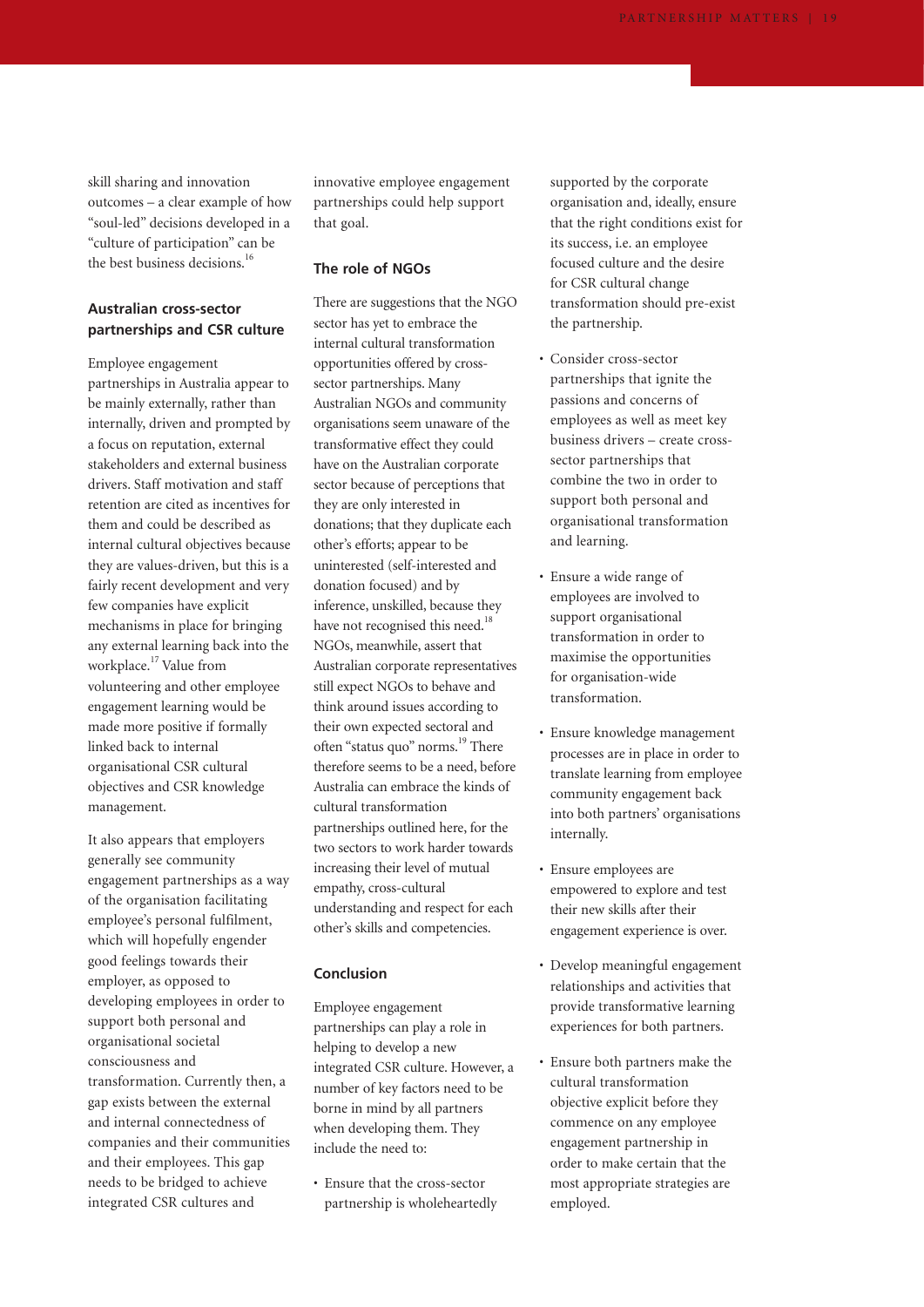With a few exceptions, it seems that the Australian corporate sector has not really embraced the full potential of employee engagement partnerships in achieving cultural transformation because they are still very much focused on crosssector partnerships fulfilling

external CSR objectives. Hailey Cavill believes that employee engagement partnerships can help to support the development of a CSR culture and regards the first stage of their development in Australia as a way to start to get employees "engaged in the social

conversation".<sup>20</sup> This optimistic view is tempered by my own conclusion that, benign and commendable though the current models are, they will need to evolve quickly if they are to play a real role in corporate innovation and sustainable development.

#### **NOTES**

- *<sup>1</sup> UN (2003) 'Report to the General Assembly', "Partnership is commonly understood as a voluntary and collaborative relationship between various parties in which all participants ("partners") agree to work together to achieve a common purpose or undertake a specific task and to share the risks, responsibilities, resources, competencies and benefits."*
- *<sup>2</sup> This definition was used by Amanda Bowman of ENGAGE. Engage and IBLF (2004)* Engage Week: Conference On Community Engagement *Conference, International Business Leaders Forum and Volunteering Australia*
- *<sup>3</sup> See Grayson, D and Hodges, A. (2004)* Corporate Social Opportunity: Seven Steps to Make Corporate Social Responsibility Work For Your Business*, Greenleaf Publishing Limited, Sheffield. p.144 and also Doppelt, B. (2003)* Leading Change Toward Sustainability: A Change Management Guide for Business, Government and Civil Society*, Greenleaf Publishing Limited, Sheffield. p.74.*
- *<sup>4</sup> Grayson and Hodges (2004) p.11.*
- *<sup>5</sup> See Barrett, R (1998)* Liberating the Corporate Soul: Building a Visionary Organization*,*

*Butterworth-Heinemann, Woburn. p.9.*

- *<sup>6</sup> Doppelt, B (2003)* Leading Change Toward Sustainability: A Change Management Guide for Business, Government and Civil Society*, Greenleaf Publishing Limited, Sheffield. p.197.*
- *<sup>7</sup> Doppelt (2003) p.71.*
- *<sup>8</sup> Barrett (1998) p. 41.*
- *<sup>9</sup> Ibid. p.3*
- *<sup>10</sup> Ibid. p.69.*
- *<sup>11</sup> Cavill H (2004)* PassionPeople: How Community Engagement Positively Impacts Employee Performance*, Cavill + Co and Seek.Com, Melbourne, "82 percent of respondents would rather work for a company that supported good causes, if all other employment factors were equal' (p.4) and 41 percent said they'd even have taken a job that paid less if it provided the chance to make a difference to the community". (p.5) and interestingly, 54 percent described themselves as "an activist" (p.10) which some would consider the description of a 'radical' or minority outsider term in Australia.*
- *<sup>12</sup> Ibid. and Hancock, K. (2004) Interviews with a consultant, a corporate partnership manager and two NGO representatives, Australia.*
- *<sup>13</sup> Existing corporate programs such as PwC's Ulysses and Boots employee development program in the UK that have moved beyond the basic "tree planting model", have already demonstrated how innovative and strategic employee engagement partnerships can work successfully.*
- *<sup>14</sup> Tennyson, R. and Bowman, A. (Eds.) (2003)* The Learning Curve: Building Effective Corporate Community Engagement*, International Business Leaders Forum, London. p.25.*

*<sup>15</sup> Hancock (2004)*

- *<sup>16</sup> Ibid.*
- *<sup>17</sup> Ibid. This is supported by Cavill (2004), "70 percent of respondents were interested in "volunteering with work mates on work time on a specific project chosen by the company" (p.8) and interestingly, 60.5 percent of respondents said that they "work for companies that donate money" but only 41 percent "work for a company where employees are allowed to volunteer time or specialist skills on work time" (p.7).*
- *<sup>18</sup> Hancock (2004)*
- *<sup>19</sup> Ibid.*
- *<sup>20</sup> Ibid.*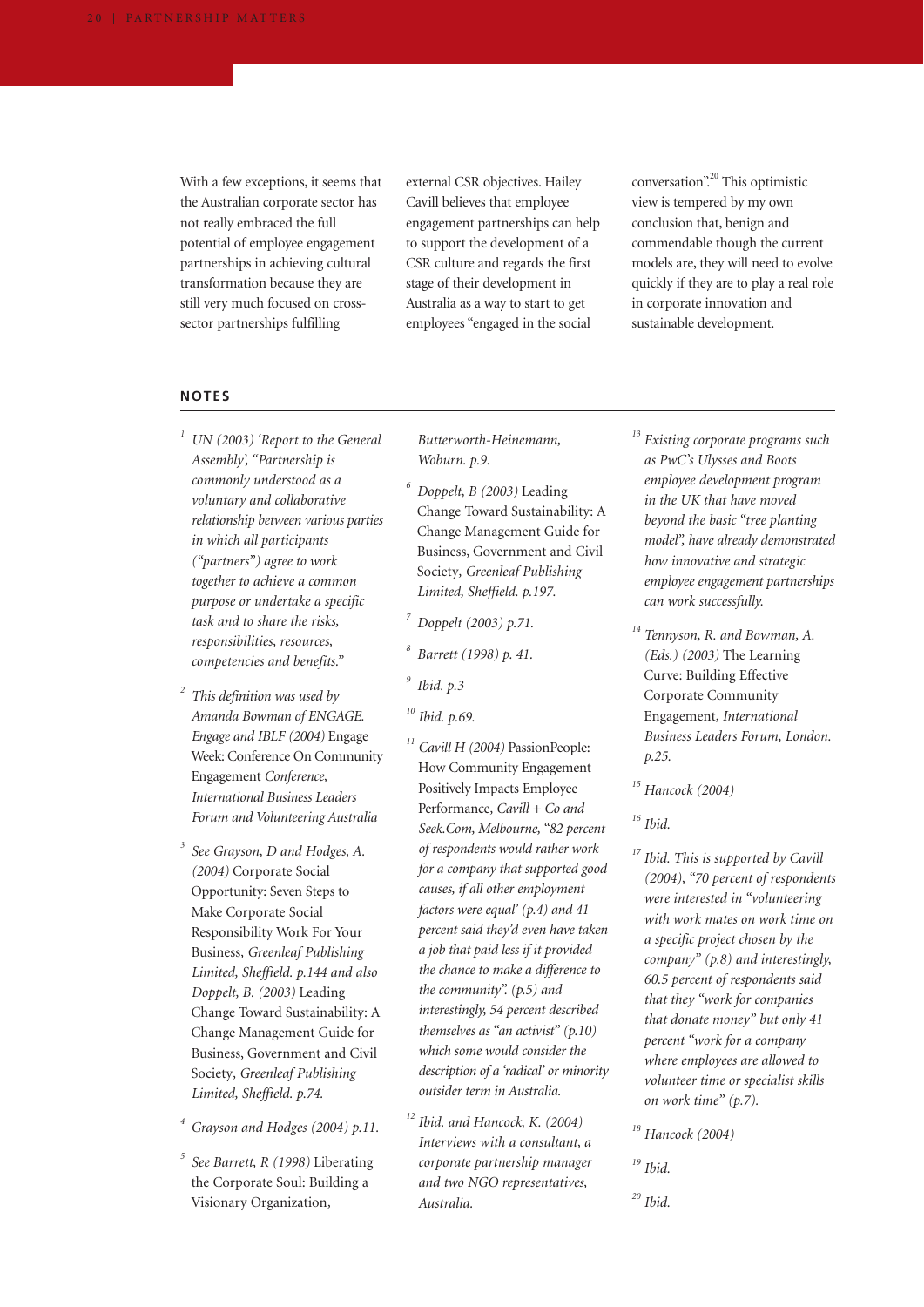# **Reflections on Leadership and its Significance in Cross-Sector Partnerships**

## By **Basheer Habib**

*"The winds and waves are always on the side of the ablest navigators."* EDWARD GIBBON Historian

The twenty-first century has presented formidable challenges to organisations: globalisation, finite resources, environmental sustainability, demographic shifts, diverse workforces, the information explosion and complex technologies – to name just a few. This sea-change has caused many organisations to reassess their strategies, processes and cultures. More importantly, it has placed an enormous premium on leadership capabilities. Traditional assumptions about leadership and organisational effectiveness have been challenged, as they no longer meet the needs of the 'learning economy'<sup>1</sup> and the 'new society'.<sup>2</sup>

The purpose of my project was to explore the current thinking surrounding leadership and contrast it with the core competencies of leaders involved in cross-sector partnerships. In the project, my intention was to engage key partnership leaders (local, national and international) and capture their perceptions and experiences on the 'essence' of leadership that contributed to success in such collaborations.

### **The changing face of organisations**

As the industrial world has evolved from modern to postmodern periods, there have been major philosophical and infrastructure shifts in the *modus operandi* of organisations. The modern worldview of organisations was built on notions of control, where people were managed through vertical and horizontal integration. Globalisation, technology and the mobile knowledge-based workforce changed all that. The post-modern worldview reflects inter-organisational structures and systems (partnerships, strategic alliances and networks), which call for relationships, interconnections and interdependencies.

#### **What is leadership?**

There are as many definitions as there are theories of leadership:

- Leaders do the right things while managers do things right.<sup>3</sup>
- Leaders are genuinely committed to deep change in themselves and in their organisation.<sup>4</sup>
- Leaders are change agents, visionaries, lifelong learners, value-driven and can deal with complexity.<sup>5</sup>
- Transformational leadership takes the leader and led to

higher levels of motivation and morality; transactional leadership focuses on dialogue, coaching and resolving conflicts. <sup>6</sup>

Early research into leadership attempted to identify traits in leaders. The next stage explored the behaviour of leaders and the third and current stage focuses on the interactions between leaders and followers.<sup>7</sup>

In this age of corporate scandals, unethical behaviour by some individuals in leadership positions, and the need for transparency, the concept of 'servant leadership' has become desirable in many organisations. Servant leaders put other people's needs, aspirations and interests above their own.<sup>8</sup> The role of the heroic command and control type of leader stands in sharp contrast to servant leaders who view themselves first and foremost as stewards.<sup>9</sup>

#### **Findings**

Based on discussions with interviewees and first-hand observation of them dealing with leadership challenges, some of the key roles of partnership leaders are as follows:

#### *Learning organisation facilitators*

Learning organisations are structured to anticipate and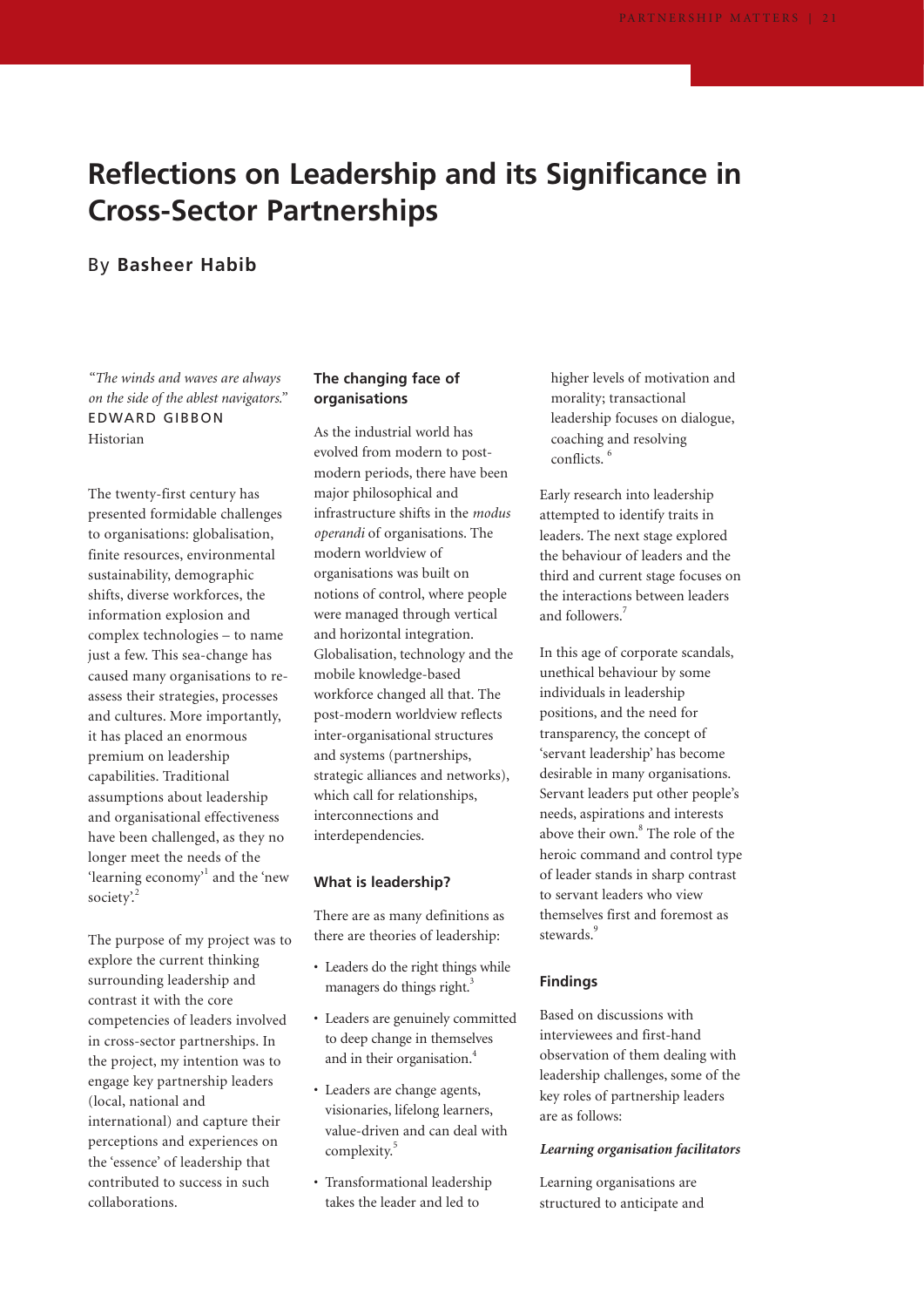respond to changing internal and external conditions in a positive manner. According to Senge "…in a learning organisation, leaders are designers, stewards and teachers. They are responsible for building organisations where people continually expand their capabilities to understand complexity, clarify vision and improve shared mental models – that is they are responsible for learning".<sup>10</sup>

Learning is a social process based on trust and social capital. In organisations this integrated learning can also generate collective innovation through the development of social capital. $11$  In order to build trust, partnership leaders need to have integrity and credibility so as to elicit support and commitment from all stakeholders. At a micro-level, they need to have strong convening and facilitation skills. The objective skills of facilitation involve creating an enabling context that summons and focuses the stakeholders' insights towards specific goals. $^{12}$ 

#### *Boundary spanners*

To be effective collaborators in inter-organisational theatres, partnership leaders need to have a cluster of reticulist or networking skills that emphasise a relationship mindset. They constantly search for synergies and are skilled in bridging interests, professions and organisations. Boundary spanners share the same skills as entrepreneurs, in that they are creative and lateral thinkers, who frequently combine the capacity for visionary and opportunistic thinking.<sup>13</sup> According to Tennyson, partnership leaders need to be flexible and resilient,

demonstrate a high level of cultural/sectoral sensitivity and must have strong negotiating skills and a good understanding of group dynamics.<sup>14</sup>

#### *Change managers*

As change managers, partnership leaders advocate and initiate the needed changes in the organisation. They focus on how to orchestrate the human infrastructure that surrounds key projects, so that people are better prepared to absorb the implications affecting them.<sup>15</sup> The mindset they bring to their work greatly influences the success or failure of cross-sector partnerships.

To achieve success, change managers need to have the following competencies:

- Broad knowledge-base including behavioural science and change theories; conceptual/diagnostic tools
- Operational/ relational skills and political savvy
- Sensitivity and maturity
- Authenticity
- Ability to use various forms of power to affect positive change.

Kotter $^{16}$  argues that leaders must make eight things happen in organisations that need significant change:

- Instil a sense of urgency
- Pick a good team
- Create an enterprise vision
- Communicate extensively
- Empower a broad based action
- Generate short term wins
- Consolidate gains and produce more change
- Anchor new approaches in the culture.

#### **Conclusion**

When I commenced my project, I had no illusions about finding the 'magic pill' for the leadership of cross-sector partnerships. Although most of the individuals I interviewed talked about certain competencies that were critical to partnership success, each one had a different repertoire for applying them in their work environment. The good news is that many of these competencies can be developed by studying the foundational concepts and through reflection-in-action. The way of the new partnership leader is to lead consciously.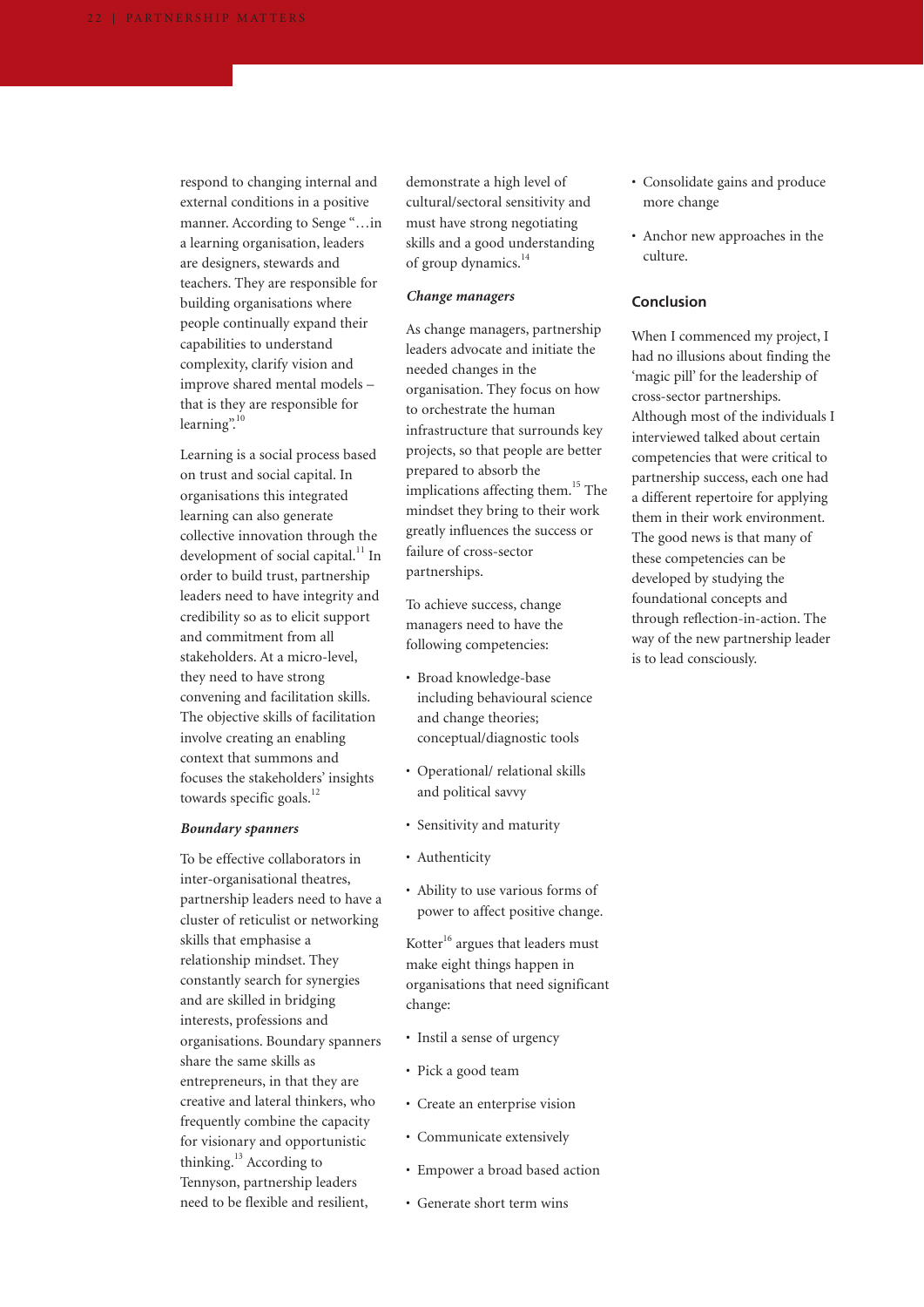### **NOTES**

- *<sup>1</sup> Gibbon D. et al (eds) (2005)* Learning and Knowledge for the Network Society*, Purdue University Press, West Lafayette, Indiana*
- *<sup>2</sup> Drucker, P. F.(2002)* Managing in the Next Society*, St. Martin's Press, New York, NY*
- *<sup>3</sup> Bennis, W.(1994)* On Becoming a Leader*, Addison-Wesley Publishing, Reading, MA*
- *<sup>4</sup> Senge, P. (1996) 'Leading Learning Organizations',* Training and Development Journal*, Vol 50, No 12, pp. 36–37.*
- *<sup>5</sup> Tichy, N. and Devanna, M. (1986)* The Transformational Leader*, John Wiley & Sons, New York, NY*
- *<sup>6</sup> Conger, J. and Kanungo, R. (1998)* Charismatic Leadership in Organizations*, Sage, Thousand Oaks, CA*
- *<sup>7</sup> Heilbrun, J. (1994) 'Can Leadership Be Studied ?',* The

Wilson Quarterly*, Vol 18, No 2, pp. 65–72.*

- *<sup>8</sup> Greenleaf, R. (1977)* Servant Leadership: A Journey into Legitimate Power and Greatness*, Paulist Press, Mahwah, NJ*
- *<sup>9</sup> De Pree, M. (1989)* Leadership is an Art*, Dell Publishing, New York, NY*
- *<sup>10</sup> Senge, P. (1990)* The Fifth Discipline: The Art and Practice of the Learning Organization*, Century Business, London. p. 340.*
- *<sup>11</sup> Coleman, J. (1998) 'Social Capital in the Creation of Human Capital',* American Journal of Sociology*, 94, pp 95–120*
- *<sup>12</sup> Susskind, L. et al (1999)* The Consensus Building Handbook: A Comprehensive Guide to Reaching Agreement*, Sage, London*
- *<sup>13</sup> Huxhum, C. and Vangen, S. (1998) 'What makes*

*Practitioners Tick?: Understanding Collaboration Practice and Practicing Collaboration',* Workshop on Inter-organizational Collaboration and Conflict*, McGill University, Montreal*

- *<sup>14</sup> Tennyson, R. (1998)* Managing Partnerships: Tools for Mobilising the Public Sector, Business and Civil Society as Partners in Development*, IBLF, London*
- *<sup>15</sup> Anderson, L.A. and Anderson, D. (2001)* The Change Leader's Roadmap: How to Navigate Your Organization's Transformation*, Pfeiffer, San Francisco, CA*
- *<sup>16</sup> Kotter, J. (1996)* Leading Change*, Harvard Business School Press, Boston, MA*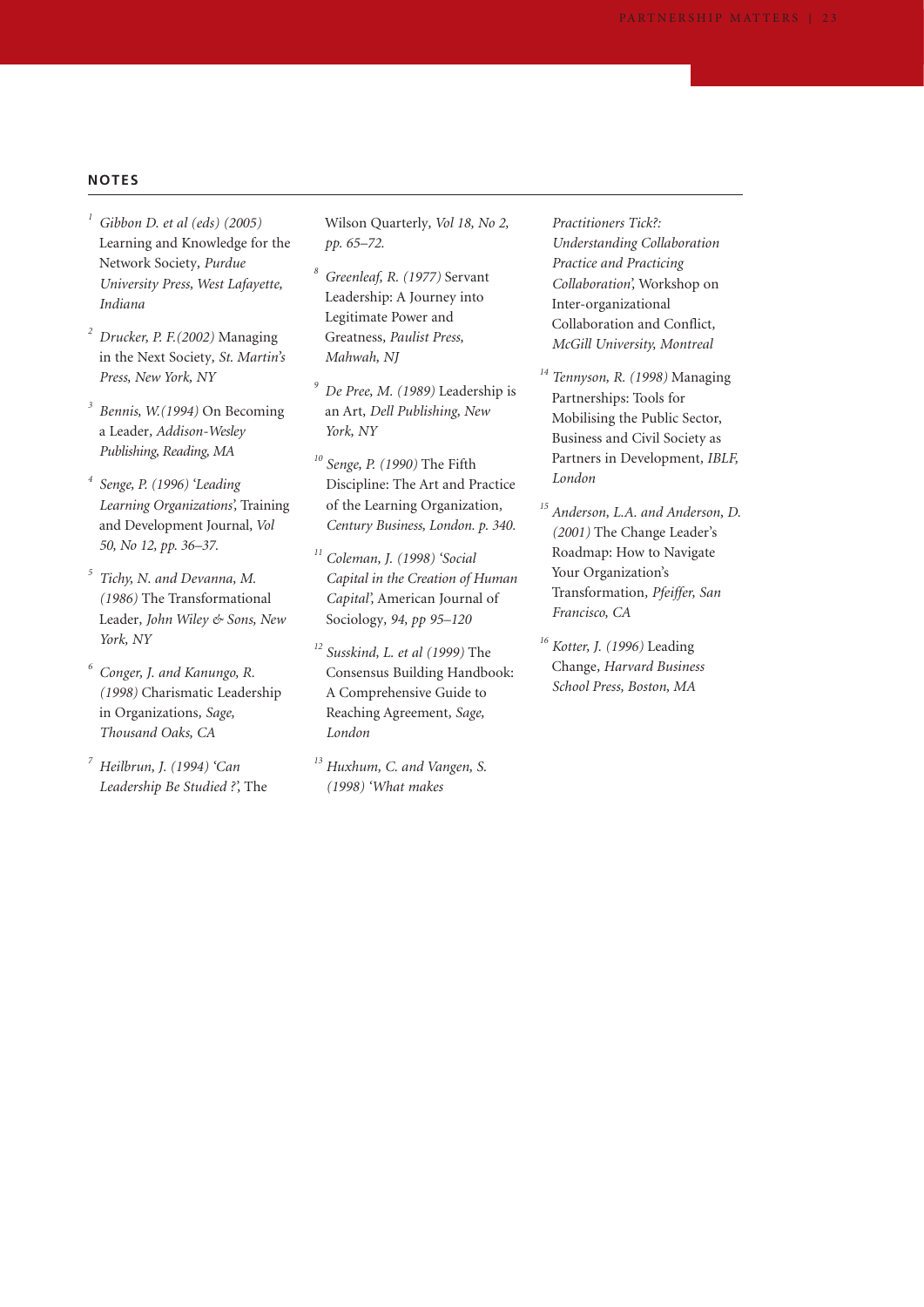# **Empowerment through Cross-Sector Partnerships: A Role for Participatory Action Research?**

## By **Stefanie Koch**

Political, social and economic changes over the last decades have created a myriad of international challenges. Accelerating globalisation, regionalisation, environmental problems and rapid change in social institutions have led to the belief that no sector can address such complex issues in isolation. 'Partnership' has therefore become a buzzword for a variety of stakeholders. Apart from the numerous benefits that partnerships can have for all involved parties, they can, if managed by using participatory action research (PAR), be a crucial contribution to people's empowerment, which in turn facilitates social and economic development. However, both concepts; 'partnership' and 'empowerment', are controversial and ill-defined.

### **Definitions of 'partnership' and 'empowerment'**

'Partnerships' are context-specific and often used as a synonym for networks or coalitions. Fiszbein and Lowden define partnerships as,

'Joint initiatives of the public sector in conjunction with the private, for-profit sectors, (…). Within these partnerships, each of the actors *contributes resources*<sup>1</sup> and *participates in the decision-making process.* (…) The use of the term

partnership denotes a more *mutually interdependent nature* in the relationship among the actors than one would expect in joint initiatives under contractual, principal-agent, or governing-governed relationships.'<sup>2</sup>

Long and Arnold add another important notion to the above by defining partnerships as:

'…*voluntary* collaborations between two or more organizations with a *jointlydefined agenda* focused on *a discrete, attainable and potentially measurable goal.*' 3

Nelson and Zadek cite the Copenhagen Centre's definition of new social partnerships as

'…people and organisations from some combination of public, business and civil constituencies who engage in voluntary, *mutually beneficial*, innovative relationships to *address common societal aims* through combining their resources and competencies'.4

A more business-related definition is provided by Holiday, Schmidheiny and Watts:

'Business partnerships with governments and NGOs are an important tool to help ensure that *corporate goals converge with social obligations in the developing world …*' 5

They further argue that partnerships lead to:

'…*better management of risk* and stakeholders' expectations, *development of new markets* and innovative products and services, legal and contract compliance, and business process and productivity'.<sup>6</sup>

If a partnership fulfils all the criteria of these definitions, the process *per se* leads to empowerment of the participants, which in turn facilitates the reaching of partnership objectives.

Empowerment, in particular the empowerment of the poor, as well as their 'participation' and 'inclusion', have become catchphrases in the development literature of the mid to late-1990s. Activities linked to these concepts are seen as an important element in improving the quality of life of marginalised groups such as the poor. As a concept, empowerment has neither synonyms nor a consistent definition. As Narayan puts it, "…empowerment most broadly is about increasing freedom of choice and action to control one's life."<sup>7</sup> Kabeer describes empowerment as the "ability to make choices". This ability results in gaining control over one's life and in participation in decisions that affect households, communities, governments, and other entities.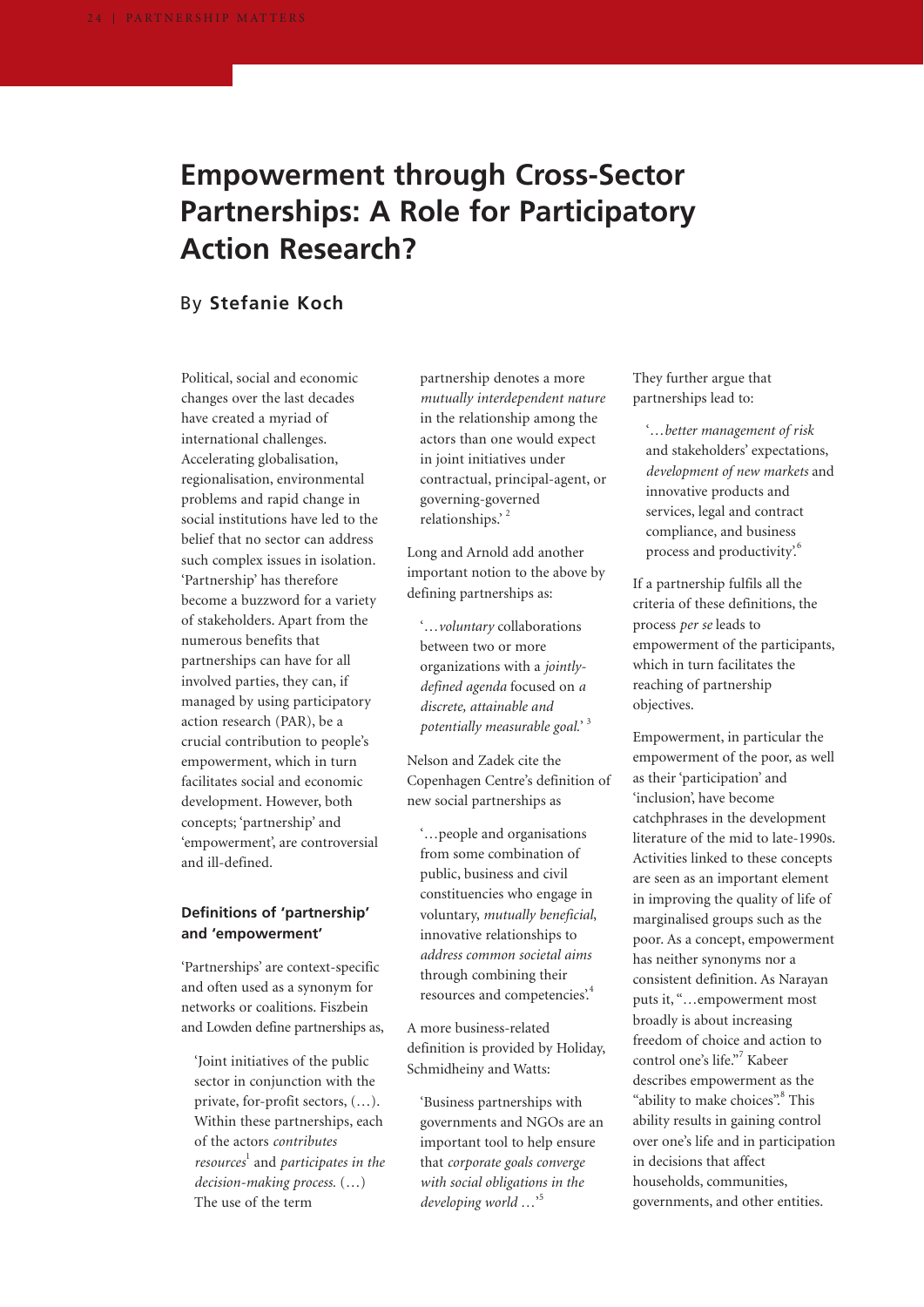This is closely linked to earlier definitions by Sen who defines empowerment as "…altering relations of power…, which constrain …options and autonomy…"9 In addition, as these authors emphasise, empowerment always entails a process of change.

Within these definitions of empowerment words that stress basic levels of consensus emerge consistently. These are 'control', 'choice', 'power' and 'strategic decision-making.<sup>10</sup> Linking the empowerment concept back to partnerships, these are probably the issues that need to be defined properly in order for a partnership to be empowering to its constituents.

### **Characteristics of empowering partnerships**

Collaboration is central to partnerships. Gray defines collaboration as,

'…a process through which parties who see different aspects of a problem can constructively explore their differences and search for solutions that go beyond their own limited version of what is possible.'<sup>11</sup>

Given that collaboration is at the core of any partnership, participatory action research (PAR) provides a methodology to enable all stakeholders of a partnership to reach their objectives.

PAR provides an alternative to 'orthodox' social research by connecting social research to social reform. In fact, it may directly contribute to the empowerment of participants. In the context of partnerships, the

end goal might be an observable outcome such as increased access to water. The process, however, might focus on building the capacities of the stakeholders to find and participate in solutions that make them independent from providers or increase their bargaining power.

The planning and management of a cross-sector partnership could benefit immensely from applying a PAR approach since it allows for empowerment of the different partners by aiming at three types of change:

- The development of critical consciousness;
- The improvement of the lives of those involved in the process;
- The transformation of fundamental societal structures and relationships.<sup>12</sup>

But in what way do partnerships involving PAR differ from those that do not do so? The major difference is probably the direct link between process and action – thus removing the traditional research dichotomy between 'knowing' and 'doing'. Both the 'knowing' and the 'doing' are crucial factors for successful partnerships. The three components of a PAR process – investigation, education, and action – are collective processes. Partnership stakeholders will identify the objective of a partnership. Via collective inquiry, the participants build ownership of the information, and move from being objects to being subjects or co-researchers, and thus agents for dealing with their own problems and struggles. All participants are involved in decision-making

regarding the use and the application of their data and the actions to be taken.

Ideally, partnership leadership feels committed to the cause of the stakeholders that directly benefit from an action or intervention through the use of alternative research and planning processes. However, corporations, international organisations and funding institutions are stakeholders that desire measurable and visible outcomes. Unfortunately such institutions prefer more orthodox project implementation because it produces easily measurable results and does not interfere with existing social arrangements.<sup>13</sup> The challenge for 'new societal partnerships' will therefore be to question and confront existing practice and establish more creative and participatory partnerships.

In practice, this could translate into corporate engagement in partnerships that aims to develop the skills of stakeholders to set up, for example, small enterprises. These enterprises could in turn provide products and services that will improve the quality of life in a particular area. The effects of such partnerships can be manifold: Firstly, individuals' entrepreneurial capacities will be developed and they will be able to provide a livelihood for their families. Secondly, the area benefits from products and services offered by such enterprises and the empowerment of the various stakeholders leads to sustainable outcomes and societal change. Thirdly, the company may immediately benefit in intangibles such as improved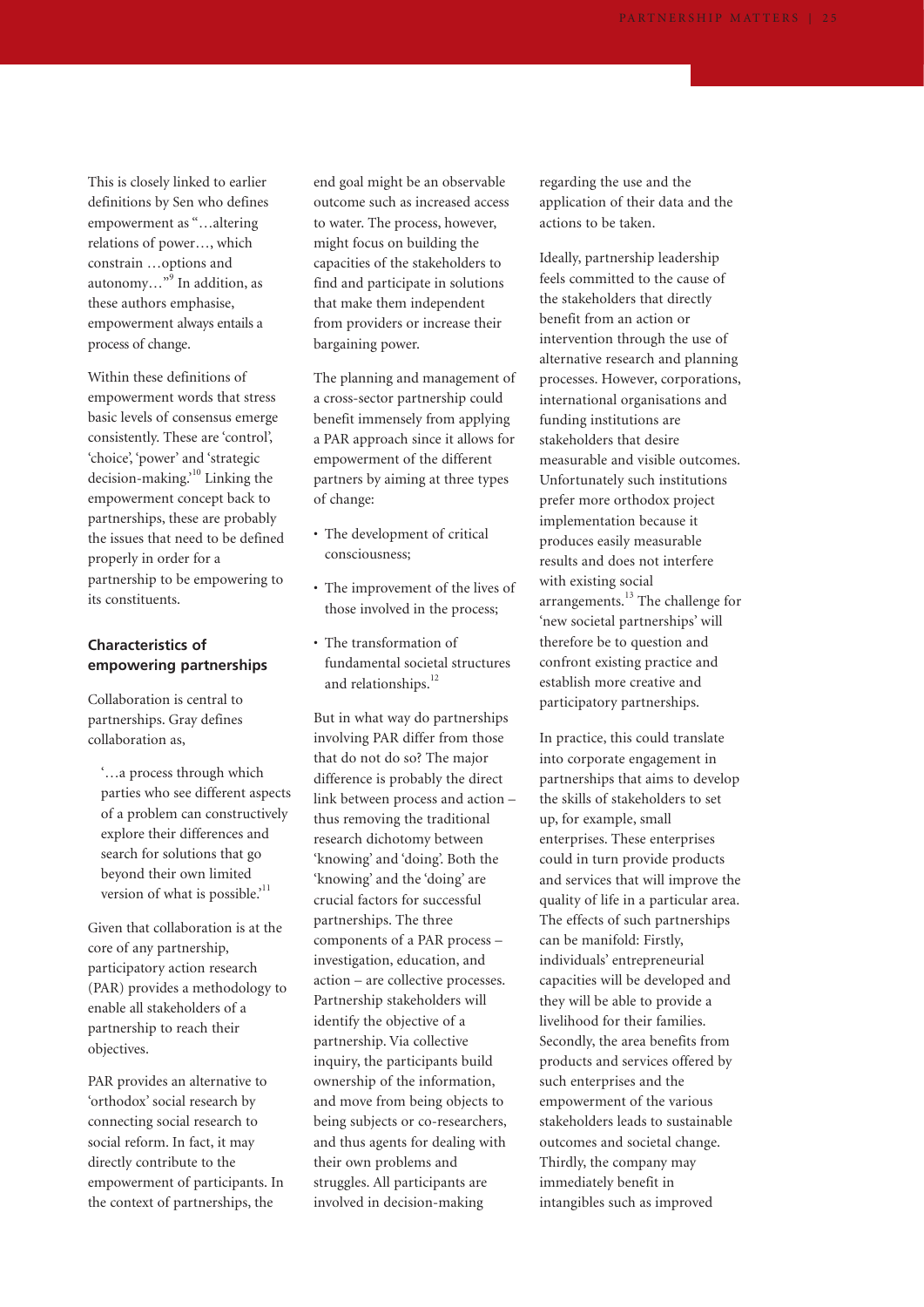image, a general 'licence to operate' and an increased sale of their products.

Partnerships that operate on a PAR basis, however, are not necessarily straightforward and frustrations might develop over the course of the process. It is necessary that company stakeholders are willing to engage in a process where the outcomes might be uncertain. As opposed to usual business operations, the focus should be on the process

rather than on the outcome. It might prove easier to have such processes facilitated by an external consultant or researcher, which requires a certain amount of trust from all parties involved. Individuals from the corporate sector, in particular, need to give up their often times patriarchal approach to dealing with stakeholders and be open to the fact that learning will happen at all ends of a partnership. If, however, the 'partners' are able to organise their varied and often

complimentary skills and resources, the outcomes will have a significant benefit for society.

### **NOTES**

- *<sup>1</sup> Italics used in the quotes are the author's.*
- *<sup>2</sup> Fiszbein, A. and Lowden, P. (1999)* Working together for a change: government, civic, and business partnerships for poverty reduction in Latin America and the Caribbean. *Washington, DC: The World Bank p.4*
- *<sup>3</sup> Long, F.J. and Arnold, M.B. (1995)* The power of environmental partnerships*, Dryden, Fort Worth, TX. p.6*
- *<sup>4</sup> Nelson J. and Simon Zadek (2000)* Partnership Alchemy: New Social Partnerships in Europe. *The Copenhagen Centre. p.16*
- *<sup>5</sup> Holliday, C., Schmidheiny, S and Watts, P. (2002)* Walking the

Talk: The Business Case for Sustainable Development*, Sheffield: Greenleaf p.158*

- *<sup>6</sup> Ibid p.169*
- *<sup>7</sup> Narayan, D. (2002)* Empowerment and Poverty Reduction: A Sourcebook. *Washington: World Bank*
- *<sup>8</sup> Kabeer, N. (1999) 'The conditions and consequences of choice'. Geneva: UNRISD.*
- *<sup>9</sup> Sen, G. (1993).* "Women's Empowerment and Human Rights: The Challenge to Policy." *Presented at the Population Summit of the World's Scientific Academies, Cairo.*
- *<sup>10</sup> Malhotra, A., S.R. Schuler, and C. Boender. (2002).* "Measuring

Women's Empowerment as a Variable in International Development." *Washington: World Bank.*

- *<sup>11</sup> Gray, B. (1989)* Collaboration: Finding Common Ground for Multiparty Solutions*, Jossey-Bass, San Fransicso, CA. p.5*
- *<sup>12</sup> Maguire, P. (1987).* Doing participatory research. *Amherst, Massachusetts: Center for International Education.*
- *<sup>13</sup> Greenwood. D.J. & Levin, M. (1998)* Introduction to Action Research. *Social Research for Social Change, Thousand Oaks: Sage Publications*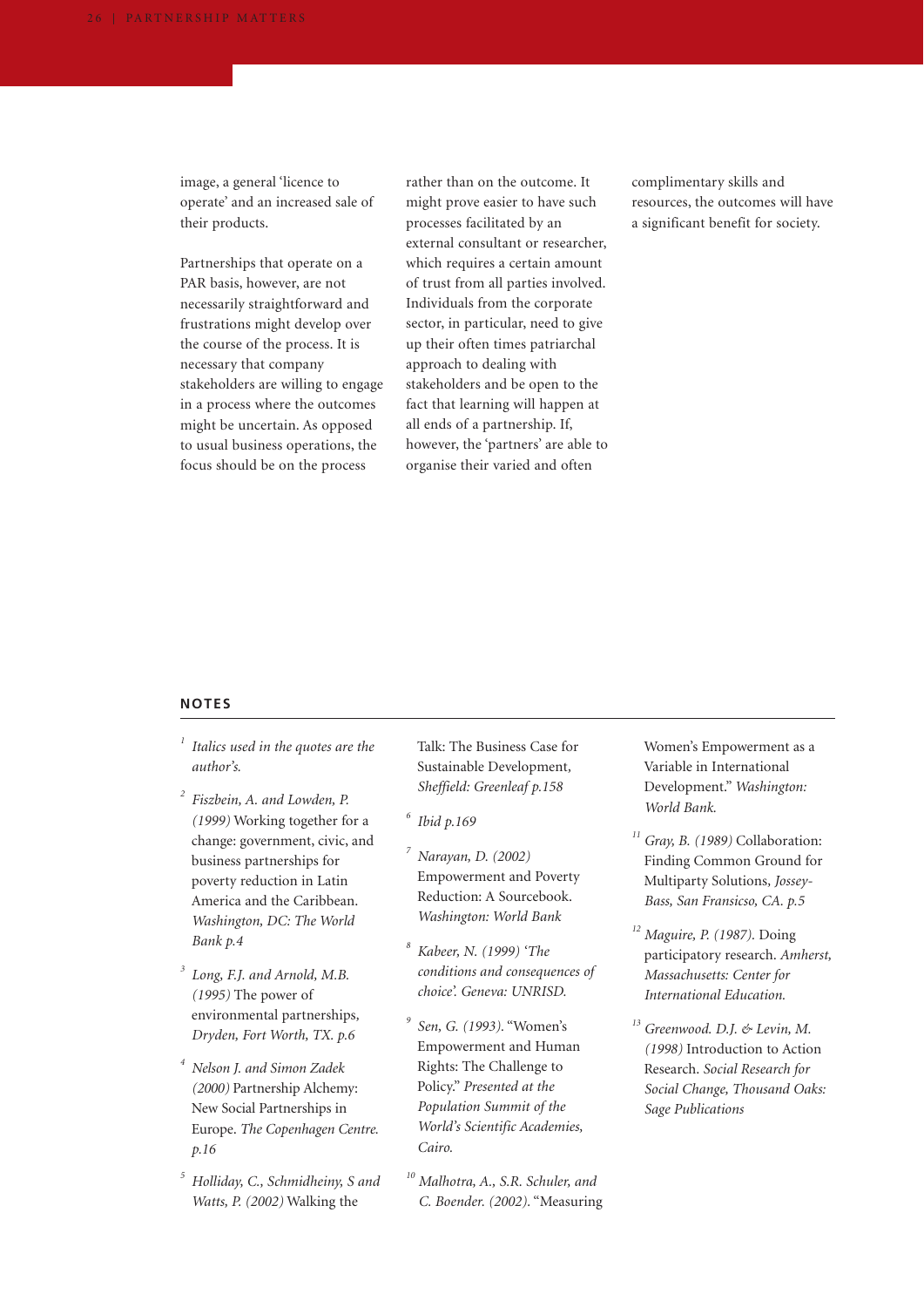# **The Challenge of Corporate-Community Engagement: A Case Study**

## By **Olagoke Macaulay**

There are considerable socioeconomic, political and environmental hazards associated with legitimate business in the extractive industry, particularly oil and gas production. Some of these include significant damage to the physical environment, depletion of forestry, fisheries and other important natural resources, distortion of traditional institutions resulting from internal political struggles as well as the slow growth of traditional income-generating activities. All of these tend to reduce opportunities for improving rural livelihoods, thus posing a major dilemma to oil companies that are genuinely interested in contributing to the socioeconomic development of the communities in which they operate.

A direct implication of this situation is that oil companies require the cooperation of other stakeholders, particularly the communities and other entities that impact or are impacted upon by the oil companies' activities in order for them to be able to address the issues effectively. It is against this background that this research was conducted to identify Shell Petroleum Development Company's (SPDC's) partnership challenges as observed from past collaborations. Recommendations were made based on the lessons

learnt for enhancing the benefits of current and future relationships within the context of sustainable community development.

### **SPDC and its community development journey**

SPDC began its exploration activities in the Niger Delta of Nigeria in 1937 but was granted a licence on November 4, 1939. It discovered Nigeria's first commercial oil field in Oloibiri, Bayelsa State in 1956. From a modest production level of 6,000 barrels of crude oil per day (bpd) in 1958, SPDC currently produces about 1 million bpd and is responsible for almost 50 % of Nigeria's total oil production.

In the 1960s, SPDC began a number of activities, particularly in the area of agriculture, as a way of contributing to the development of its host communities. At that time, the Company assisted stakeholders on an *'ad hoc'* basis. By the 1990s however, SPDC had begun to adopt a more professional approach to the delivery of community development. But this second 'phase' also had its drawbacks. For instance, the huge financial investments in community development interventions did not translate into noticeable socio-economic benefits. Thus, there arose the

need for a shift in strategy. A major pivot of this strategy is a new focus on partnership which it is anticipated will help reduce the friction and challenges experienced in previous partnerships and foster efficiency and quality of programme and service delivery in community development.

#### **Study Methodology**

This study focused on three of SPDC's community level partnerships during the last ten years. These were: *Sustainable Livelihood Programme in Bayelsa State of Nigeria* in partnership with Living Earth Nigeria Foundation, an NGO; *Telecommunication Self-Employment Programme* (TELSEP) in partnership with Globacom, an indigenous private telecommunication company and *Umuegbule Cottage Hospital* in partnership with Etche Local Government Area of Rivers State, Nigeria. The author and one field enumerator administered questionnaires to generate the primary data. In addition, field observations were used to complement the data generated through interviews.

### **SPDC's Partnership Challenges**

The challenges identified from the study were as follows: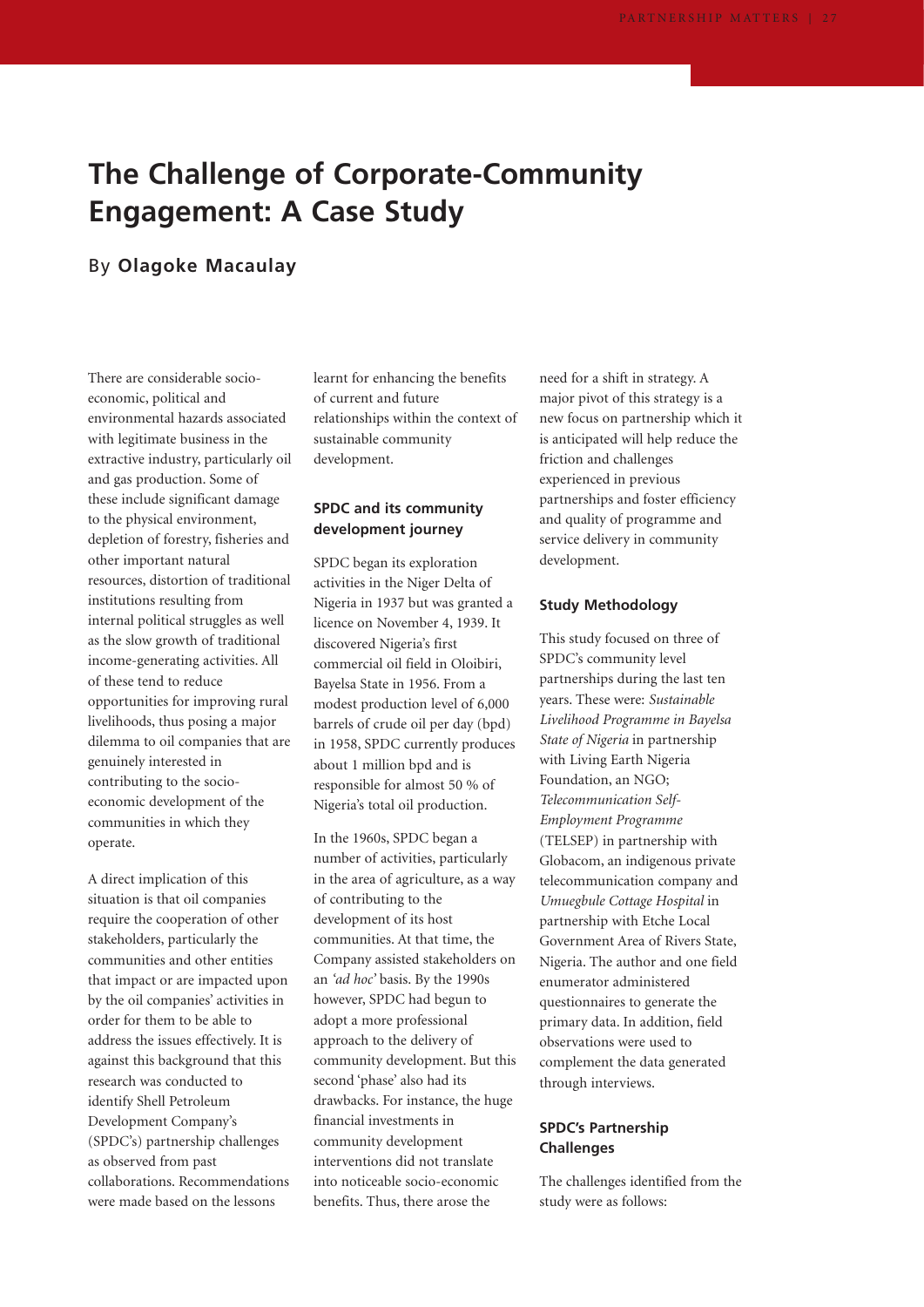- A fairly general perception at the community level that SPDC is not committing enough resources to the development of the Niger Delta region. This sensitivity sets major hurdles during the process of *resource mapping.*
- A very dynamic social system, which manifests in a high mobility among the youth in particular, often creating a lack of process continuity.
- The complexity and sensitivity of mainstreaming youth and gender issues in partnership negotiations (in a society which traditionally gives only *little voice* to children and women) without precipitating *unhelpful* socio-cultural disequilibrium.
- Communicating the respective roles of the communities, government and the private sector in the development process to the communities in a clear and effective manner.
- Identifying an adequate number of credible partners with sufficient expertise, human and material resources, as well as acceptance at the local level, to collaborate with in delivering sustainable development at the community level.

#### **Lessons Learnt**

Analysis of the challenges and other findings from the Study indicated the following lessons:

- Some form of mutually acceptable documentation for major agreements prior to the commencement of a partnership may enhance its effectiveness.
- Partnerships have reputation implications for SPDC, in particular. As such all efforts

should be made to ensure that parties do not default in making their resource contributions as and when due.

- Relevant and adequate capacity building is required in partnerships. Capacity building, especially for community members will enhance accountability, transparency and the overall efficiency of process and resource management.
- Credible and competent third party organisations can provide an effective platform for SPDC to deliver sustainable development at the community level and help better manage the SPDC-Community interface.

#### **Recommendations**

Based on the challenges and lessons learnt, the following recommendations were made:

- A review of SPDC's current partnerships for *process* and *resource* management evaluation towards any necessary improvement.
- Engagement in partnerships with credible third party organisations where appropriate and feasible.
- Incorporation of a Youth and Gender Dimension as a major component of any negotiation, right from the partnership *scoping* stage.
- Specification of capacity building elements (technical and financial) for accountability, technical competence, application of best practices, adequate maintenance and overall project sustainability.
- Facilitation of some form of advocacy at the community level to create awareness about the respective roles of the communities, the private sector and the government in the process of community development.
- Proper documentation and dissemination of all parties' (particularly SPDC's) partnership experiences to provide learning points for interested *'partnership practitioners'* and also serve as evidence of efforts in the area of corporate social responsibility.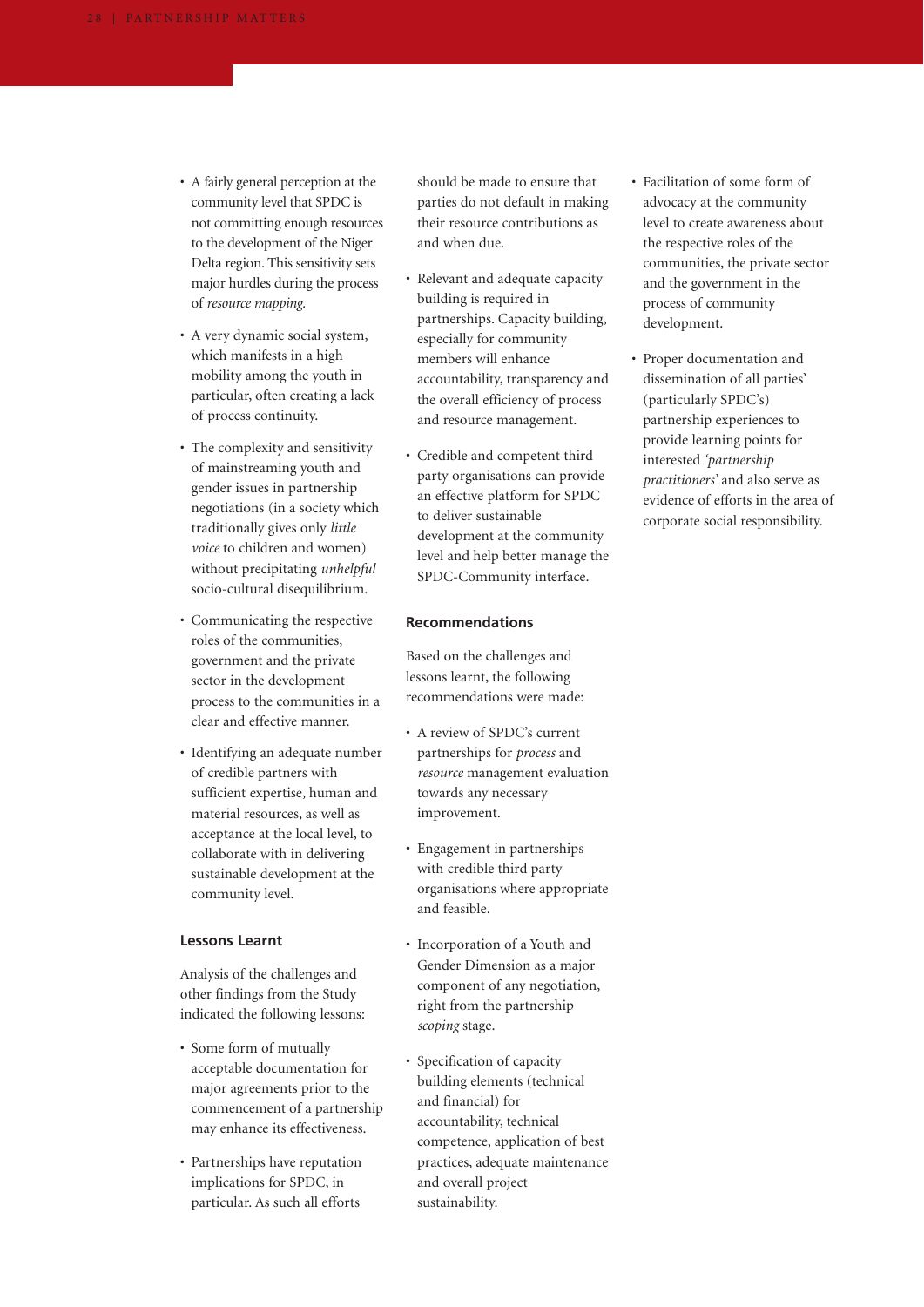# **Dancing the Cultural Tango: A Partnership Practitioner's Dilemma**

## By **Sean Ansett**

*"Cultural context is almost always a critical success factor. Cross-sector partnerships often come down to the question of whether sufficient trust is present to allow different parties to work through the inevitable – and often quite fruitful – differences of opinion and perspective."* ARON CRAMER

President & CEO, Business for Social Responsibility, 2004

Cross-sector partnership models are emerging as important approaches to address some of society's most difficult challenges. While there are many advantages, such as sharing expertise and resources across sectors, there are also significant challenges and risks. So why do business, governments and civil society engage in these initiatives? In his book, 'The Civil Corporation', Simon Zadek provides some insight into the partnership boom:

'The world has become too complex and interdependent, and resources too scarce, for any one institution or sector to effectively respond to today's business or wider challenges and opportunities. Partnerships are a means of getting things done that individual organizations would be unable to achieve alone. Most directly, partnerships enable diverse and complementary competencies and resources to be drawn together and effectively applied.<sup>1</sup>

One of the key dilemmas is navigating the national, sectoral, organisational and individual cultural differences that underpin these unique collaborative models. The partnership practitioner needs to be aware of each of these levels in order to understand their dance partner's 'choice of music' and engage effectively in the partnership.<sup>2</sup>

National cultural differences have not been explored in great detail in relation to cross-sector partnerships. The partnership practitioner has to analyse and clearly understand these to be the most effective. Nigel Ewington,<sup>3</sup> shared the following definition of national culture as developed by Terpstra and David,

'Culture is a learned, shared, compelling, interrelated set of symbols whose meaning provides a set of orientations for members of a society. These orientations, taken together, provide solutions to problems that all societies must solve if they are to remain viable.<sup>4</sup>

We will explore national crosscultural differences by comparing the United States and Mexico and looking at how these differences can impact key partnership issues such as leadership, effective communication and attitudes towards risk and innovation. We will also examine what strategies

can be implemented to accommodate them when setting up a partnership framework.

## **Power distance and crosssector partnership leadership**

Leadership is a challenging issue in partnerships, and how partners exhibit and demonstrate leadership qualities can often lead to success or failure in the partnership. New leadership is needed in the 21st century to effectively engage in cross-sector partnerships. This requires individuals who posses attributes that include: taking personal and professional risks for the benefit of others, demonstrating personal modesty so others can flourish, the ability to create clarity in the midst of our complex, information-rich, rapidly moving, politically unstable and economically unequal world, and inspiring others with their vision of a cooperative future. $5$  These attributes are a paradigm shift from traditional leadership styles.

One area in which the United States and Mexico differ culturally is in relation to the concept of power distance and equity. Hofstede's Power Distance Index  $(PDI)^6$  measures the extent to which individuals accept inequalities of wealth or power as legitimate. A high score on this index would suggest that the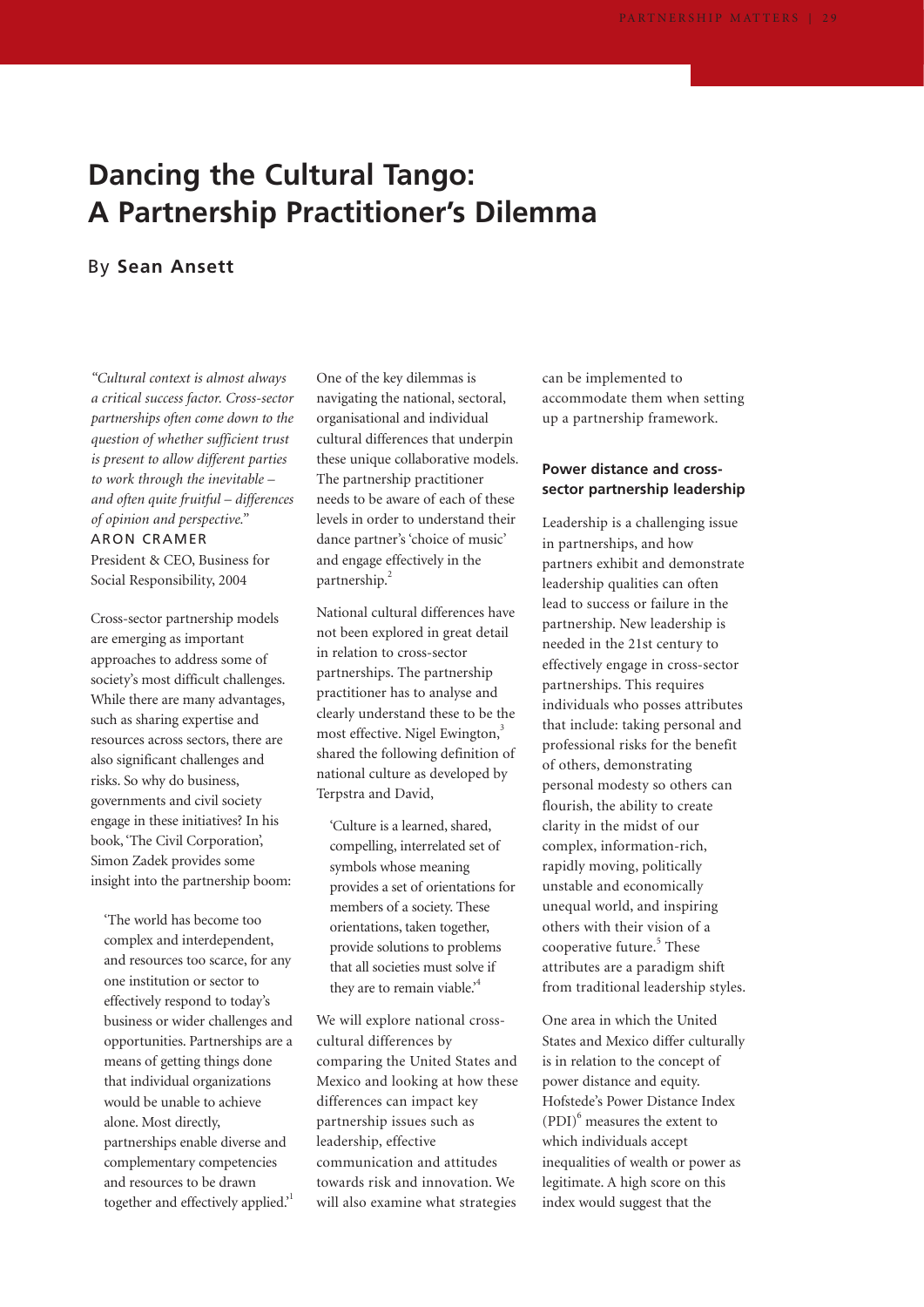culture is accepting of these inequalities, and a low score would suggest that a culture does not accept these differences. Mexico's PDI index related to power distance scores an eightyone and is ranked fifth out of fifty countries while the United States scores forty and is ranked thirtyeighth on the same scale.

The cross-sector partnership practitioner from the United States, coming from a low power distance culture, may be accustomed to a leadership style that is hands-off, participatory and where a good level of autonomy is given to subordinates in organisations to make decisions. They may thus have a difficult time understanding a more autocratic style of leadership, which is the norm in Mexico. For example, Hofstede notes, countries with high power distance cultures are accustomed to leaders who do not consult with others in the organisation and often do not like participatory management styles.<sup>7</sup>

The Mexican autocratic style of leadership may be at odds with the new leadership type that is required in cross-sector partnerships. There is great risk in high power distance cultures to fall into the "leadership trap", as noted by Kjaer,

'A tight control of the reins by one leadership figure when generating initial success has in several cases meant that other players have not been able to play an equal part. There is even talk of leaders being caught in a 'leadership trap'; hoping to be able to motivate others to take part and become active, while at the same time not being able to

let go of control…the evolution of partnership collaboration seems to demand a new form of shared decision-making and leadership.'<sup>8</sup>

## **High vs. low context culture and communication styles**

Another key cultural factor that can impact effective cross-sector partnerships is the concept of 'high vs. low context culture' and how this influences the communication styles of each culture. Edward T. Hall uses context to identify the reasoning behind different communication styles in cultures,

'Context is the information that surrounds an event; it is inextricably bound up with the meaning of that event. Cultures can be categorised on a scale from high to low-context.' <sup>9</sup>

Harris and Moran when referring to Hall's work note that,

'…a high-context culture uses high-context communications i.e. information is either in the physical context or internalised in the person with little being communicated in the explicit words or message. On the other hand, a low context culture employs low context communications i.e. most information is contained in explicit codes such as words.' 10

In the case of high vs. low context, the Unites States is considered low context and Mexico is high context. Mexican communication is more indirect and expressive, with more non-verbal communication playing an important role.

A partnership practitioner from a large labour rights NGO based in

the United States who has done extensive work in Mexico shared the following observation,

'Listen carefully. It can be difficult for Northern organizations to understand the subtle, polite messages coming from groups in these countries. Mexicans in particular may disagree strongly, but their way of stating it can be too subtle for U.S. comprehension. They tend to assume you will stop to consider what is not being said as much as what is being said. It is important to ask for clarity on their preference and understand that what is called preference is really the way they want to see it done.'

#### **Uncertainty avoidance, risk and innovation**

One of the key reasons for engaging in cross-sector partnerships is to identify and embed innovations into processes, strategies and/or products. The need for creative and innovative solutions to complex dilemmas often justifies the reason to engage in these complex and resource intensive models of collaboration.

'Responsiveness to the needs, interests and knowledge of stakeholders is key to effective knowledge sharing and innovation, particularly where these stakeholders offer new knowledge bases. Corporatecommunity engagement can provide business with a complementary knowledge base, new insights and encourage innovation.'<sup>11</sup>

One of Hofstede's cultural dimensions that may be a critical factor to partnership innovation is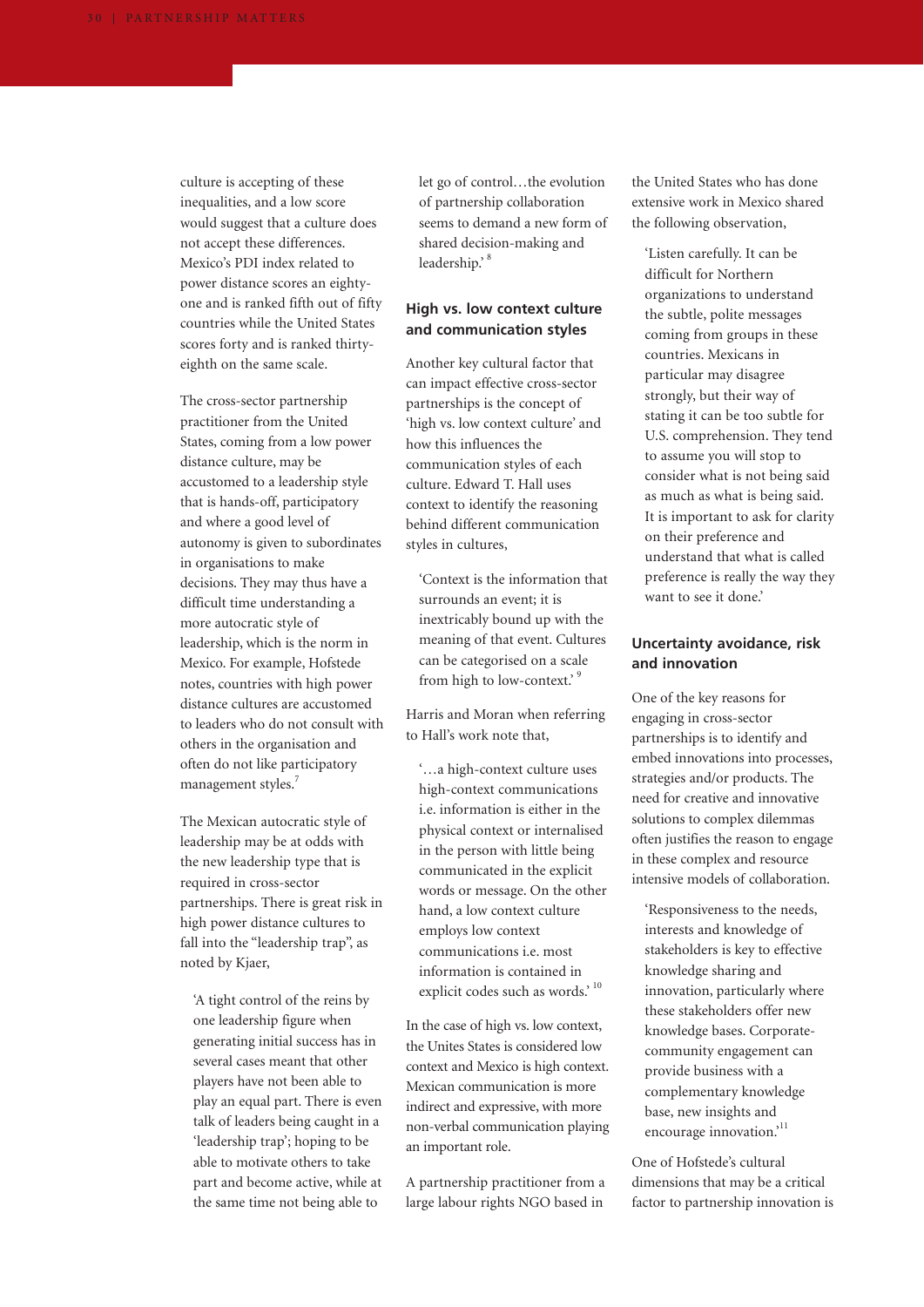'uncertainty avoidance'. Hofstede defines this dimension as a society's tolerance for uncertainty and ambiguity. It indicates to what extent a culture programmes its members to feel either uncomfortable or comfortable in unstructured situations. On the uncertainty avoidance index (UAI), Mexico scores an eighty-two and is eighteenth out of the fifty countries exhibiting a high uncertainty avoidance factor. The United States scores a forty-six and is forty-third on the list of fifty countries with low uncertainty avoidance.<sup>12</sup>

The differences between uncertainty avoidance can have an impact on the potential for risk taking and innovation in crosssector partnerships or, for that matter, entering into them in the first place. Many times the most innovative of partnerships happen in a loose, unstructured environment that encourages innovation. This type of environment may not bode too well for a Mexican coming to the table with a high uncertainty avoidance index score.

### **The cultural tango: synchronising your steps**

We have now learned some of the dance steps so you can avoid falling flat on your back when partnering with colleagues from both the US and Mexico. But what can we do on the front end of the partnership to reduce the risk of dancing with two left feet? In 'The Partnering Toolbook', Ros Tennyson, offers an overview of key elements that can help set the partnership practitioner up for success<sup>13</sup>

*Partner Selection: –* Tennyson contends that the process of partner selection is a key component for developing effective partnerships.<sup>14</sup> The practitioner needs to explore the range of potential partners, identify value-add for their organisations and choose appropriate partners for their active involvement in the partnership. Once the practitioner has chosen the appropriate partner organisation in Mexico it will be important that they identify the key decision maker in the organisation who can make decisions on behalf of that organisation or you may be spinning on your heels due to the strong power distance culture. It will be important to invest a lot of time upfront to build the relationship prior to discussing the partnership work itself.

*Setting Ground Rules:* Tennyson suggests that setting up ground rules is very helpful when partnerships are new.<sup>15</sup> This helps members to avoid asserting themselves or their agendas on others in the partnership at the expense of taking the space from other project partners. She also suggests that ground rules should be written into a partnering agreement if necessary. In a high power distance and high context culture like Mexico establishing clear ground rules around the importance of transparency, ensuring that all voices are heard, and the importance of sharing your point of view, even if not popular, may be helpful. Additionally, developing a clear decision making protocol amongst members to ensure that the group agrees to a process and shifts to a more participatory approach.

#### *Partnership Agreements:*

Partnership agreements should be developed through a cultural filter as well. Tennyson found that a partnership agreement no matter how formal or informal is always necessary to avoid later misunderstandings and potential conflict.<sup>16</sup> In a society like Mexico, historically characterised by social conflict and problems of integration within social classes, the distrust between the sectors that exists may require more formalised partnership agreements that will also provide comfort to those who feel less empowered, or those who feel that they are assuming the greatest risk, as well as reduce uncertainty.

Among the number of factors that can determine the effectiveness of cross-sector partnerships one critical factory that should be assessed as part of stakeholder analysis is that of national cultural differences. If the partnership practitioner is aware that the factors that underpin how individuals within a particular culture act in different contexts they will be able to remove an important layer of complexity and reduce the risk of partnership 'brownouts' (mediocrity) or 'blackouts' (busts). Additionally, stronger and more transparent relationships can be built with counterparts leading to a better chance of delivering effective and innovative programs. The partnership practitioner should take the time to invest in a cultural assessment at the front end of the partnership and try on the cultural dance shoes of their respective partners. Based on these findings, localised strategies and partnership frameworks should be developed to reduce risks and set the partnership up for success.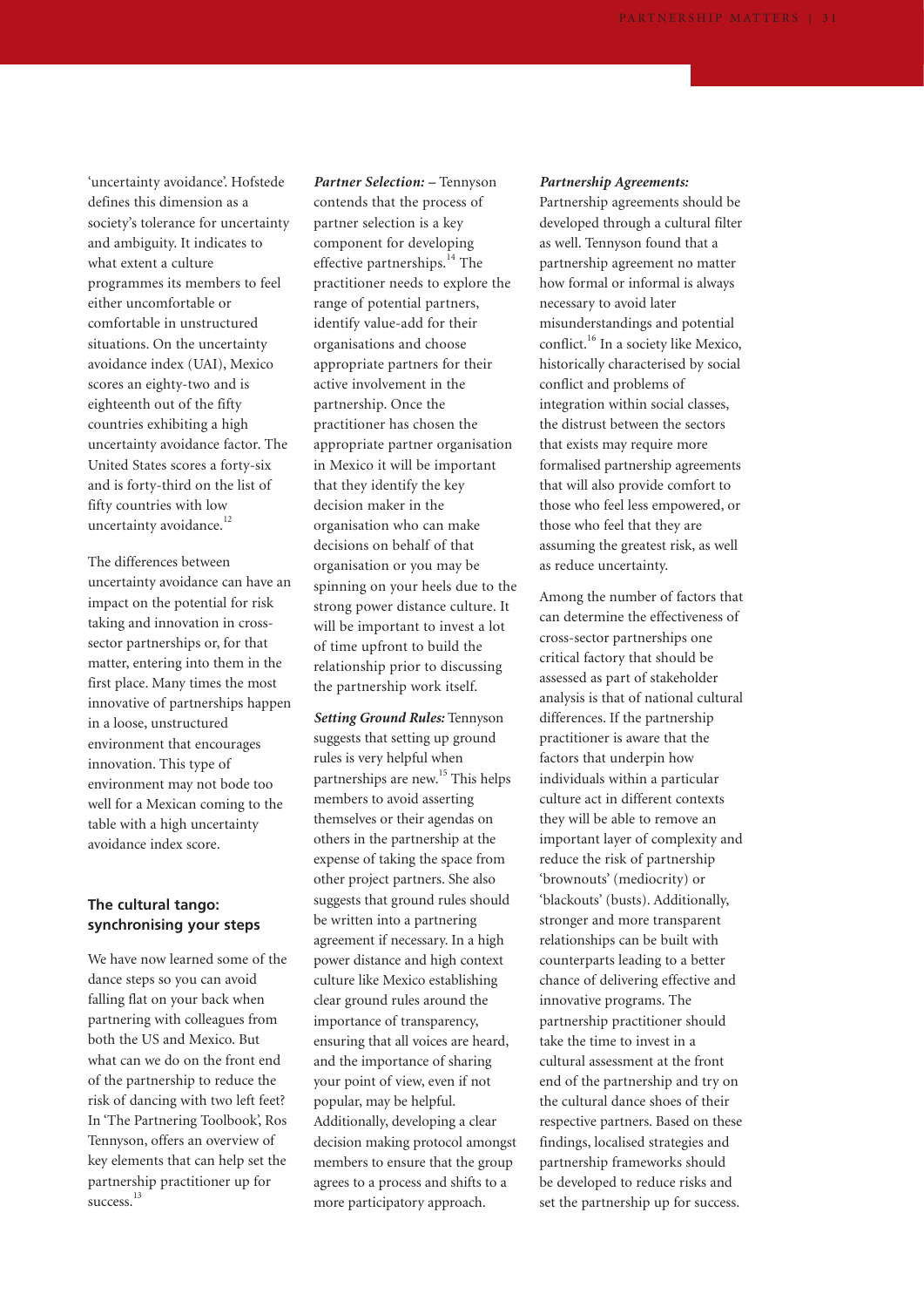#### **NOTES**

- *<sup>1</sup> Zadek, S. (2001)* The Civil Corporation, the new economy of corporate citizenship*, Earthscan Publications Ltd., London.*
- *<sup>2</sup> The notion of peeling back the skins of an onion to examine the different layers of partnership is a useful one here. This idea is adapted and developed from Sathe, V. (1985)* Culture and Related Corporate Realities*, with Homewood, IL. and Irvin, R.D. in Francesco, A.M. and Gold, B.A. (1998)* International Organizational Behaviour*, Prentice-Hall, Inc., New Jersey.*
- *<sup>3</sup> Presentation 'From Barriers to Bridges' by Nigel Ewington at PCCP, Residential 2, Cambridge, September 8th, 2004.*
- *<sup>4</sup> Terpstra, V. and David, S.K. (1991)* The Cultural Environment of International

Business*, 4th ed., Southwestern Publishing*.

- *<sup>5</sup> Tennyson, R. and Wilde, L. (2000)* The Guiding Hand: Brokering partnerships for sustainable development, *UN Department of Public Information. p. 105.*
- *<sup>6</sup> Hofstede, G. (1997)* "Culture and Organizations: Software of the Mind" *McGraw-Hill, United States.*
- *<sup>7</sup> Ibid. p.27*
- *<sup>8</sup> Kjaer, L. (2003)* "The Experience of Working in Partnership" *in* Local Partnerships in Europe; an action research project*, Kjaer, L. (ed.) and Abrahamson A and Raynard P. (co-eds.) The Copenhagen Centre. pp. 37–38.*
- *<sup>9</sup> Hall, E (1996)* "Beyond Culture". *Anchor Press/ Double Day. Garden City, NY p.64.*
- *<sup>10</sup> Harris, P. and Moran, R. (1999),* Managing Cultural Differences, *5th Ed., Butterworth-Heinemann, Woburn, Ma. p.33.*
- *<sup>11</sup> Sabapathy, J., Swift, T., Weiser, J. and Polycarpe, M. (2002)* Innovation through Partnerships*, AcountAbility and Brody, Weiser and Burns. p.7.*

*<sup>12</sup> Hofstede, G. (1997) p.13–15.*

- *<sup>13</sup> Tennyson, R. (2004)* The Partnering Toolbook*, The International Business Leadership Forum and the Global Alliance for Improved Nutrition, London & Geneva.*
- *<sup>14</sup> Ibid. p.9.*
- *<sup>15</sup> Ibid. p.23.*
- *<sup>16</sup> Ibid. p.14.*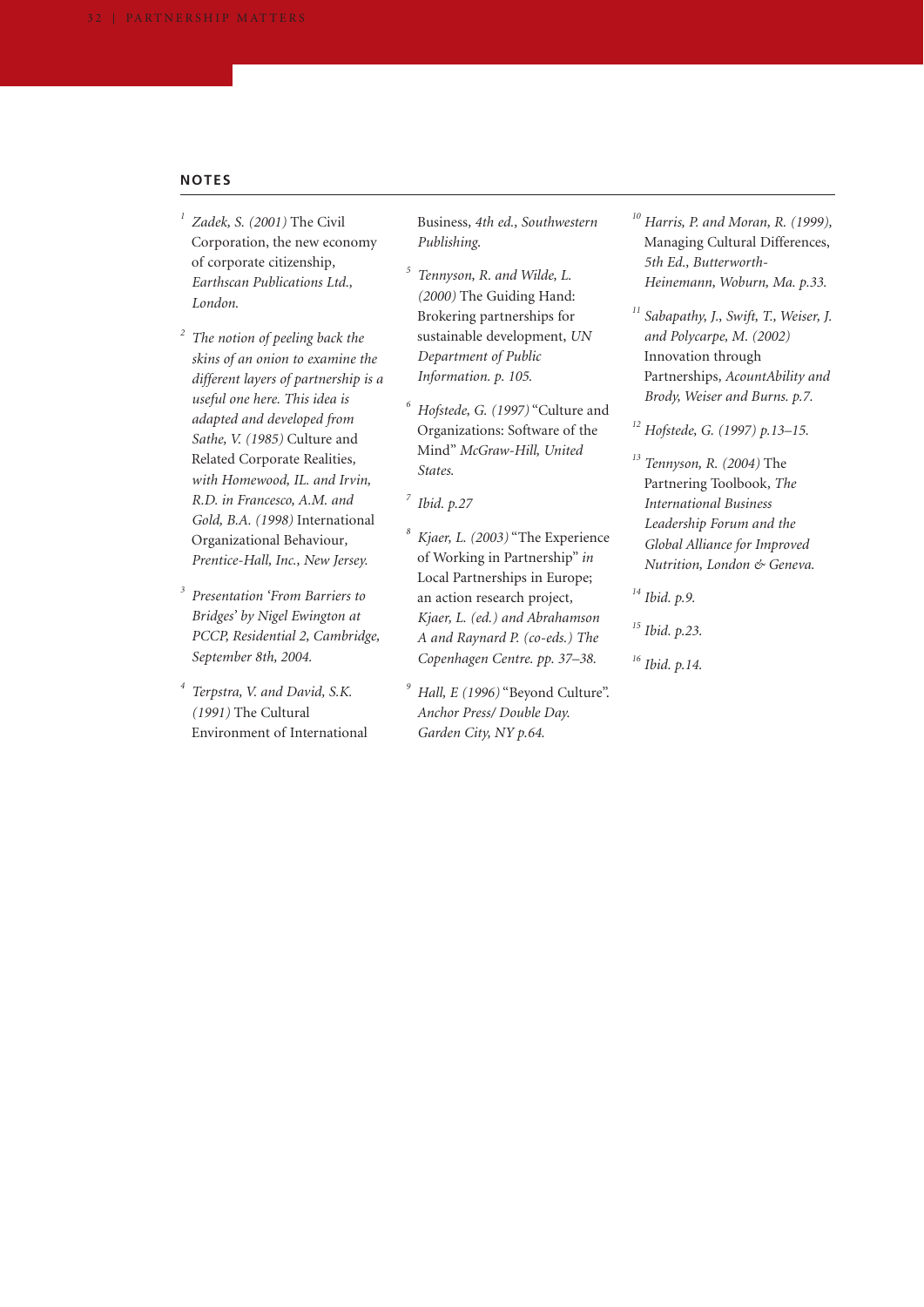# **Flexibility in Institution-Building: A Condition for Partnership Success?1**

## By **Elena Korf**

Over the last decade the concepts of 'partnership' and 'institutionbuilding' have gained increased importance in the new Russia as useful approaches to development issues. Initially these notions were promoted by international donor organisations with the provision of funding to partnerships to reinforce democracy, law and civil society, to address the social consequences of the transition process and to support institutional capacity. $^{2}$  However, partnership and institutionbuilding are now regarded as essential in strengthening civil society, improving the public sector and carrying out social and economic reforms. The national government has recently passed a law 'On Social Partnership' to regulate labour relationships between employees and employers, and a series of publications and national conferences have been held on various aspects of corporate social responsibility and partnerships between the state and the non-governmental organisation (NGO) sector. A wide network of social (cross-sector) partnership resource centres have also been established across the country to interact between NGOs and local and federal governments with a growing interest from both the public and NGO sectors in partnering with business.

Although in most cases institution-building implies strengthening of an institution, its capacity-building, the literal meaning of the term, can also imply setting up a new formal structure to achieve partnership goals. My research was thus aimed at the analysis of two international projects with different degrees of formalisation: informal, semiformal (alliance) and formal (new agency), in order to identify how partnership success or failure was affected by institutional infrastructure.

#### **Partnership Initiative 1:**

Building NGO capacity to work in partnership with business and government, involving the institutional capacity-building of a St Petersburg partner organisation and overall capacitybuilding of the NGO sector, training in cross-sector partnership, facilitating dialogue between all sectors and the organising of large events (NGO Fairs and Corporate Social Responsibility Forum).

**Partnership Initiative 2:** The *Creative Industries Development Partnership Project*, involving a study of the small business sector related to culture and creativity in St Petersburg, and capacitybuilding of an agency to provide support to small business in arts and crafts, based on the experience of the *Creative Industries Development Service* (CIDS), Manchester.

Comparative analysis of both partnerships has shown similarities in duration and nature. Both initiatives were designed to transfer international experience and build the capacity of the local partner; they were temporary and supported by an international donor for a finite period of time (24 months) to achieve specific goals; they involved NGOs and international partners; they had financial security for the lifetime of the project and time to attract additional funding to continue after the end of the project. They were also innovative, introducing a new methodology (cross-sector partnership), or a new development mechanism (creative industries); showed good immediate results and had an influence on government.

However, each initiative followed a different implementation route and had different degrees of formalisation. These were; **informal** (consultative council); **semi-formal** (local alliance) partnerships and a **formalised** structure (independent agency).

The research has revealed important benefits of the **informal** approach. It allowed greater flexibility in engaging additional partners and key target group representatives in the implementation of project activities and provided valuable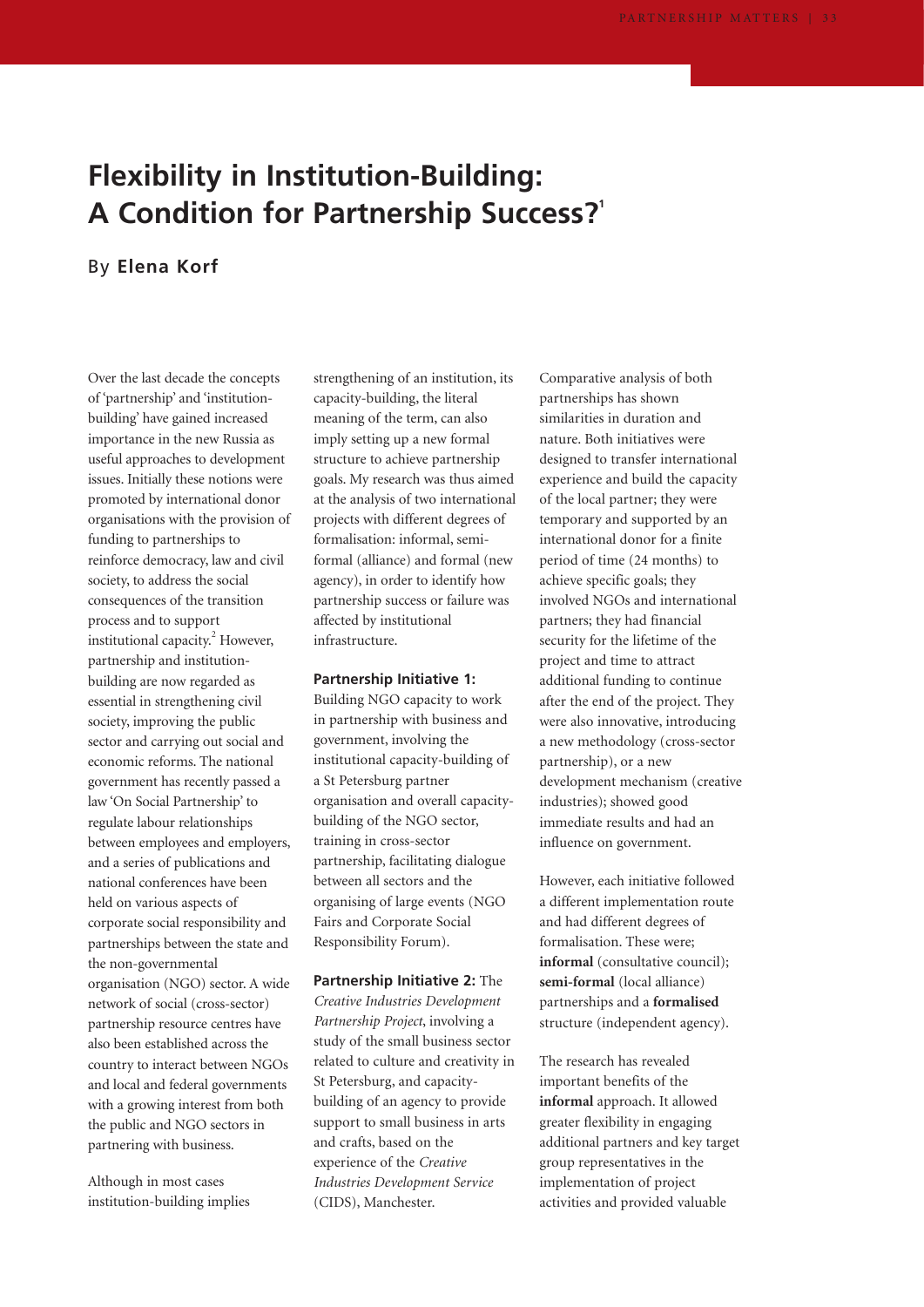advice from key stakeholders. However, for effective operation of informal bodies it was vital to understand the needs and drivers of individual participants and the vibrant nature of informal partnership. Its ultimate effectiveness was largely based on the commitment of all partners.

As with the informal approach, a **semi-formal** infrastructure (local alliance), also enabled the partners to achieve its goals. However, it presented a number of difficulties. For example, the relationship between the alliance members in the studied projects soon took a contractual shape. Alliance members did not regard it as first priority and it became difficult to control and manage the process. In the end, all alliance members agreed that such alliances can only work to achieve a specific task.

The **formal** infrastructure (independent agency), although set up through the testing and trialling of a variety of legal forms, presented a number of advantages. The *Creative Industries Development Centre* was established as a result of the project with a profile as a new brand. However, this formal arrangement had serious drawbacks related to the personal ambitions of the project leader, which put off other project partners and impeded cooperation and the sharing of responsibilities among partners. Overemphasis on formalisation distracted partners from project activities and led to one-sided decision-making. The agency still has to gain credibility and recognition among target groups and stakeholders and faces a serious sustainability issue.

The agency, set up as a formal structure, unfortunately, did not emerge as a logical result of institutional capacity building. Formal by definition, it remains a personalised (in fact, one-personcentred) organisation which has not institutionalised the results of partnership.

Evaluation of the two partnership initiatives through in-depth interviews of project participants has enabled the identification of the following success factors that influenced their performance: **institutional capacity-building, decision-making, leadership, financial and psychological factors, clear goals, action plans and responsibilities, and learning.** Their importance can be summarised as follows:

**Institutional capacity building** in Partnership Initiative 1 has brought about positive changes in the organisational structure and culture of the partner organisation, which was restructured from a vertical hierarchy to three equal departments under the Executive Director. A new 'Partnership Department' was established, and the existing training unit was reinforced. In Partnership Initiative 2, on the other hand, without sufficient capacity building the newly established agency has limited staff skills and capacity. Although it now exists as an independent registered legal entity, its activities are dependent on other diverse activities and sources of income.

Equal participation of all partners in **decision-making** processes cemented the partnership in one case and protected the partners from hasty and unjustified actions. One-sided decisionmaking processes in the second case led to tension and hostility among partners and was destructive.

Clear **leadership,** clear division of roles and mutual respect ensured the successful implementation of Partnership Initiative 1, where the Russian partner took the leadership and the British partner, the International Business leaders Forum (IBLF), played a consultative role and transferred knowledge and best practice. In Partnership Initiative 2, the overemphasised leadership of one person, the project leader, caused psychological problems among partners and hindered the establishment and development of links with creative industries subsectors and networks. The lack of understanding of the importance of a shared vision and shared goals caused by a lack of recognition of the value and inputs from other partners leads to a failure in performance.

**Financial factors**, namely access to funding and budget control, play an important role. In Partnership Initiative 1 the institutional capacity of the local partner increased so much that eventually they opted for a nonpartnership development scenario to guarantee effective implementation of the project. On the other hand, respondents from Initiative 2 stated that registration costs related to a new agency were so low and registration procedures so easy that it was very tempting to set up a new organisation. However, a newly set up agency is considered to have inefficiently spent the grant money on office rent with limited impact and already faces financial problems, having to cut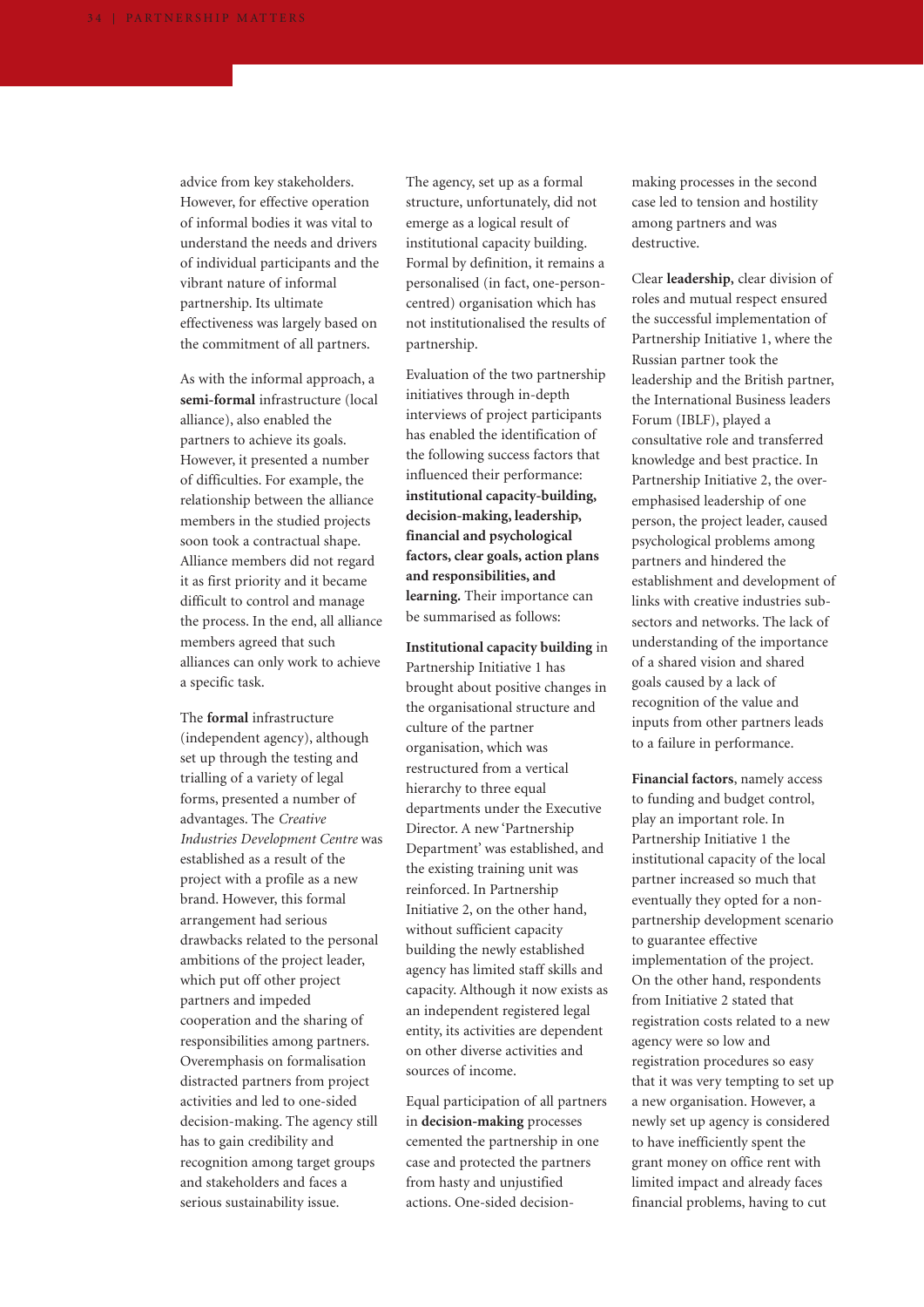down staff. Less formal or informal structures have enabled partners to secure additional funding from other sources (the World Bank and Soros Foundation). The respondents also emphasised the importance of the issue of the budget control. Without clear and transparent accounting mechanisms, control of the budget by one partner has serious negative implications on partnership relations, quality control and management of activities.

A number of project partners and stakeholders of the studied partnership initiatives mentioned **psychological factors** as an important element in partnership. In Partnership Initiative 2 there were clear tensions and lack of understanding among partners on various occasions. In Partnership 1 trust and mutual respect greatly contributed to overall effectiveness.

According to respondents **clearly set goals and agreed action plans** were crucial for the successful implementation of the project activities. In Partnership Initiative 1, if changes were made at different stages of the partnership, they were discussed and agreed by all partners in due course. In Partnership Initiative 2, due to the complexity of tasks and lack of leadership, the goals kept changing so often that, when interviewed, the Russian partner could not even recollect what the goals were. Although action plans were continuously discussed at various project team meetings, they were not followed in practice.

The respondents emphasised the importance of **clearly-stated**

**responsibilities** for both initiatives, irrespective of the degree of formalisation.

Internal evaluation, reporting and **learning** were mentioned as significant factors that helped partners to reshape activities, make the necessary adjustments and build better working relations in Partnership 1. In Partnership 2 reporting requirements were put forward by the donor. They therefore lacked internal evaluation procedures; project management was difficult and overall performance limited.

Thus, the study of the two partnership initiatives of a similar nature and type of funding, but with different degrees of formalisation and levels of institutional capacity-building, has highlighted the following findings:

- Institutional capacity-building is essential for the development of an organisation into an institution to be able to generate wider impact. Formalised partnerships may seem desirable and may be expected to last longer and operate with more stability. But if an organisation is set up without sufficient prior institutional capacity-building it has limited impact, may remain 'personalised' and face performance and sustainability challenges.
- The success and efficiency of the partnership initiatives under review, as well as their impact on target groups and overall outcomes, are not directly related to or determined by the level of formalisation and type of institutional infrastructure in partnership. Other factors such

as decision-making, leadership, trust and mutual respect, as well as finances, clear goals, responsibilities and clear implementation procedures have proven to be more important.

- Partnership involves very complex processes. The study did not aim to identify the most suitable degree of formalisation for specific types of partnership projects. However, it has shown that flexibility in the selection of partnership support infrastructure is important.
- Informal structures ensure more flexibility and can increase the scope and reach of activities, but they are effective due to clear goals, shared vision, understanding of needs, and commitment of partners.
- Semi-formal arrangements are widely used and can be effective in achieving short-term goals. However, their overformalisation (e.g. contractual arrangement) may undermine the innovation and enthusiasm of partners. The relationship may be difficult to manage and the quality difficult to control. 'Free will groups', to be effective, need sustained motivation and a clear understanding of common interests and goals.
- Less formal partnerships (although shorter in terms of existence) have proved to be creative and effective.
- The flexibility of an institutional infrastructure is determined by partners with respect to local conditions, the type of partners and partnership, as well as partnership goals.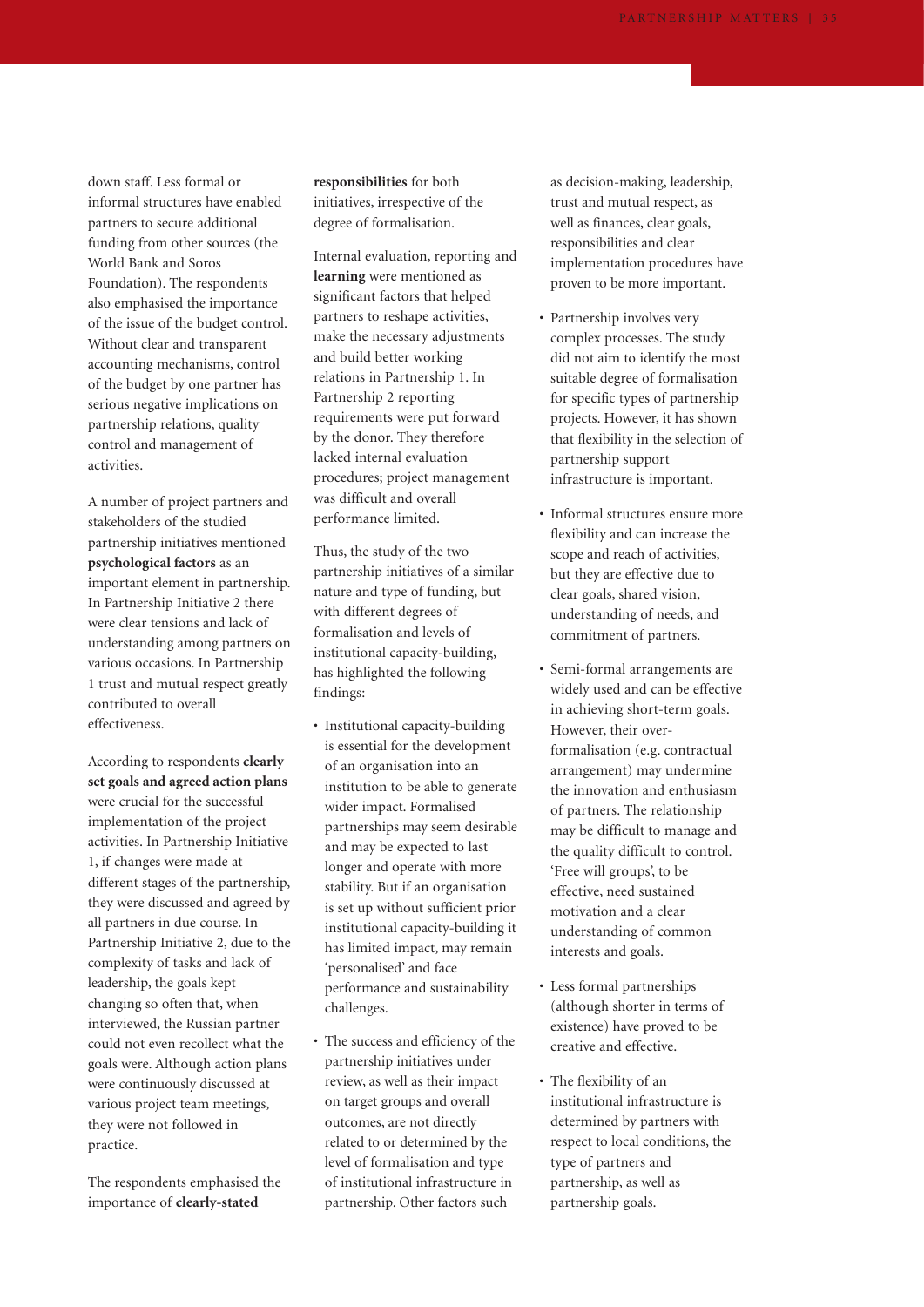The main lessons from the study show that for NGOs, public officials, and any organisation which enters partnerships for practical purposes, especially when seeking EU funding, it is important to develop a clear understanding of institution–building and what it can help achieve in partnerships in view of overall goals, partner integrity and sustainability. Most NGOs aim for long-term and more formalised partnerships as a way of guaranteeing their own financial security and sustainability. However, without a clear (shared) strategic vision this

approach may lead to an extremely narrow understanding of partnership and have poor results. Development of the institutional capacity of a key partner may be sufficient to ensure sustainability and does not require the setting up of a separate institution to achieve the partnership goals as this may be too personalised and actually limit collaboration. The research has demonstrated that flexibility in institution-building is an important factor in partnership success and is determined by local conditions and partnership goals.

## **NOTES**

*<sup>1</sup> The author would like to thank Basheer Habib, a fellow PCCP course participant, for a most insightful discussion over lunch at Cambridge during the second residential which prompted the title for this research project.*

*<sup>2</sup> For example, UK Department for International Development (DFID) Partnerships in the Notfor-Profit Sector Programme, the EU PHARE Programme, and Tacis' 'Institution-Building Partnership Programme'.*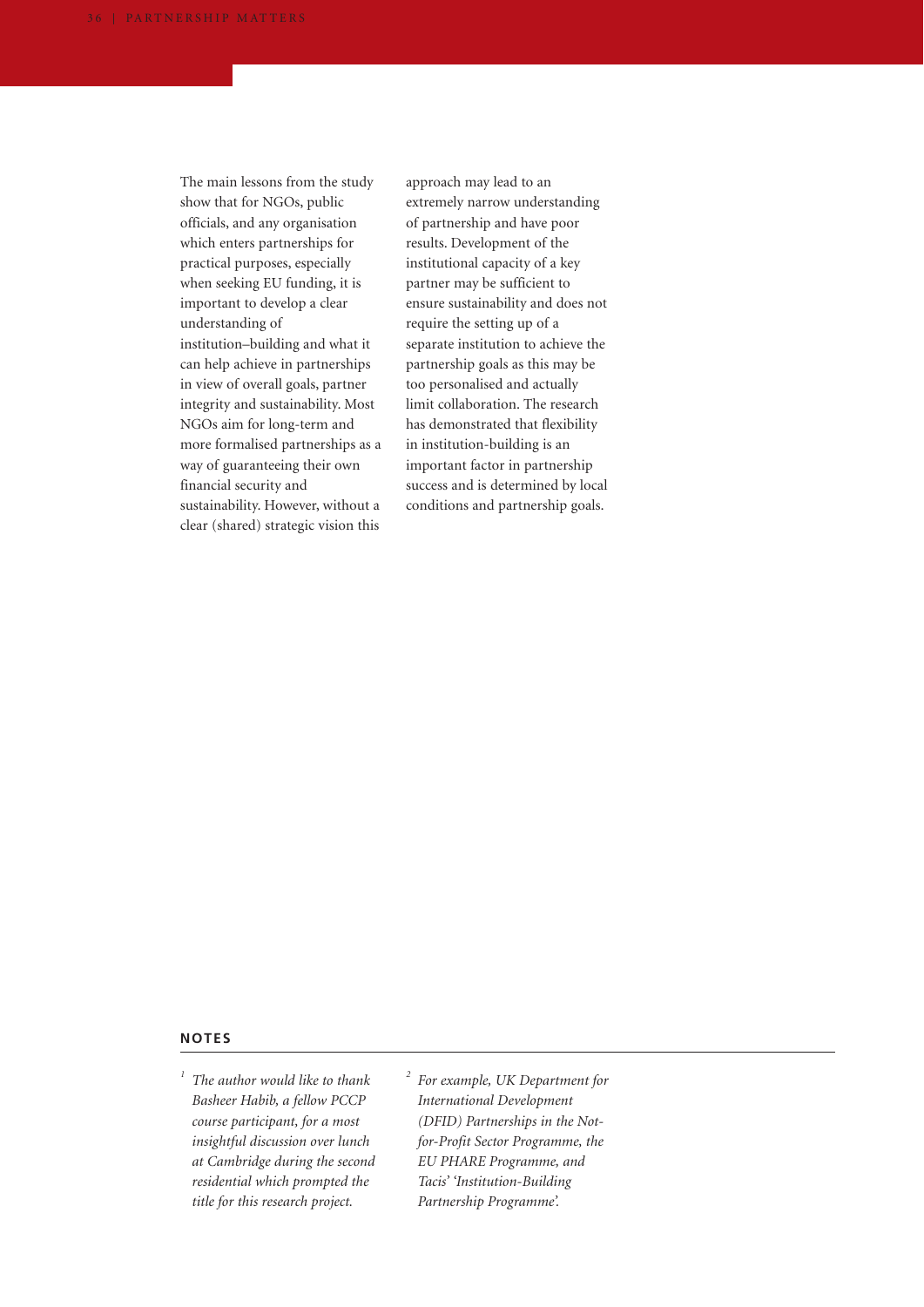## **Findings from a Learning Partnership**

By **Andrew Bone, Andrew Donnelly, Cynthia Goytia Krzysztof Kwatera, Irene Mutalima** and **Salma Sadikha**

In March 2004, six participants on the PCCP course developed a 'learning partnership'; a vehicle through which they would share their broad and diverse experiences to better understand the nature and implementation of cross-sector partnerships. The partnerships they represented included:

## *De Beers and the Kimberly Process*

A partnership with a global span and with multiple partners aiming to address humanitarian issues created by trade in conflict diamonds. De Beers and the Kimberly Process galvanized and embarked upon a strategy of fully engaging all stakeholders, including the NGO community, in order to eradicate trade in conflict diamonds.

### *Polish Environmental Partnership Foundation – Forum for Nowa Huta*

A partnership within the confines of a city with multiple partners seeking to integrate the initiatives and activities undertaken by public, private and NGO sector partners for the sustainable development of a particular area of Krakow: Nowa Huta. The Forum for Nowa Huta is supported by the Polish Environmental Partnership Foundation (PEPF).

## *Bangalore Water Supply and Environmental Sanitation Master Plan Project (BWSESMP) – Australian Agency for International Development (AusAID) pilot projects*

Another city partnership facilitated by a donor agency with partners from different sectors aiming to provide sustainable water and sanitation services to the slum dwellers of Bangalore in India.

### *Local Economic Development Partnership*

A cross-sector partnership working at municipal level in Buenos Aires, Argentina, to improve the quality of life of the population after an unprecedented economic crisis.

#### *Australian Museum – Rio Tinto Partnership*

A regional partnership comprising The Australian Museum and the mining company Rio Tinto working together to increase Australia's knowledge of biodiversity and develop new ways to apply this information to natural resource management.

### *Christian Enterprise Trust of Zambia (CETZAM) Opportunity Microfinance*

A country partnership between local business people in Zambia and Opportunity International, a global microfinance institution. The partnership aims to establish a microfinance institution that will help poor people through provision of credit for enterprise development in order to alleviate poverty.

The diverse cultural backgrounds and varied geographical locations of the partners imposed the prerequisite of ground rules for communication and the sharing of materials, tasks and resources. The partnership examined each individual's partnership experience in depth. In order to ensure comparability a template was adopted including sections on information, history, activities, roles, accountability, challenges, resources, the future, achievements and contact details.<sup>1</sup> At the same time a partnershipphase analysis approach allowed an exploration of the nature and characteristics of the stages of the partnerships outlined in the different case studies.

#### **Group findings**

In almost all cases, the partnerships shared by members of the group were conceived as innovative ways of addressing difficult issues which could not be resolved by one partner alone. They were essentially voluntary in nature, arising out of a shared concern and desire to find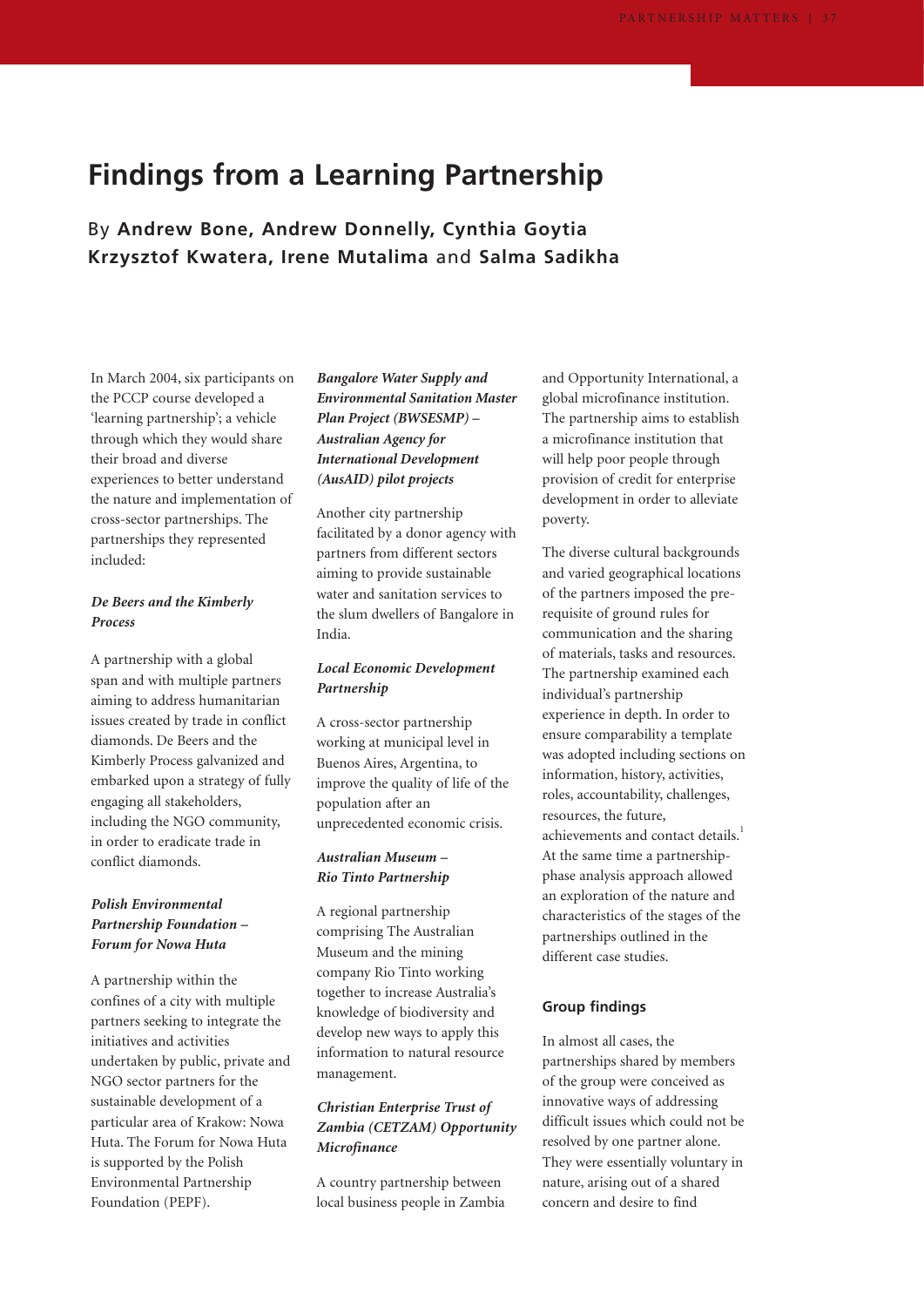appropriate solutions by working together. A need for synergies thus underpins the process of partnership-building and, while partnerships face a range of problems, which can at times overshadow their more positive elements, they also have demonstrable benefits as common problems are addressed.

*Incentives:* Partnership-building is motivated by a variety of different sector drivers i.e. in terms of the need for values, experience or profits. These partnership 'drivers' are usually identified by an individual/organisation in the role of a facilitator, co-ordinator or broker. In the learning partnership incentives for partnering included: the desire for innovation in service delivery to the urban poor (BWSESMP-AusAid pilot projects); a wider acceptance of strategies through the involvement of the public sector and civil society (De Beers and the Kimberley Process); the expansion of business activities with more involvement in social issues (Australian Museum-Rio Tinto Partnership); local leaders needing partnerships with other sectors as a way of obtaining experience and financial resources (Polish Environmental Partnership Foundation); community organisations and small enterprises choosing to implement partnerships as part of a search for international funding for their projects (CETZAM Opportunity Microfinance); and the broader goal of working across sectors to address socio-economic development problems which could not be overcome by one sector alone (Local Economic Development Partnership).

*People:* The group found that personal relationships are an

important aspect of partnership success. Partnerships appear to thrive where particular individuals have made commitments to the partnership and are prepared to persevere until understandings are reached and a process evolved that leads to its intended goals. However, the Kimberly Process also suggests that cohesion does not hinge solely on individual commitment but on collective engagement between organisations. In this particular case, the group wondered if UN participation had also ensured a high level 'must do' commitment. The active organisational involvement of all partners was found to be far more important than is generally acknowledged. Key 'silent' stakeholders were identified and the group noted the importance of including them in the partnership process. For example, in poverty alleviation programmes, it is necessary to look upon the poor not just as beneficiaries but as partners, in order to create trusting and proactive engagements.

*Agreements:* Without agreements to ensure buy-in, partnerships often suffer from individuals getting frustrated and 'wanting out'. 'Getting it right' is cardinal, particularly where there is internal organisational resistance to collaborating with other sectors e.g. between NGOs and business. Partnering agreements (both formal or informal) stating goals, deliverables and underpinning principles should be seen as valuable resources for avoiding potential conflicts on different issues

*Roles and responsibilities:* These need to be agreed upon and clearly understood and accepted by all. It is useful to incorporate and detail them in a Partnering Agreement, Memorandum of Understanding or contract document.

*Resources:* Resources need to be clearly understood so that there is an appreciation of both financial and in-kind resources. From a sectoral perspective, funding is a general issue of concern when involving civil society as partners. Other kinds of resources, such as information and links with the community or region, are valuable assets that civil society partners can bring to partnerships with the private and public sectors. One of the sectoral benefits for public partners is improvement in governance. Meanwhile the private sector offers business logic and structured success.

*Processes:* The need to identify and agree on an equitable process by which the partnership will develop is crucial. Cross-sector partnerships are not easily implemented. There is always some combination of operational and strategic challenge which may offset potential benefits, hence the need to clarify internal management structures and leadership roles which might cause implementation difficulties, failures of responsibility, and partners not feeling obliged to carry out certain tasks. In relation to this, the importance of reviewing/monitoring cannot be underestimated. Enough time must be allocated to reviewing programme or project outcomes as well as the partnering process itself. All partners should understand this as important and not view it as simply a routine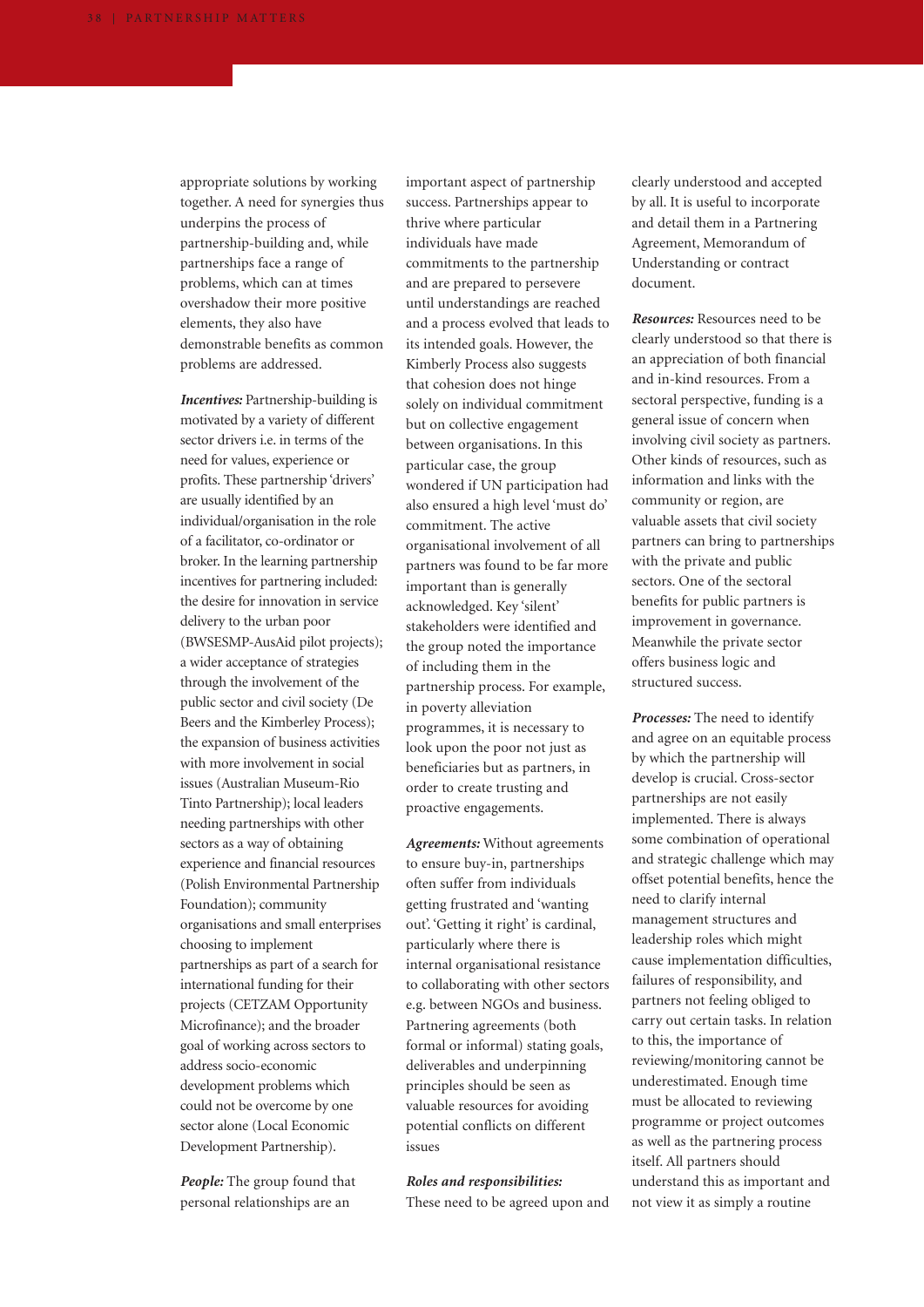exercise. Partnerships should not end up providing an illusion of progress while failing to achieve concrete results.

### **Conclusion**

This learning partnership was in itself a unique confirmation of some of the conclusions outlined above. The challenges of distance, communication and time differences were to a large extent surmounted by initial agreements made at the first residential of the PCCP course. This step provided for comprehensive articulation and agreement of objectives by all partners from the beginning, with defined roles and responsibilities that were clearly understood and accepted by all. Commitment to these shared objectives and agreed values was essential for achieving success in the learning objectives proposed.

#### **NOTES**

*<sup>1</sup> Outlined in Tool 7 in Tennyson, R. (2004)* The Partnering Toolbook*, The International Business Leaders Forum (IBLF) and the Global Alliance for Improved Nutrition (GAIN), London & Geneva.*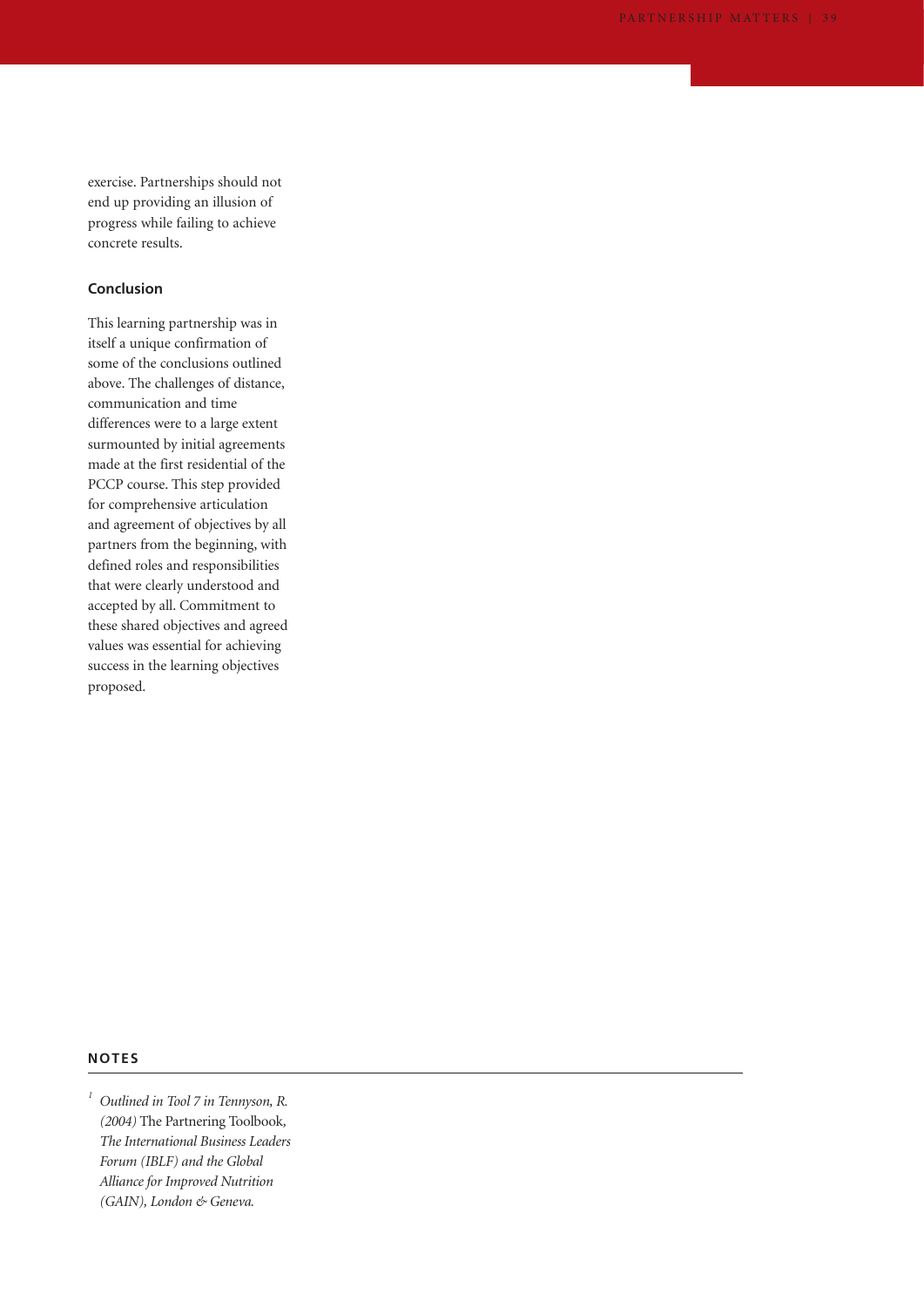## **Updates from Cohort One**

In March 2002 participants from a variety of institutions around the world gathered at Clare College in Cambridge to embark upon the first year of PCCP. The months that followed were exciting ones as course organisers, tutors and participants sought to ground the new course within a framework that was both creative and academically rigorous. It was also important to develop the foundations for learning that could be built upon in future years. As one participant put it, "It was a time of new ideas and new initiatives…" When, a year later, Cohort One graduated from the course, the strong feeling of all involved was that a challenging and pioneering period of work had been rewarded.

Upon completion of the course some of the graduates changed their lives dramatically by leaving their jobs and moving into new organisations and sectors. Their stories are exciting ones and demonstrate the opportunities that PCCP afforded them in developing their thinking and gaining the confidence to take new directions. Most participants from Cohort One, however, continued to work with the same institutions and returned to apply learning from the course to their day-to-day work. It is these stories that we have chosen to profile here. We do so by drawing on the experience of five PCCP graduates from Cohort One; Clare Verberne of Rio Tinto Australia;

Jonathan Stacey of BirdLife International; Maria Bobenrieth of Nike's Europe, Middle East and Africa region; Mounir Kleibo of the United Nations Development Programme of Assistance to the Palestinian People (UNDP/PAPP) and Karolina Myzk from UNDP's Regional Centre for Europe and the Commonwealth of Independent States (CIS).

Since participating in Cohort One, Clare Verberne has continued to work for Rio Tinto's corporate partnership programme in Australia. The programme seeks to engage with key community and interest groups and consists of relationships with national environmental, Indigenous and science organisations.

"Fundamentally, the key theme behind the programme is building knowledge, capacity and skills both for Rio Tinto and the broader community."

As well as the importance of the programme and activities, strong emphasis is also placed on the health of the partnership relationship itself.

"Understanding the value and benefits of the relationship is not always apparent in new partnerships, but what we have learnt, and continue to learn, is that the more that is invested into developing the relationship between partners, the better equipped the partnership is to

deliver programs and identify new opportunities to work together."

Clare points out that the challenges for Rio Tinto's partnership programme in Australia are largely around evaluation and review. Central to this is the need to develop tools and mechanisms that assist with,

"…measuring and understanding the impact and achievement of both the relationships and programmes – as well as managing issues of sustainability, ensuring, where appropriate, partnership programmes can continue to grow and deliver beyond the life of the partnership."

Rio Tinto has participated each year in the Cambridge programme, sending representatives from both its businesses and partner organisations. Jonathan Stacey of BirdLife International, a global network of biodiversity conservation non-governmental organisations, was one such representative. He now manages the Rio Tinto-BirdLife International Programme which has grown steadily since 2002.

"Rio Tinto birdwatching activities now take place at forty-eight events with nearly two thousand participants; both an expression of, and a vehicle for, developing partnership with BirdLife NGOs and twenty-three mining businesses in thirteen countries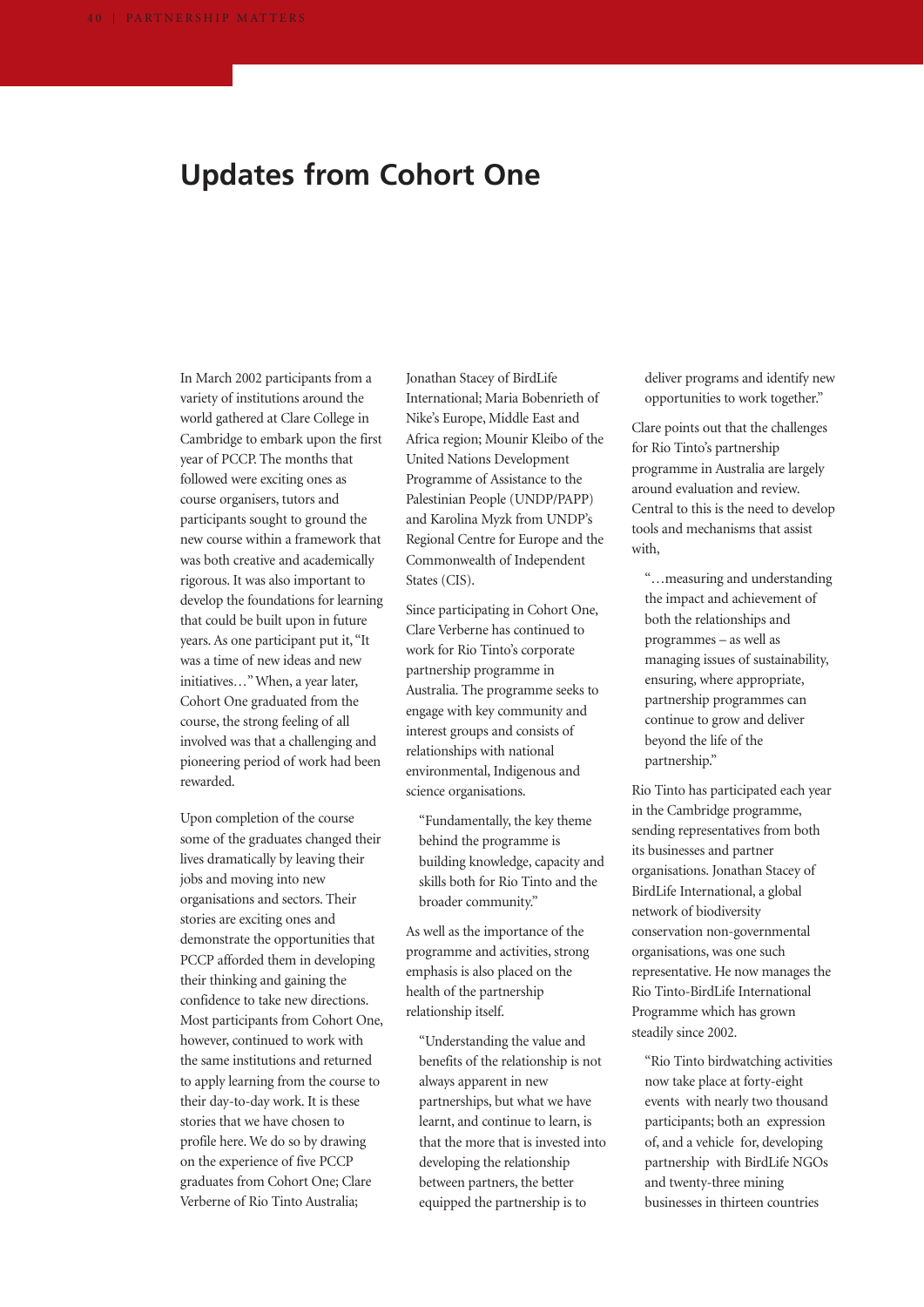around the world. These relationships have seen the development of eleven collaborative projects worldwide, between Rio Tinto business units, BirdLife NGOs and other key stakeholders, delivering targeted outcomes on objectives that have significance for local conservation agendas identified within a framework for global prioritysetting. Further projects are currently under development."

The programme has seen the development and growth of a number of international projects. These include The Richards Bay Avitourism project in KwaZulu-Natal, South Africa, which is now into its fourth year. This seeks to establish sustainable livelihoods that build community-based constituency support for Important Bird Areas (IBAs) and other Protected Areas, integrating conservation values into socioeconomic development. In Madagascar, meanwhile, BirdLife is working closely with QMM – the Rio Tinto subsidiary – to establish an integrated framework for environmental and social imperatives that will ensure that mining development has minimal negative impacts while setting the scene for enhanced biodiversity conservation and sustainable use.

Six collaborative projects are also promoting biodiversity conservation agendas in the United States under National Audubon Society programmes that realise biodiversity and sustainable development objectives for Rio Tinto companies in Utah, Montana, Colorado, Wyoming, Nevada and Arizona. Some of these projects relate to biodiversity action planning for mines, others seek to raise awareness of environmental issues

within local communities and some do both. Further south, a High Andes project is addressing transnational Andean Flamingo conservation in the high altitude wetlands of the Puna and Atacama of Argentina, Chile and Bolivia.

In Australia itself, Rio Tinto and Birds Australia are developing a national programme for establishing IBAs. This involves identifying a network of sites that are globally important for birds and bringing Australia into the Global IBA programme.

Jonathan is extremely positive about the future of the Rio Tinto-BirdLife International partnership:

"Rio Tinto and BirdLife International are currently engaged in extending the partnership for a further five years. The programme is active in communicating the nature of this practically-oriented relationship to both the wider conservation and extractive industry sectors, seeking to demonstrate that such cross-sector partnership can deliver projects that have positive local and, cumulatively, global impacts."

Rio Tinto believes that partnerships such as the one with BirdLife International must be based on "mutual respect, active partnership, and long term commitment." These are values that Maria Bobenrieth, who has recently been appointed as Corporate Responsibility Director for Nike's Europe, Middle East and Africa region, would no doubt endorse. Maria was a member of the first cohorts of both PCCP and the Partnership Brokers Accreditation Scheme (PBAS). She says:

"I think many of the concepts from these experiences have started to embed themselves into the way that Nike approaches Corporate Responsibility – we see it as central to executing our CR objectives."

Nike's Corporate Responsibility programme aims to use sport as a catalyst for social inclusion, particularly focusing on the needs and aspirations of disadvantaged young people. Maria believes that partnerships are integral to the linkage between sports programmes and social integration. She has been instrumental in promoting Nike's 'Case for Partnerships' which centres on a belief that,

"…programmes that start at a grassroots level build into transformational change when combined with strong multisectoral partnerships, research demonstrating impact, and policy that is enabling rather than restricting."

An illustration of this approach is provided by Nike's work with the United Nations High Commission for Refugees (UNHCR). The 'Together for Girls' partnership works at grassroots level in Dadaab Refugee camp in Kenya to reinforce and enhance sports as a tool to promote girls' integration in education. Nike has committed product and cash involvement to the project until 2007 and is keen to bring other partners to the table. At policy level, meanwhile, the company is one of the founding members of UNHCR's Council of Business Leaders launched in January 2005 at the World Economic Forum in Davos, Switzerland. The Council advises UNHCR on its strategies to best catalyse innovative public-private partnerships, and help the agency find new sources of private-sector funding in order to improve opportunities for refugees.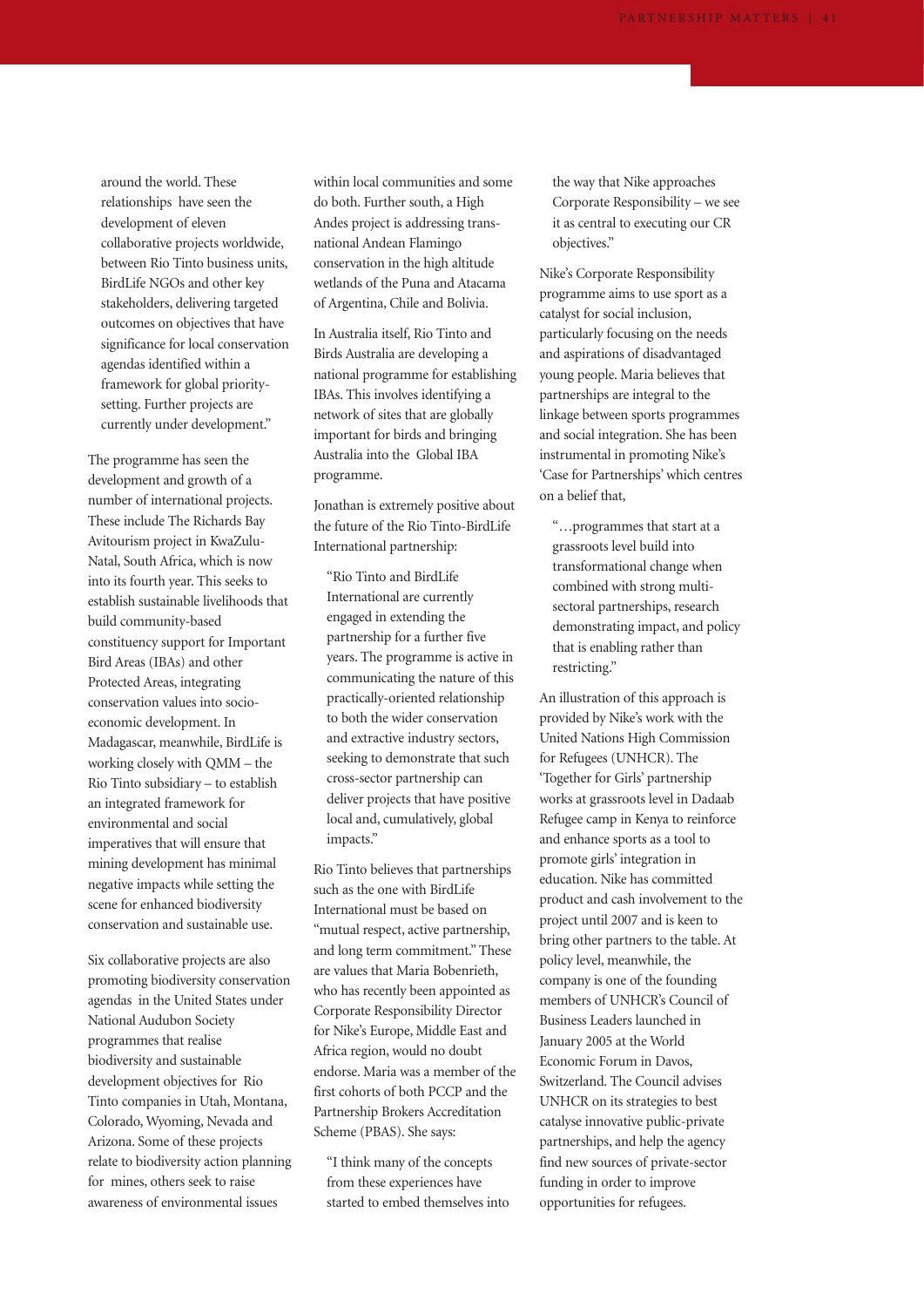UNHCR's engagement in partnership activities is symptomatic of the growing shift towards working collaboratively with other sectors, particularly business, across the United Nations system as whole. Two of Cohort One's participants; Mounir Kleibo and Karolina Myzk, who work with UNDP in the Occupied Palestinian Territories and the Regional Centre for Europe and CIS respectively, have been closely involved in promoting and developing partnering strategies and activities as part of this process.

Through his work in charge of Governance Programmes with the United Nations Development Programme of Assistance to the Palestinian People (UNDP/PAPP) and the United Nations Volunteer Programme (UNVP), Mounir Kleibo is in no doubt about the benefits gained from attending PCCP,

"The programme provided me with a wealth of knowledge and the experience gained is being reflected in my cross-sector partnership performance; it offered me a unique opportunity to further investigate my personal and institutional capacities."

Learning to better use and identify a selection of tools and techniques in order to support cross-sector partnerships has been of specific importance to Mounir in promoting good governance anti-corruption activities. The Unit which he manages is working with AMAN (Coalition for Accountability and Integrity), a coalition of several NGOs in the Occupied Palestinian Territories that aims to enhance a social system against corruption by raising Palestinian awareness on the issue and encouraging the fight against it. This contributes towards

the building of accountability and integrity in systems within Palestinian institutions; enhancing transparency within the function of the different bodies of the Palestinian National Authority, civil society and international organisations working in Palestine, and facilitating access to correct and reliable information to develop a strategy for coordinating local, regional and international efforts in combating corruption. Further work in this particular field is being cemented through joint efforts between UNDP/PAPP and TIRI (the governance-access-learning network).

Mounir has applied the skills developed through this work to a major project entitled *Cross-Sector Public Administration support for Palestinian Authority Institutions and Civil Society* which endeavours to strengthen social capital by encouraging creativity and cooperation among previously divided social groups. The spin-offs from this have been profound and are now having strategic impact at policy level,

"The benefits of being part of this programme were reaped whilst contributing to *The Arab International Forum on Rehabilitation & Development in the Occupied Palestinian Territories: Towards an Independent State.* The Forum, held in Beirut in October 2004, was co-sponsored by Economic and Social Committee for Western Asia (ESCWA), the Palestinian Ministry of Planning, UN sister agencies and the League of Arab States. It succeeded in projecting development plans based on cross-sector partnership and ensured an on-going cooperation between the Arab

League and Palestine under the umbrella of ESCWA."

Karolina Myzk sees her participation on PCCP as having helped shape the development of her career path within UNDP. While studying on the course she had a national role with UNDP in Poland where she supported the Global Compact network and worked on projects with the private sector promoting local economic development.

"Since last year my partnering work has gradually became more regional. Currently operating from the UNDP Regional Centre for Europe and CIS, my responsibilities involve the strengthening of management skills and the capacities of UNDP practitioners in field offices to be able to broker and work effectively in partnerships."

The focus of Karolina's work led to her linking up with The Partnering Initiative (TPI) to develop a sixmonth Business Partnership Training course, beginning in April 2005. The course aims to support UNDP staff across Central and Eastern Europe in developing the knowledge and skills to broker partnerships with the business sector.

This group of Cohort One participants are joined by many others in different organisations and environments who have been working over the last three years to promote, develop and support the adoption of cross-sector approaches to tackle development issues. As the short updates we have outlined demonstrate, it is these committed individuals who, through their drive and determination, are ensuring that the impact of partnership activities is being felt internationally at the levels of both policy and practice.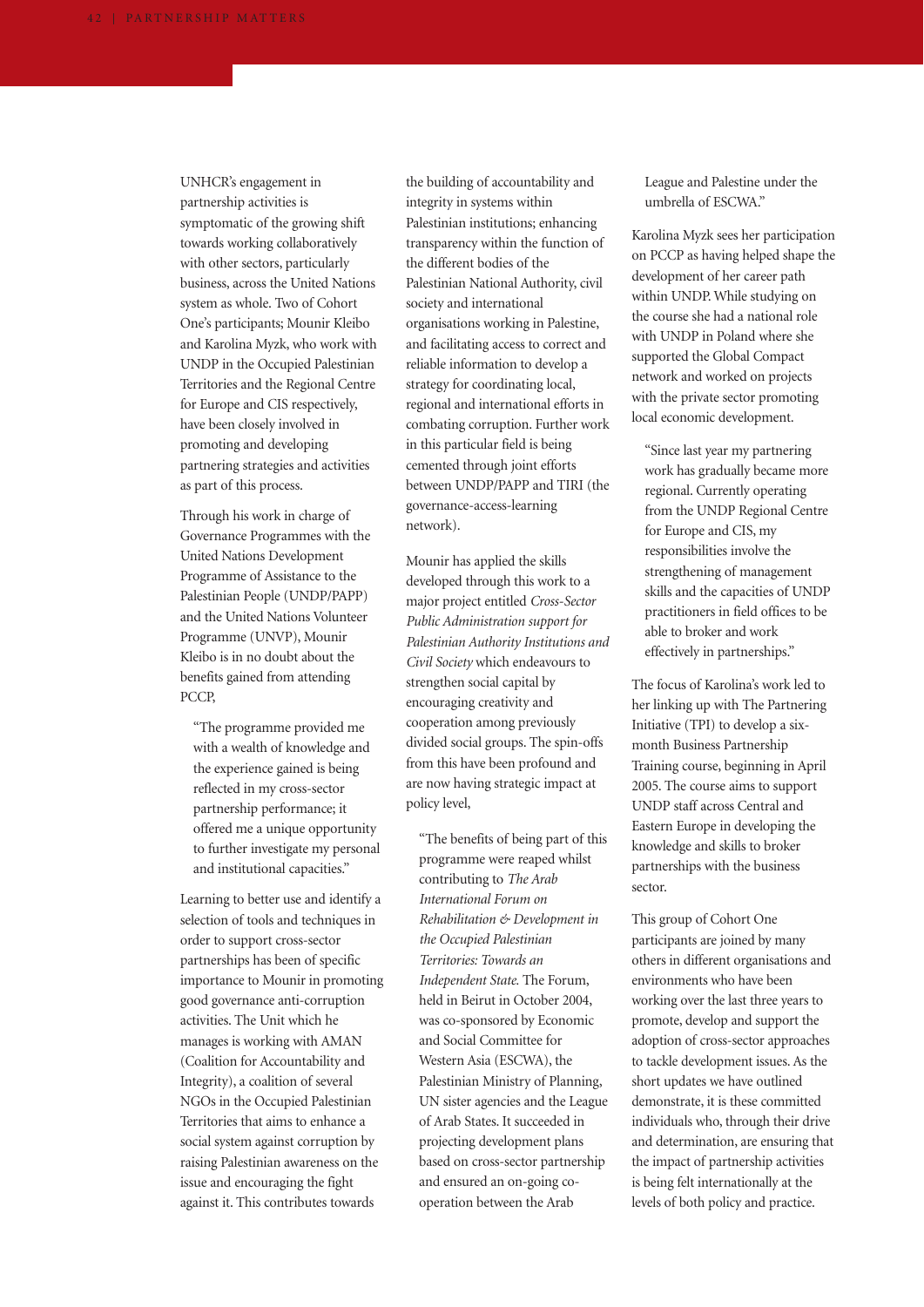

**with**



In association with the<br>International Business ers Forum

Alcan Prize



cross-sector partnership

# **The Case Study Project**

## *– Exploring and developing partnership case studies as tools for change –*

#### **Introduction**

Cross-sector partnership as a sustainable development paradigm is at something of a crossroads. The idea itself has reached a considerable level of acceptability and endorsement and there are increasing numbers of examples of good partnership-based sustainable development initiatives. But is this enough?

We need to get better at understanding and communicating what does (and what does not) work if cross-sector partnership is to achieve its potential and make a serious contribution to the sustainable development challenges the world faces.

This is not a case of replicating existing **models** – indeed evidence suggests that this approach hardly ever works – rather it is a case of replicating successful partnering **processes** to ensure the smooth transition from a locally appropriate idea to a successful and sustainable project that ultimately achieves policy impact and scale.

If our hypothesis is correct, we face a critical question: How do we better analyse and share the process of successful partnering? It is this challenge that the CASE STUDY PROJECT has been created to address.

#### **Project objectives**

- **Provide** insights into the process of successful cross-sector partnering
- **Create** better case study collection and dissemination methods
- **Build** professional competencies and skills in this area
- **Establish** a benchmark for good practice in case study work
- **Deepen** understanding how case studies may be used more effectively as tools for change

#### **Outputs**

- 1. Twelve original, detailed case studies that focus on the **process** of partnering available for distribution and training purposes
- 2. Publication produced and disseminated *MAKING THE CASE: USING PARTNERING CASE STUDIES AS TOOLS FOR CHANGE* – this will include a review of different case study approaches and research methods as well as tools to enable others to undertake similar case study work
- 3. Network of practitioners involved in case study work established and actively engaged in new case study initiatives

*<sup>\*</sup> The Partnering Initiative is a collaboration between the International Business Leaders Forum and the University of Cambridge Programme for Industry. The Case Study project is a one-year programme developed by The Partnering Initiative in collaboration with the Alcan Prize for Sustainability and SEED (Supporting Entrepreneurs for Environment and Development).*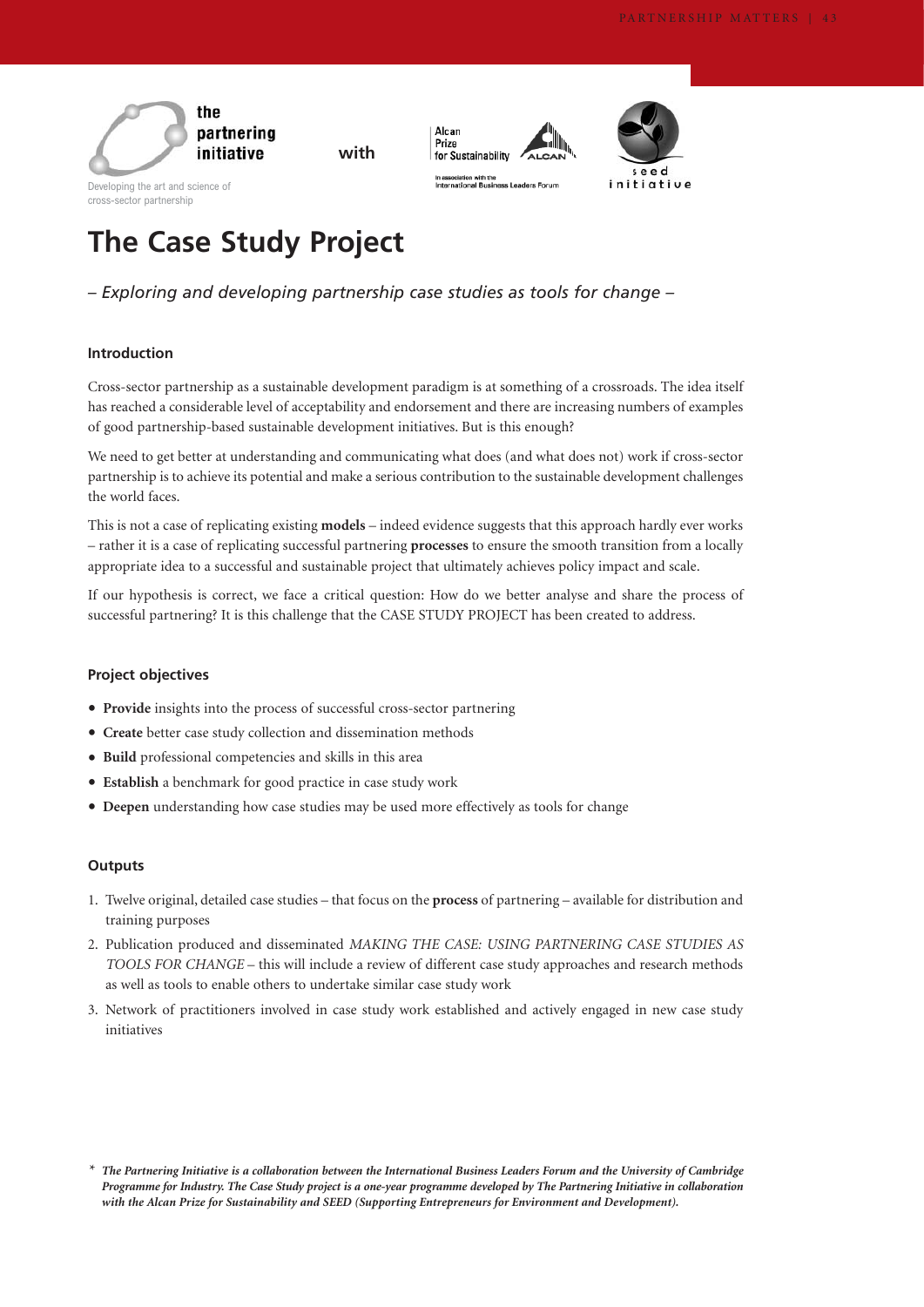# **Working Together: A Critical Analysis of Cross Sector Partnerships in Southern Africa**

## **Publisher: University of Cambridge Programme for Industry, September 2005**

The research for this publication was carried out between October 2003 and April 2005 under the project leadership of the University of Cambridge Programme for Industry. The project partners were The International Business Leaders Forum, the Partnership Forum of Zambia and the Leadership Centre of the University of KwaZulu-Natal, South Africa. The project was financed by the UK's Department for International Development (DfID) under the EC-PREP funding scheme.

The research set out to examine the phenomenon of cross-sector partnerships and their impact on poverty eradication. As a development model, cross-sector partnerships are being used in policy formulation as well as for the structuring, management and implementation of projects. They are of research interest because of (1) the role they are playing in development and (2) the complex dynamics which operate both *within* the partnerships themselves and *between* the partnerships and the projects they help to shape. The issues raised by these partnerships not only affect the organisations, individuals or groups involved in partnerships, but, in the wider context, they also impact on the sectors within which they operate and on policy at both local and national levels.

The research had three main objectives:

- 1. To identify how far a crosssector approach has been effective in addressing development challenges;
- 2. To capture and disseminate lessons learned which could be of use to others in establishing and adapting similar models;
- 3. To make recommendations for companies, governments, civil society organisations and donor agencies working in Africa to assist them in establishing successful crosssector partnership initiatives for sustainable development.

Research data were gathered from two major and four lesser case studies of ongoing partnerships in South Africa and Zambia seeking to address development issues in the areas of agriculture, health and education. The two major case studies, which provide the richest data, examine the work of the Chamba Valley Partnership Project (CVPP) in Zambia, which aims to increase small-scale farming income, and Amangwe Village, a holistic healthcare centre, set up through a partnership mechanism, which works with and for people suffering from HIV/AIDS. The remaining studies are: the Smallscale Sugarcane Farming Communities' Partnership and the Mthashana Further Education and Training College partnership programme in South Africa; and, the Sharing Responsibility for Higher Education (SRHE) partnership and the cross-sector work of the Zambia Business Coalition on HIV/AIDS (ZBCA) in Zambia. The primary production of research data was carried out by country resident research teams working in close consultation with the various members of the partnerships under study.

The research found that major factors involved in the effectiveness of the partnerships included: the context in which the partnership is operating; the partnership's stage of development; partnership governance, organisation and accountability; replication from one context or situation to another; partnering roles and skills required at particular stages; the engagement and participation of different sectors, partners and stakeholders; whether, and why, extra financial resources are needed to assist the partnership and its work; how the partnership has adapted to internal and external change; and the monitoring and evaluation processes which are in place to review and measure the outputs and outcomes of the partnership.

It was concluded that, although the issues and processes which emerged from the research were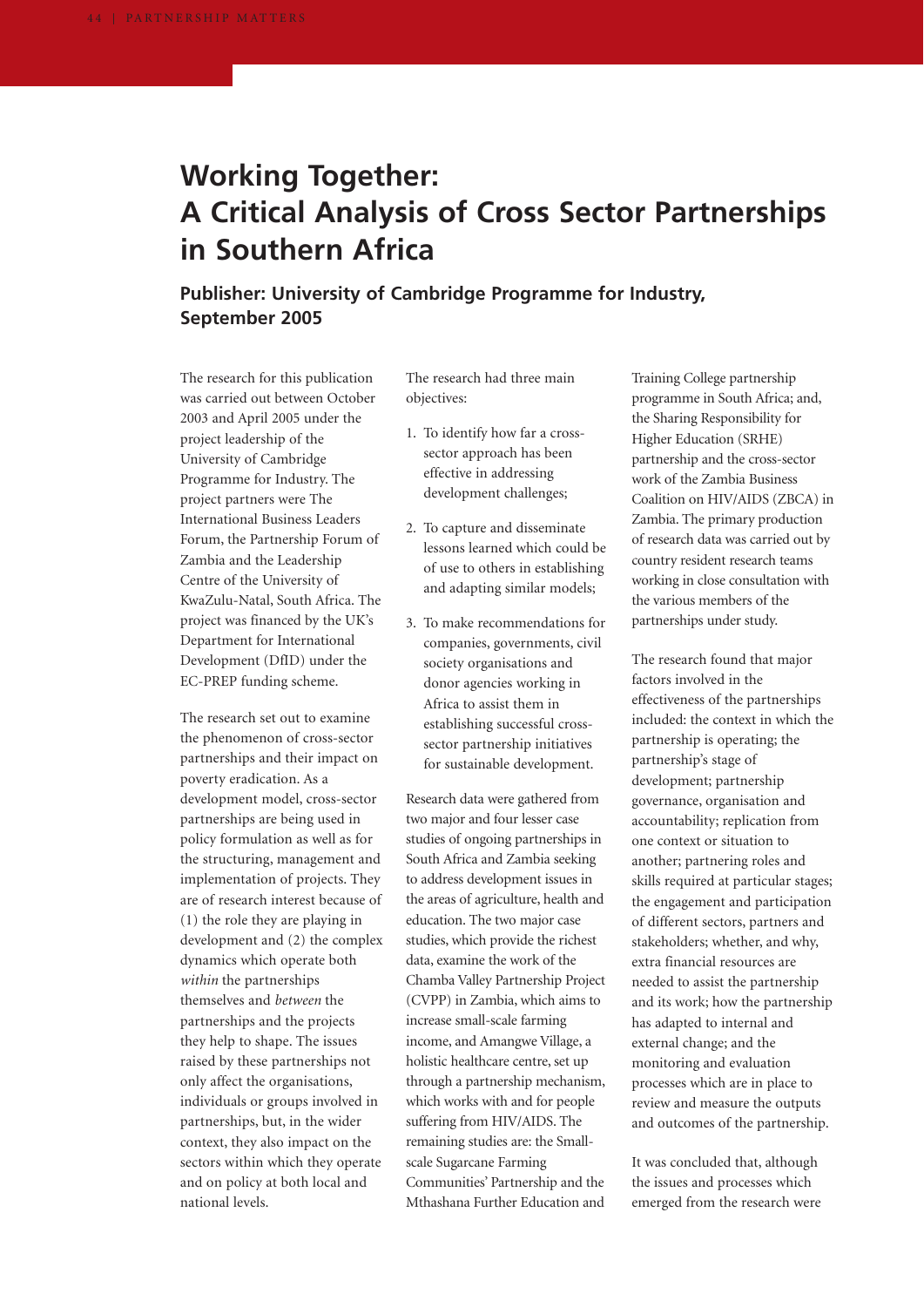based within particular African contexts, they are nonetheless being played out on a global stage where structural challenges and systems create inequities and obstacles to development in Africa as a whole. Partnerships, though by no means a panacea for addressing development issues, appear to offer the possibility, at the very least, of giving voice to a wide range of different stakeholder interests and providing a platform for awareness-raising and the articulation of strategies for change.

The report begins with a review of the literature pertaining to cross-sector partnership and explores issues of the definition, usage and value of partnership as a concept in sustainable development. The research methodology employed by the research team is described and discussed in Chapter 2, including an explanation of the criteria for the selection of the six case studies on which the report is based. Prior to the case studies themselves, more general material is presented, in Chapter 3, to describe the socio-economic context of Southern Africa within which these partnerships were formed and operate. This broad contextualisation is supplemented by sector-specific data at the beginning of each case study. Discussion of generic partnership issues within the cases is limited but is addressed fully in Chapter 7. The final chapter consists of the main recommendations which might be utilised by other researchers, policy-makers and partnership practitioners. At the time of going to press, full details of the price and availability of the publication had not been finalised

but enquiries for copies should be made to Stuart Reid, Project Director, EC PREP, University of Cambridge Programme for Industry, 1 Trumpington Street, Cambridge CB2 1QA.

The authors are: Dr. Melanie Rein, University of Cambridge Programme for Industry, UK; Leda Stott, International Business Leaders Forum, UK; Dr. Kavwanga Yambayamba, Forum for Business Leaders & Social Partners (The Partnership Forum), Zambia; Stan Hardman, The Leadership Centre, University of KwaZulu-Natal, South Africa; and Stuart Reid, University of Cambridge Programme for Industry, UK.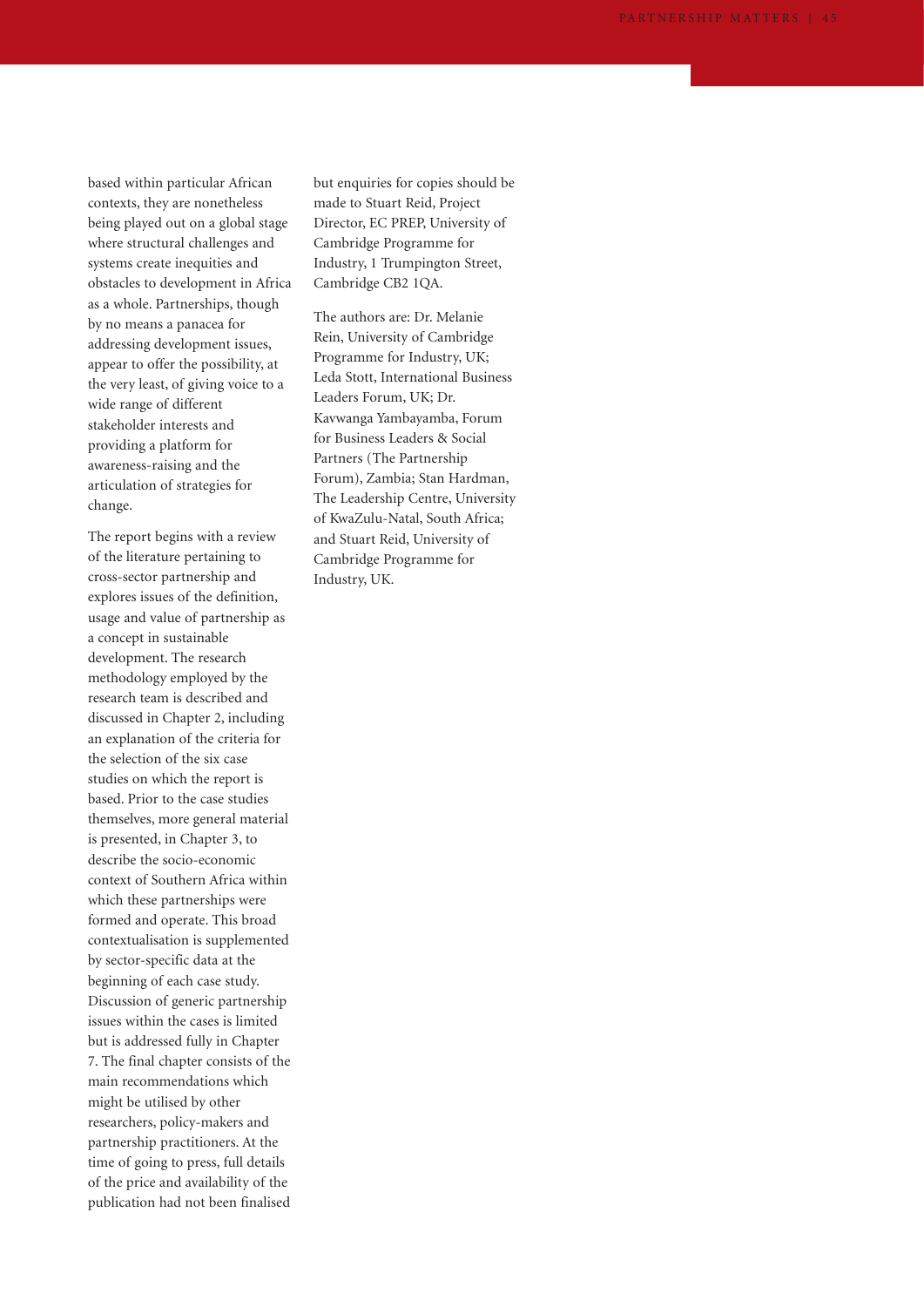

# **The Postgraduate Certificate in Cross-sector Partnership 'Unlocking Potential through Collaboration'**

This course provides intellectual challenge and practical engagement for those who are leading their organisations, strategically or operationally, in the development of cross-sector partnerships anywhere in the world.

Aimed at practitioners and champions of partnerships from the private and public sectors and not-for-profit organisations. The course:

- Awards a Postgraduate level qualification from a Department of the University of Cambridge.
- Provides a broad and deep understanding of the key concepts and issues, as well as practical tools and techniques to meet the challenges facing cross-sector partnerships.
- Offers flexible learning over a nine month, part-time course, combining residential workshops in Cambridge with on-line facilitated study.

Now in its fourth year, this international course has attracted participants from more than 40 countries working in a wide range of organisations such as Alcan, Cisco Systems, Nike, Shell, Rio Tinto, RWE Thames Water, UNDP, UNEP, UNHCR, Unilever, WHO and WWF.

> *"The key to the success of the course is undoubtedly the very thoughtful and creative shaping of the programme… including an impressive level of risk-taking and experiment."*

## GERD TROGEMANN United Nations Volunteer Programme (Germany) **Course participant**

Applications are now invited for the course beginning March 2006. For more information see http://www.cpi.cam.ac.uk/pccp. Or contact our team on +44 (0)1223 332772 or at pccp@cpi.cam.ac.uk.

The Postgraduate Certificate in Cross-sector Partnership, is run by The Partnering Initiative, a collaboration between the University of Cambridge Programme for Industry and the International Business Leaders Forum.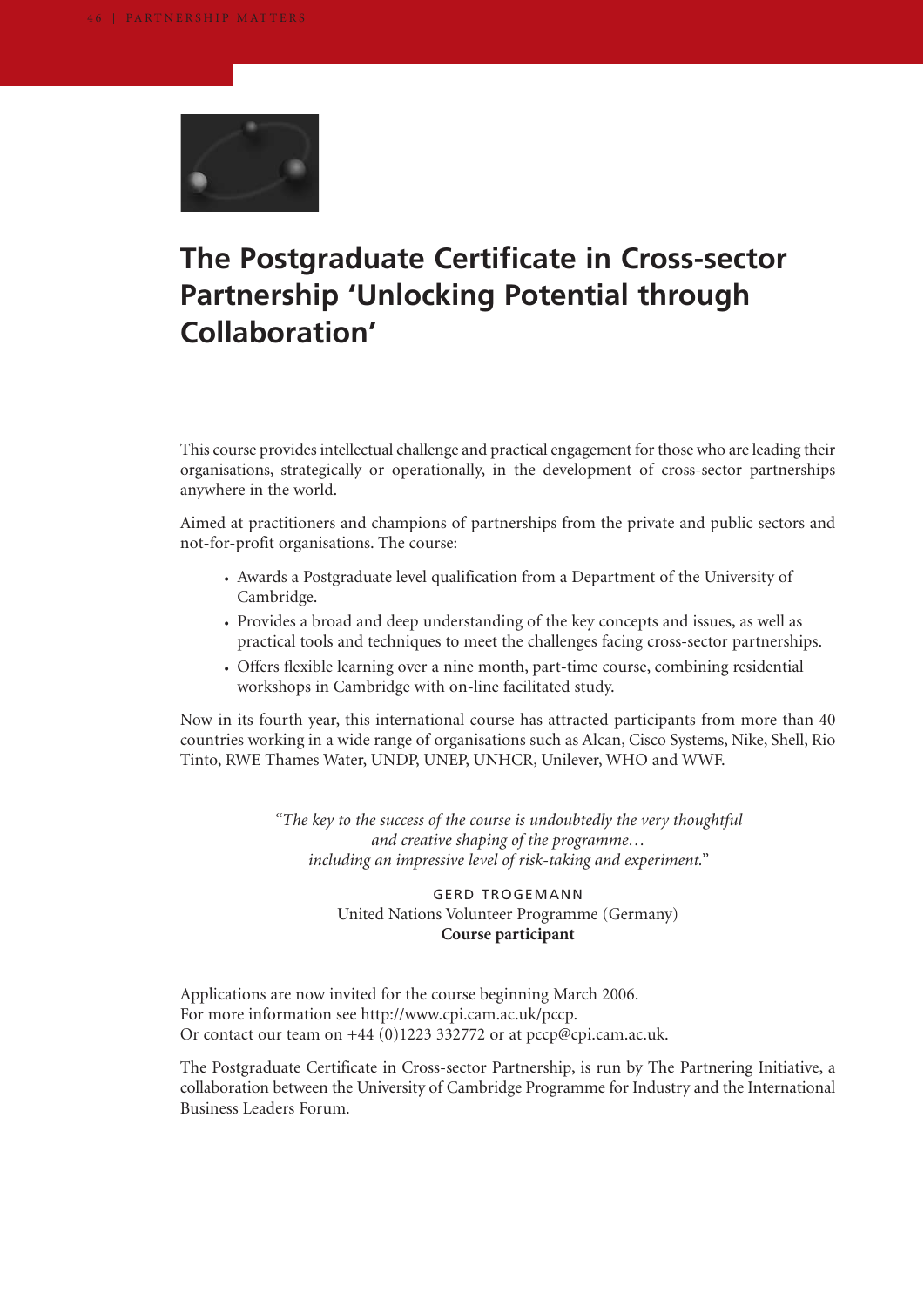# **The Brokering Guidebook**

## **Published: August 2005**

*The Brokering Guidebook* is authored by Ros Tennyson, Co-Director of The Partnering Initiative (TPI). It is designed as a companion to Ros's earlier publication, *The Partnering Toolbook*. Published by TPI, it explores both the skills and responsibilities of 'brokers' in the partnering process, whether such brokering is provided by individuals or, increasingly, by organisational mechanisms.

# **The Partnering Toolbook**

## **Published: January 2004**

*The Partnering Toolbook* offers a concise, step-by-step overview of the essential elements that make for effective partnering. The Toolbook was written by Ros Tennyson and produced by the International Business Leaders Forum (IBLF) in co-operation with the Global Alliance for Improved Nutrition (GAIN), The United Nations Development Programme (UNDP) and the International Atomic Energy Agency (IAEA).

In addition to the original English version, the Toolbook is also available in Arabic, Chinese, Portuguese, Russian, Spanish and Swahili with further versions due in a range of other languages in the near future.

Both books are available on the TPI website.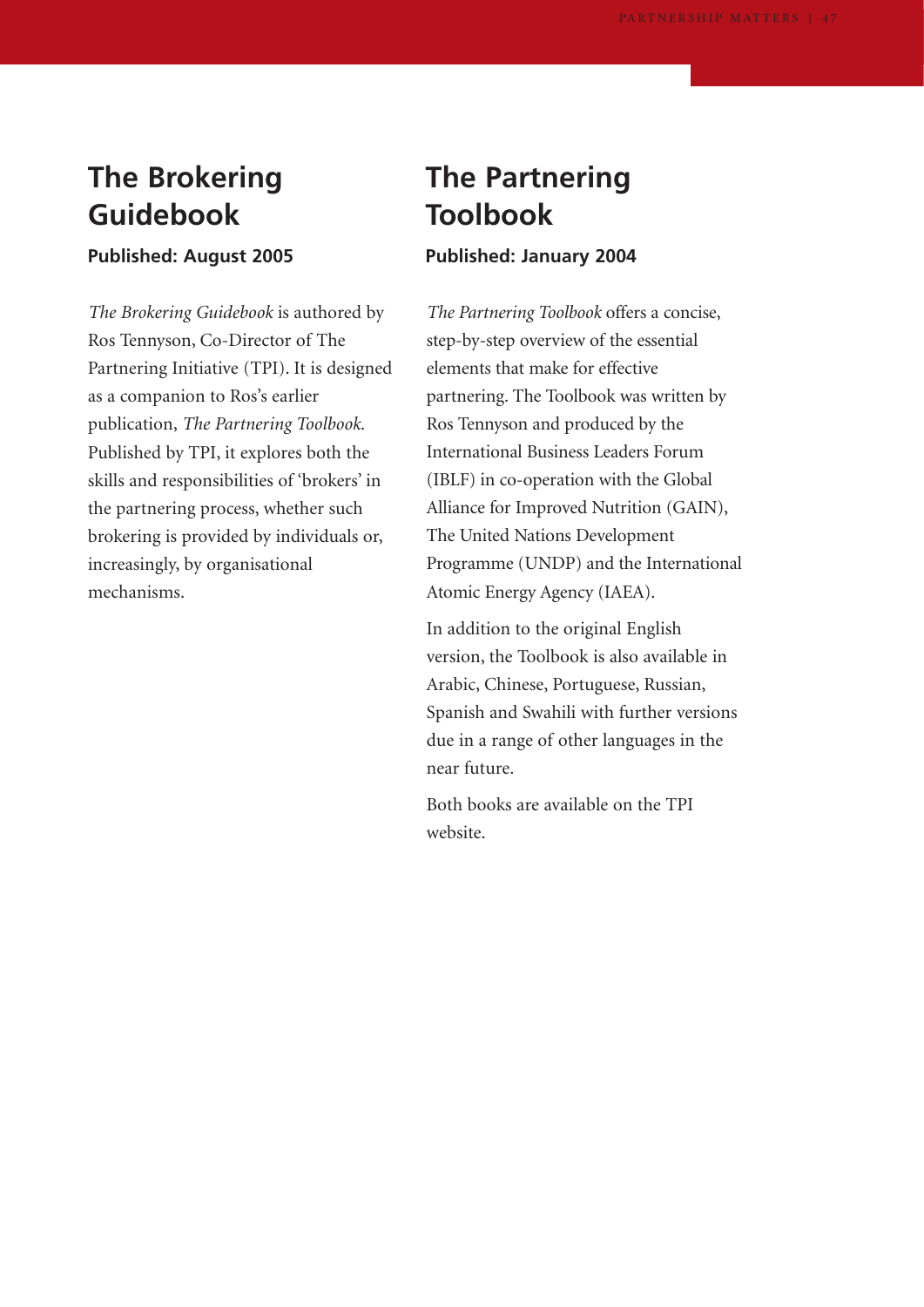## **Partnership Brokers Training**

A key outcome of PCCP Cohort One was the establishment of the Partnership Brokers Accreditation Scheme (PBAS), jointly run by The Prince of Wales International Business Leaders Forum (IBLF) and the Overseas Development Institute (ODI). The Scheme includes intensive skills development during a one-week residential course; submission of a detailed Logbook capturing experiences from a three-month period of professional practice; and a Final Project looking in detail at a specific aspect of the partnership brokering process. All written work is assessed by internal and external examiners. Those who successfully complete all parts of the programme and all elements of assessed work are awarded accreditation to the Scheme. Participants for the four PBAS cohorts that have taken place since 2003 have come from all over the world to attend a residential course in the UK. Because of demand PBAS is now expanding regionally, with residential programmes taking place in 2005 in Australia for the South East Asia and the South Pacific region, and in Poland for the Central European region.

For further details see the PBAS website: www.odi.org.uk/pppg/PBAS/scheme.html

#### **For more information on TPI activities see:**

The Partnering Initiative Email: info@ThePartneringInitiative.org Website: www.ThePartneringInitiative.org

### **Or contact:**

Eva Halper Development Manager eh@ThePartneringInitative.org